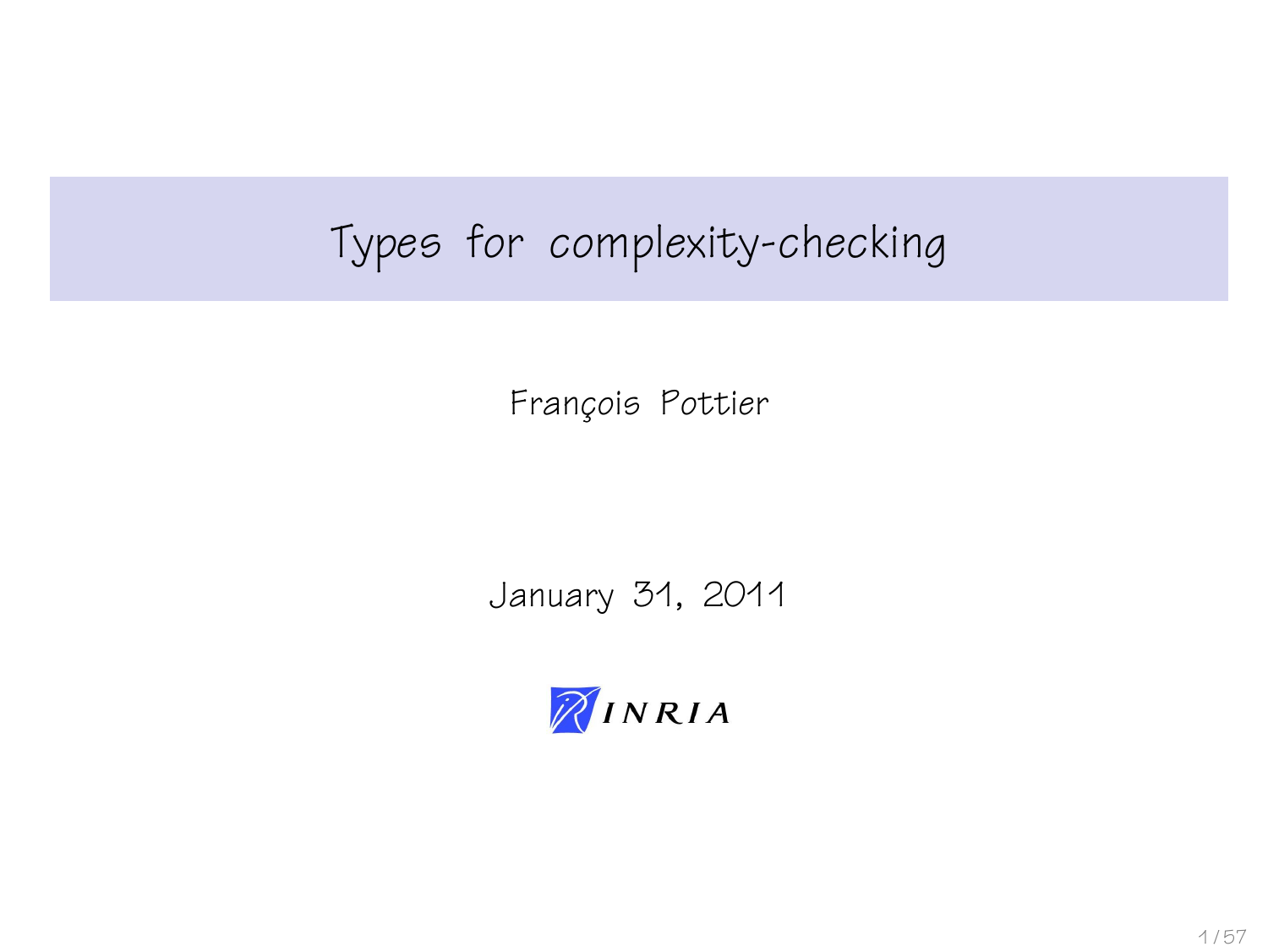## <span id="page-1-0"></span>Contents

#### **•** [Introduction](#page-1-0)

- [Simple analysis](#page-9-0)
- [Amortized analysis](#page-19-0)
- [Amortized analysis in a lazy setting](#page-31-0)
- **•** [Conclusion](#page-51-0)
- **•** [Bibliography](#page-54-0)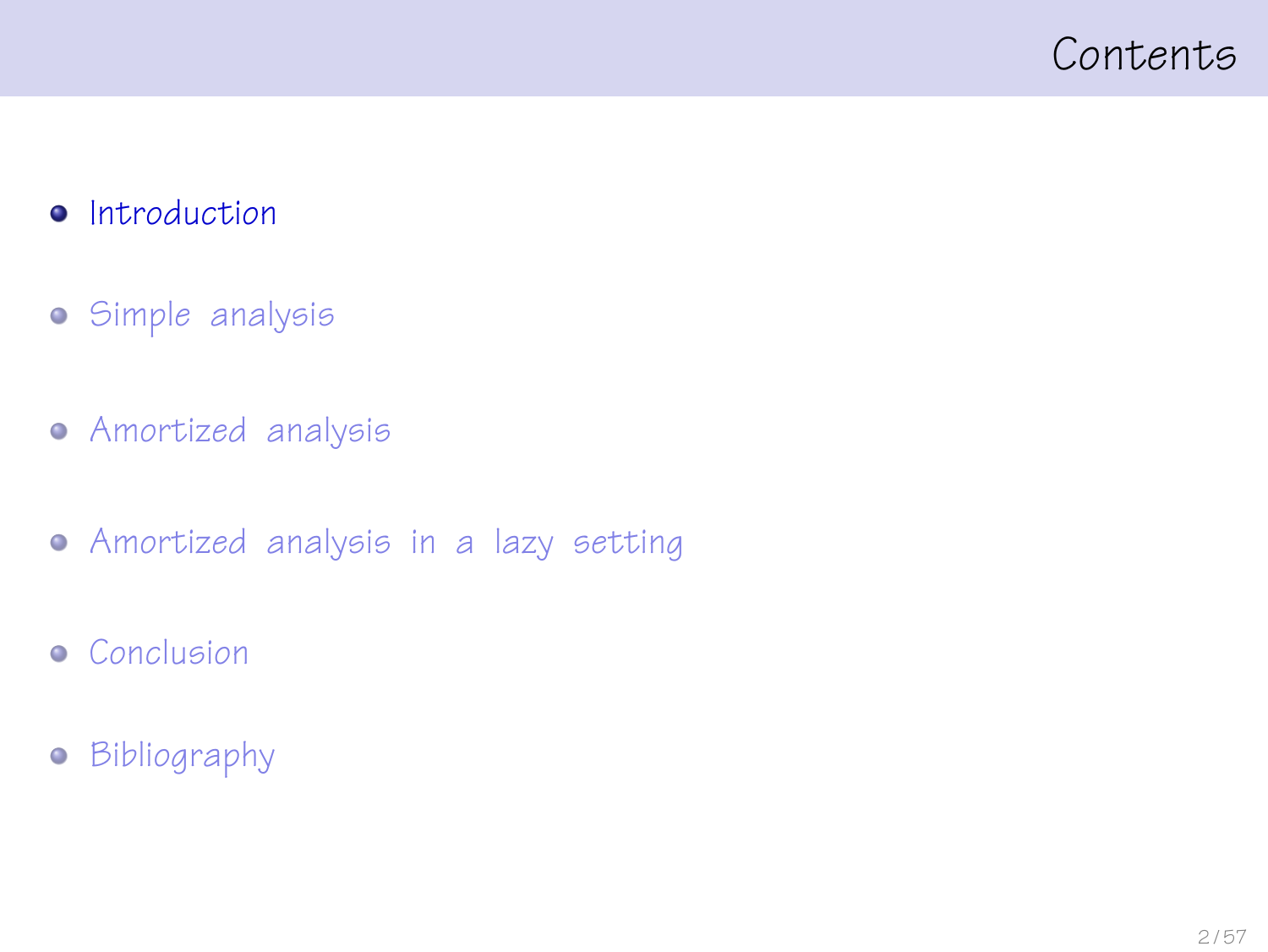Traditionally,

- types are simple *descriptions of data* (think: function types, algebraic data types);
- types are used to guarantee memory safety ("well-typed programs do not wrong").

This is true in ocaml, Haskell, Java, and C#, for instance.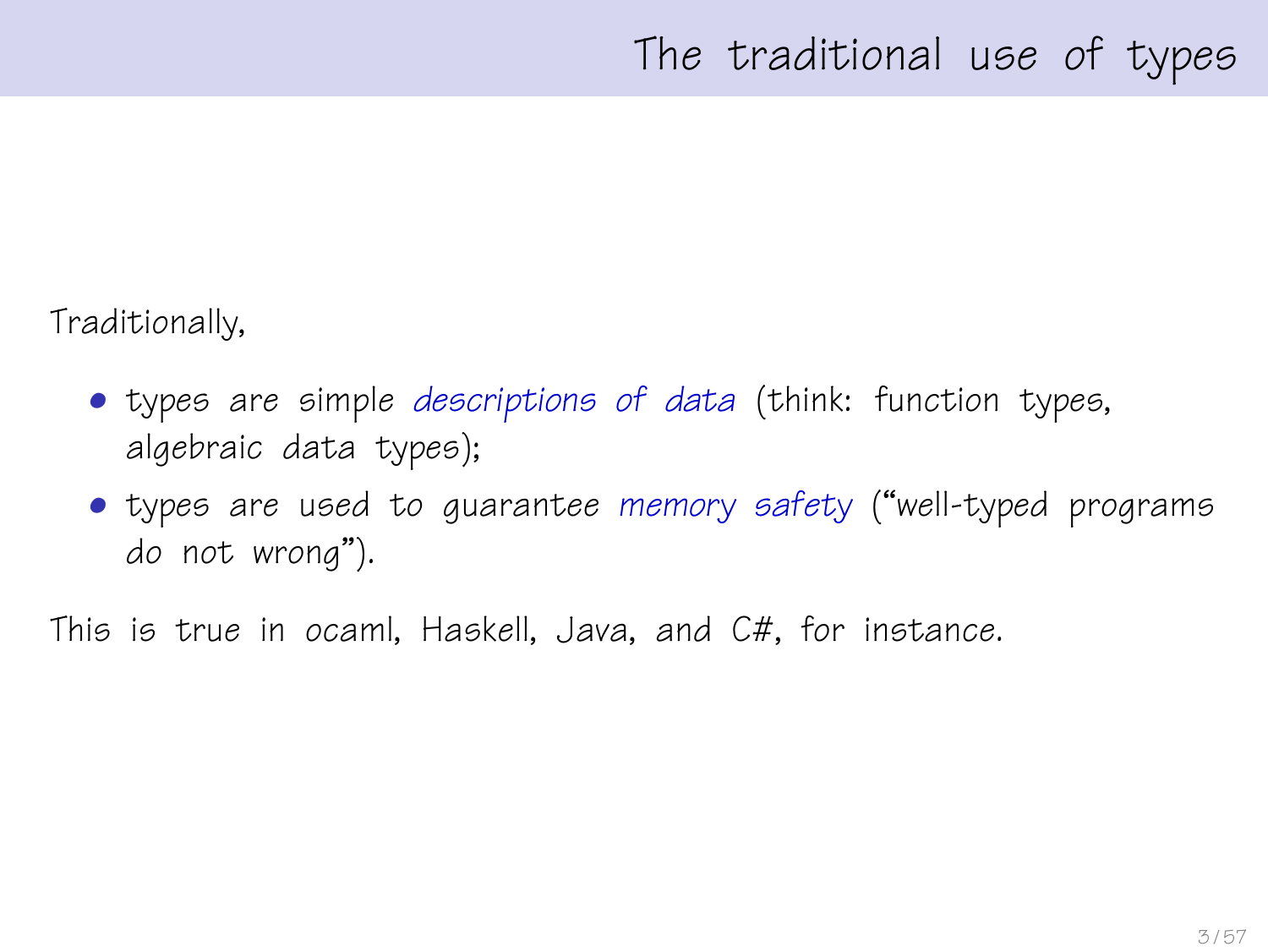# The traditional use of types: example

In short, the type of "rev" asserts that "rev" maps a list to a list.

```
val rev append: \forall a. list a \rightarrow list a \rightarrow list a
let rec rev-append x_{51} x_{52} =
   match x_{51} with
   | \n\begin{bmatrix} 1 \end{bmatrix} \rightarrowXS<sub>2</sub>
   | x_1 :: x_{5_1} \rightarrowrev append x_{51} (x_1 :: x_{52})val rev: \forall a. list a \rightarrow list alet. rev x6 =rev append xs []
```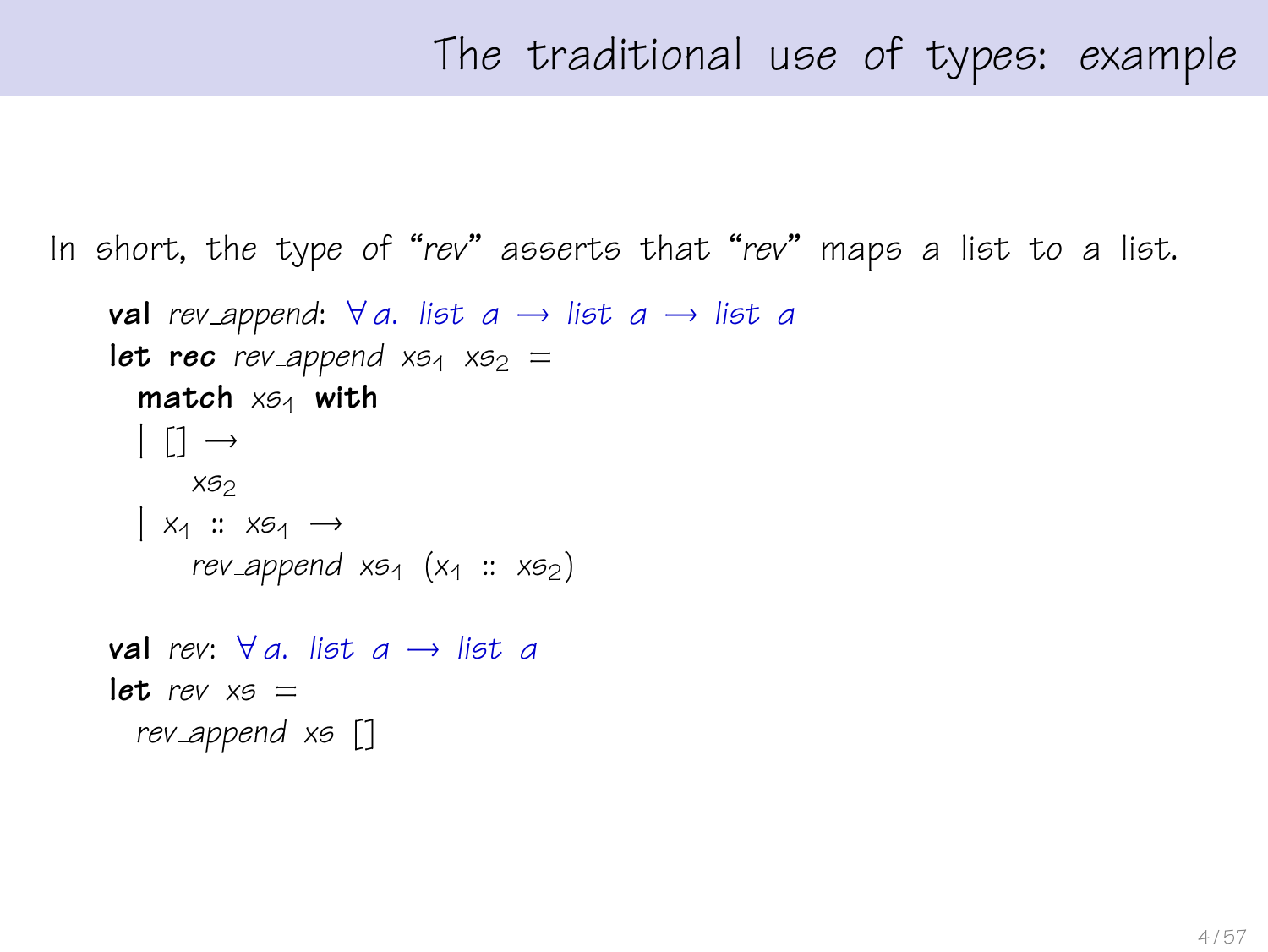I would like to suggest how types can be used for "complexity-checking". That is, I would like the compiler to check explicit, programmer-supplied time complexity assertions, such as: "rev operates in linear time with respect to the length of its input".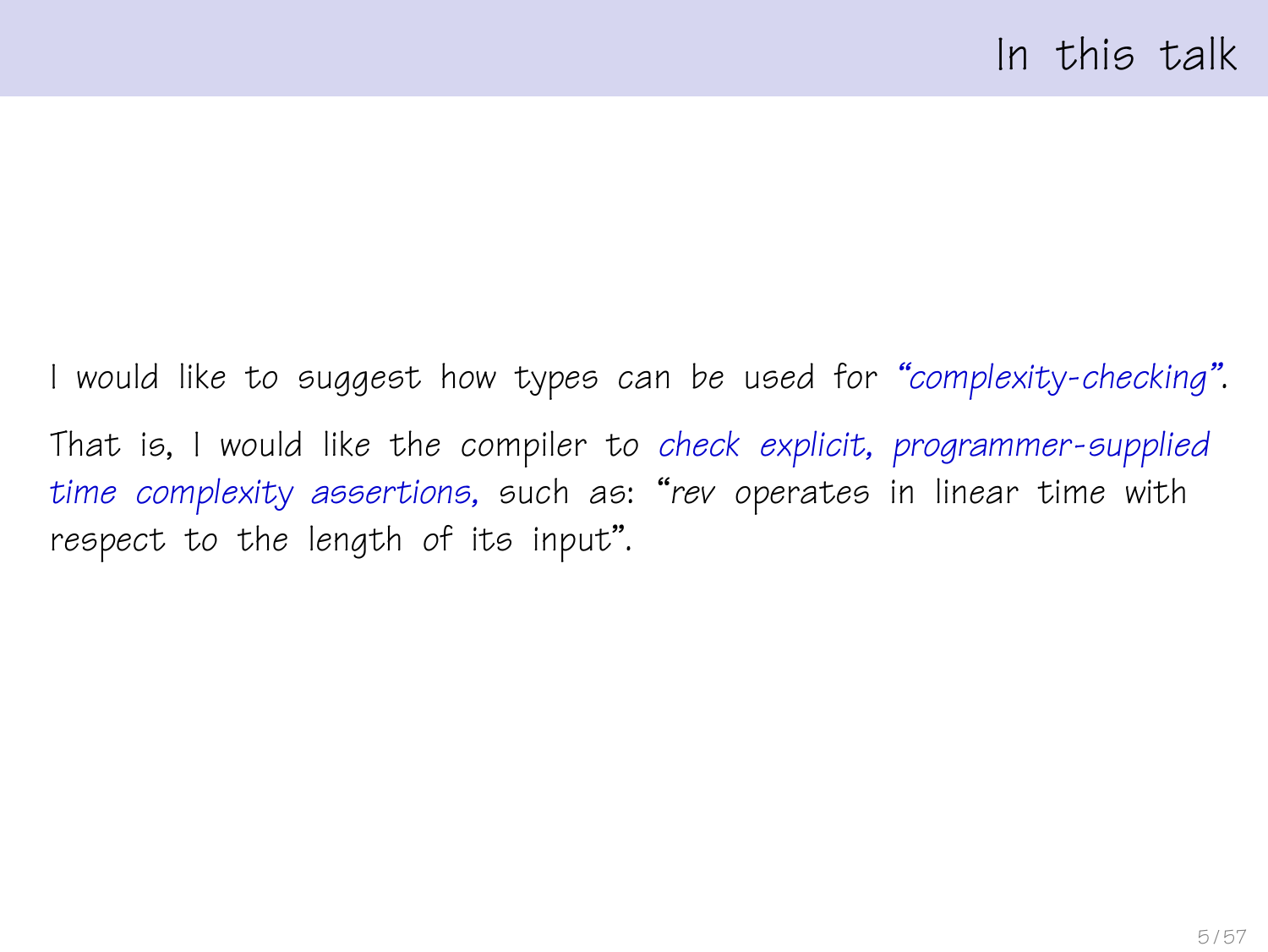This talk is not about:

- automated complexity analysis;
- worst-case execution time (WCET) analysis;
- implicit computational complexity.

The first two are concerned with inferring the asymptotic complexity or actual execution time of a single program.

The last is concerned with designing a programming language where all well-typed programs lie within a certain complexity class.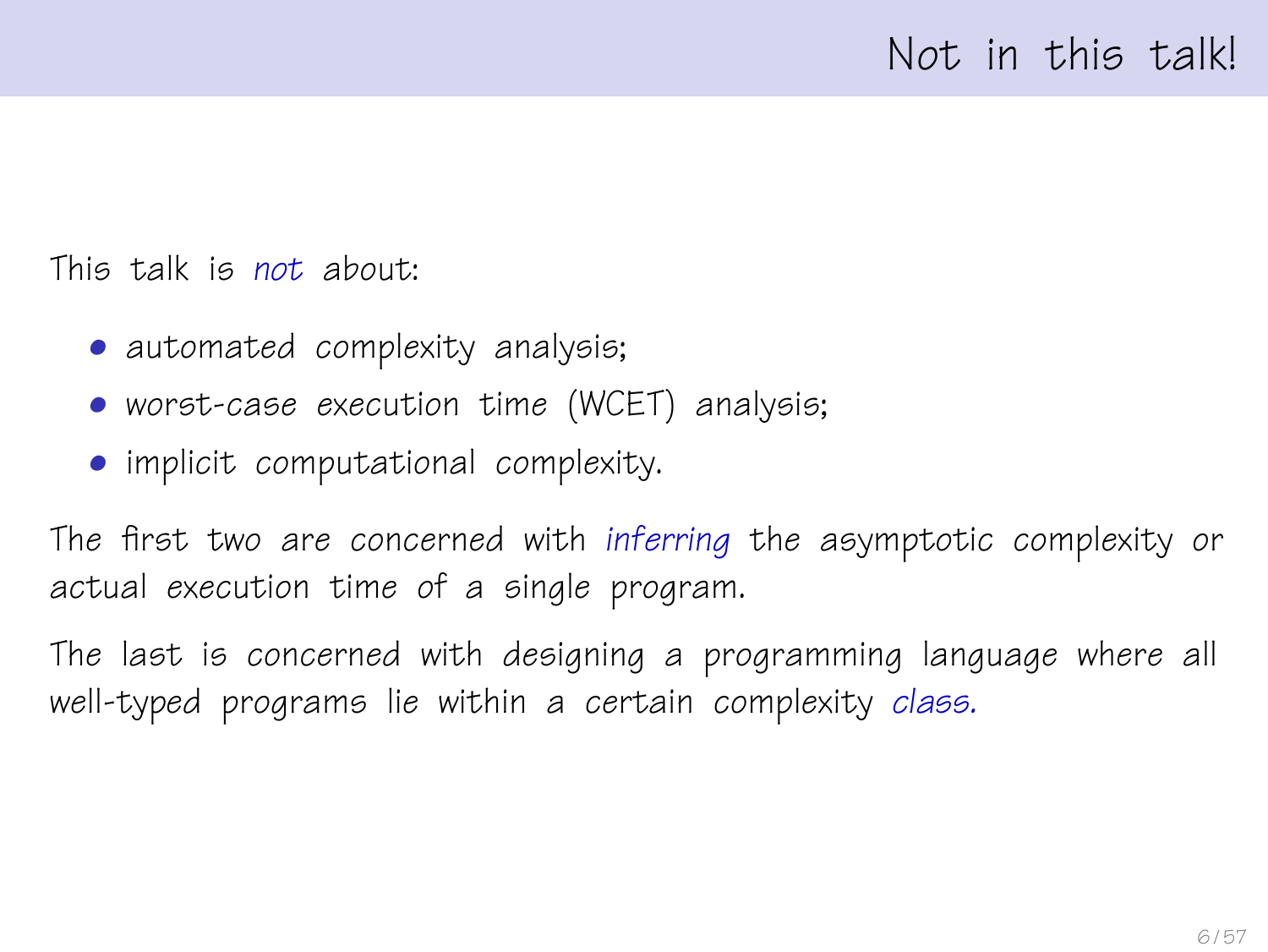Why seek machine-checked complexity quarantees? Is it not overkill?

- manual analyses are often incorrect;
- complexity guarantees are not much harder to obtain than correctness guarantees, which today are already required in certain application areas.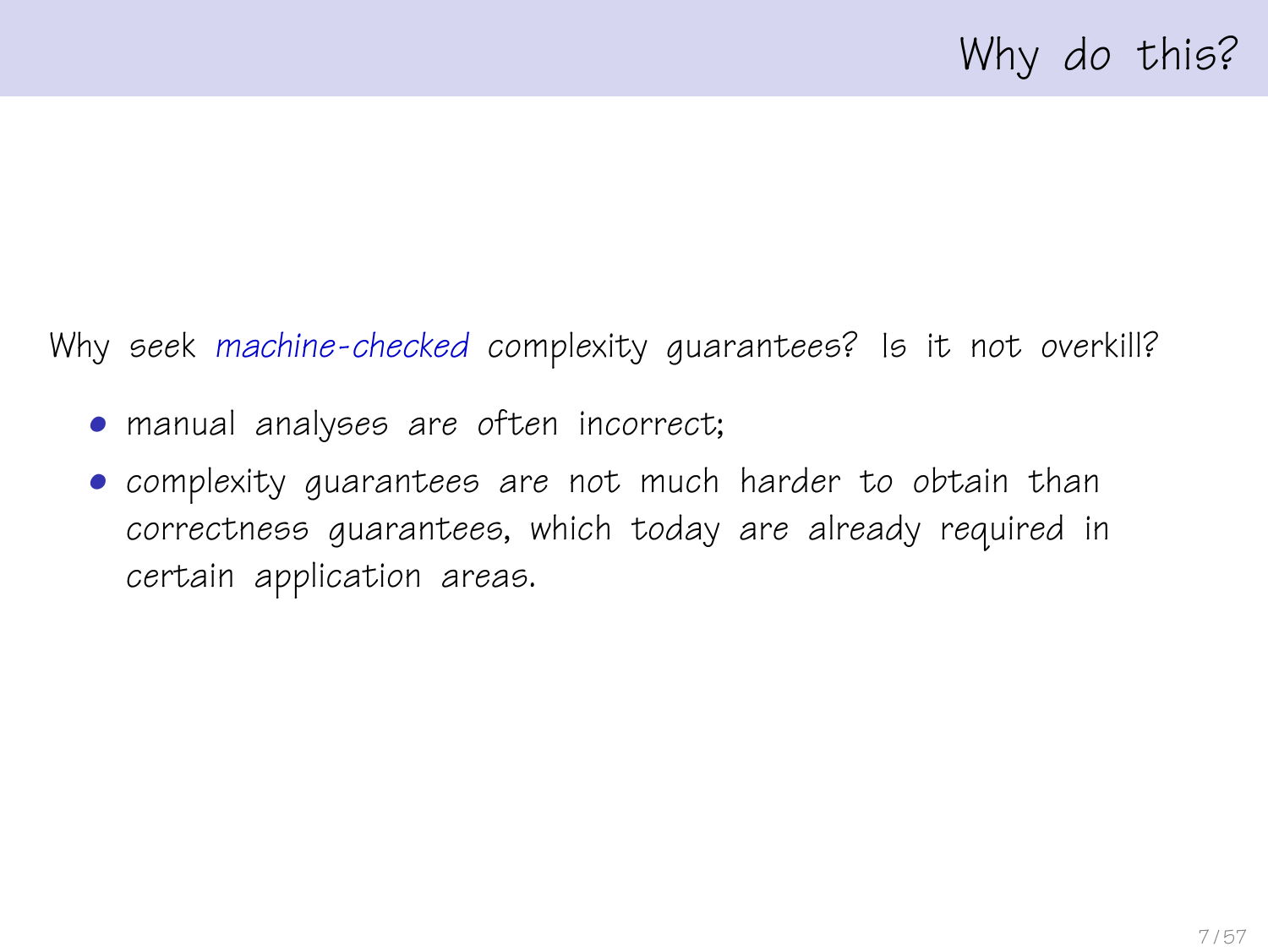Complexity-checking is hard in the sense that it demands a lot of information about the program:

- types in the simplest sense (e.g., "this is a mutable binary tree");
- logical properties of data (e.g., "this binary tree is balanced").
- aliasing and ownership information (e.g., "at any point in time, only one pointer to this binary tree is retained");

We need not just type systems, but type-and-proof systems.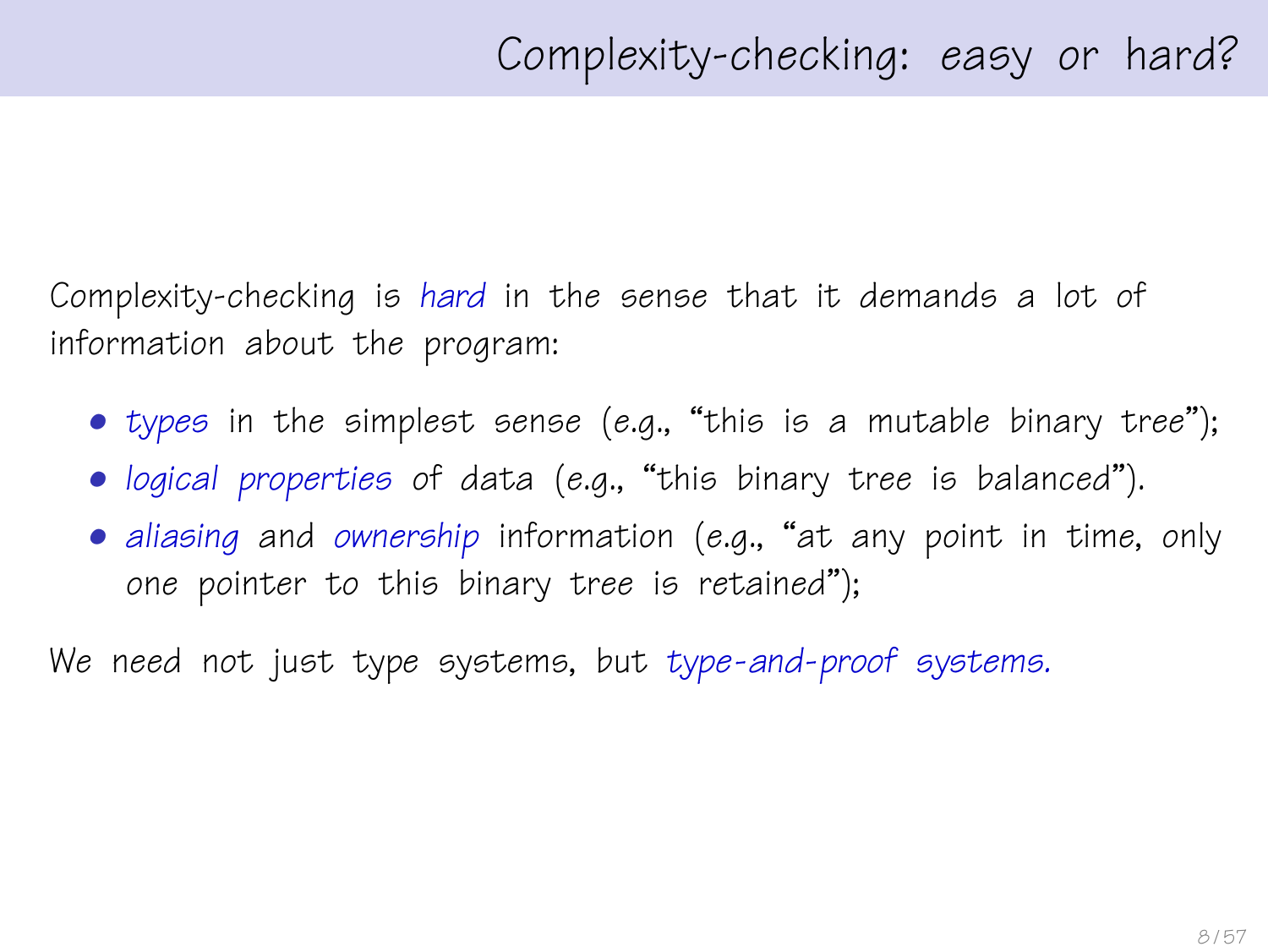On the other hand, if one's starting point is such a type-and-proof system, then (I claim) complexity-checking is conceptually relatively easy. The basic idea, following Tarjan [\[1985\]](#page-56-0), is to extend the system with time credits.

In this talk, I will illustrate several complexity analysis techniques that can be formalized using standard type-theoretic technology together with time credits.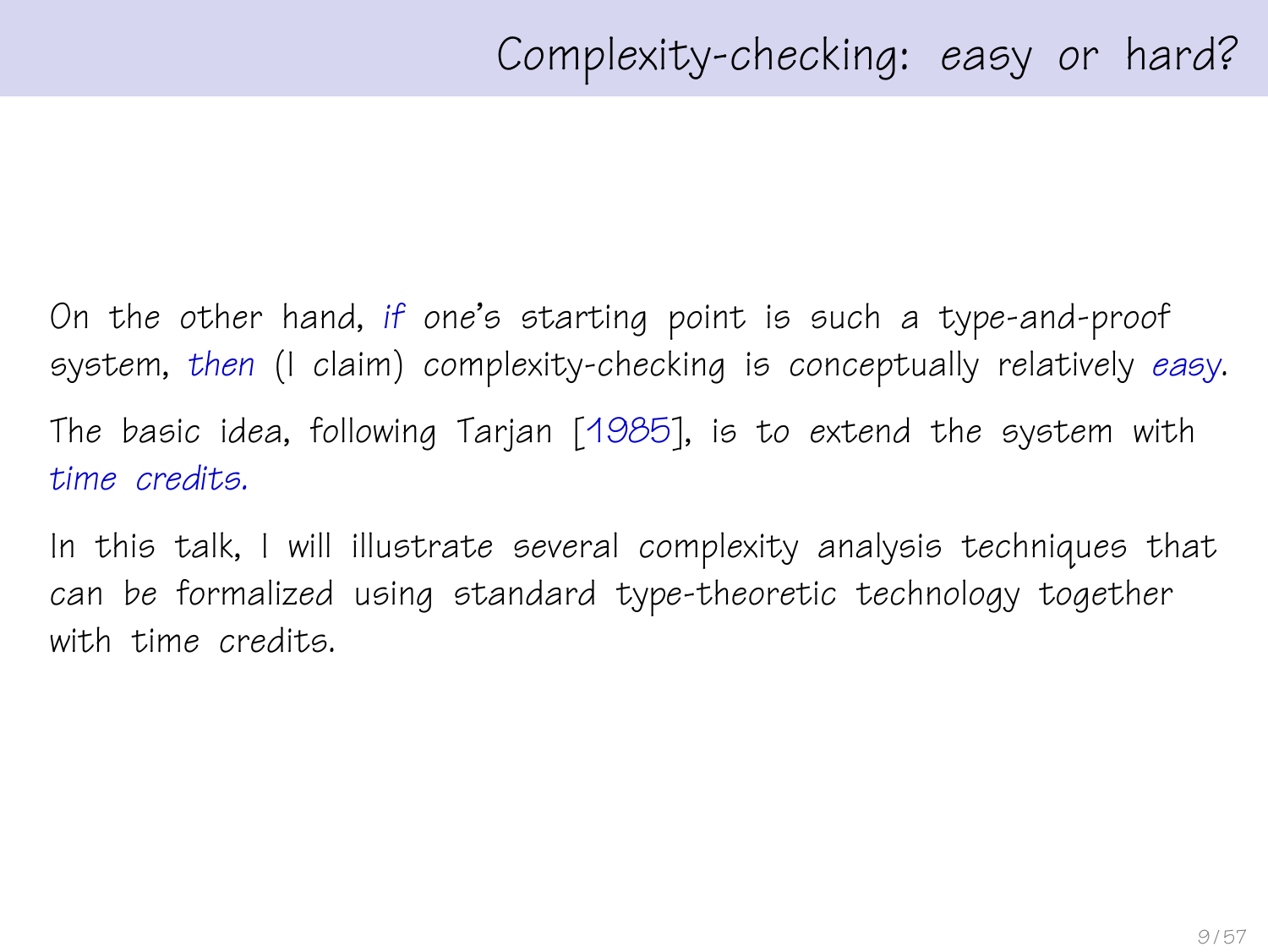## <span id="page-9-0"></span>Contents

#### • [Introduction](#page-1-0)

- [Simple analysis](#page-9-0)
- [Amortized analysis](#page-19-0)
- [Amortized analysis in a lazy setting](#page-31-0)
- **•** [Conclusion](#page-51-0)
- **•** [Bibliography](#page-54-0)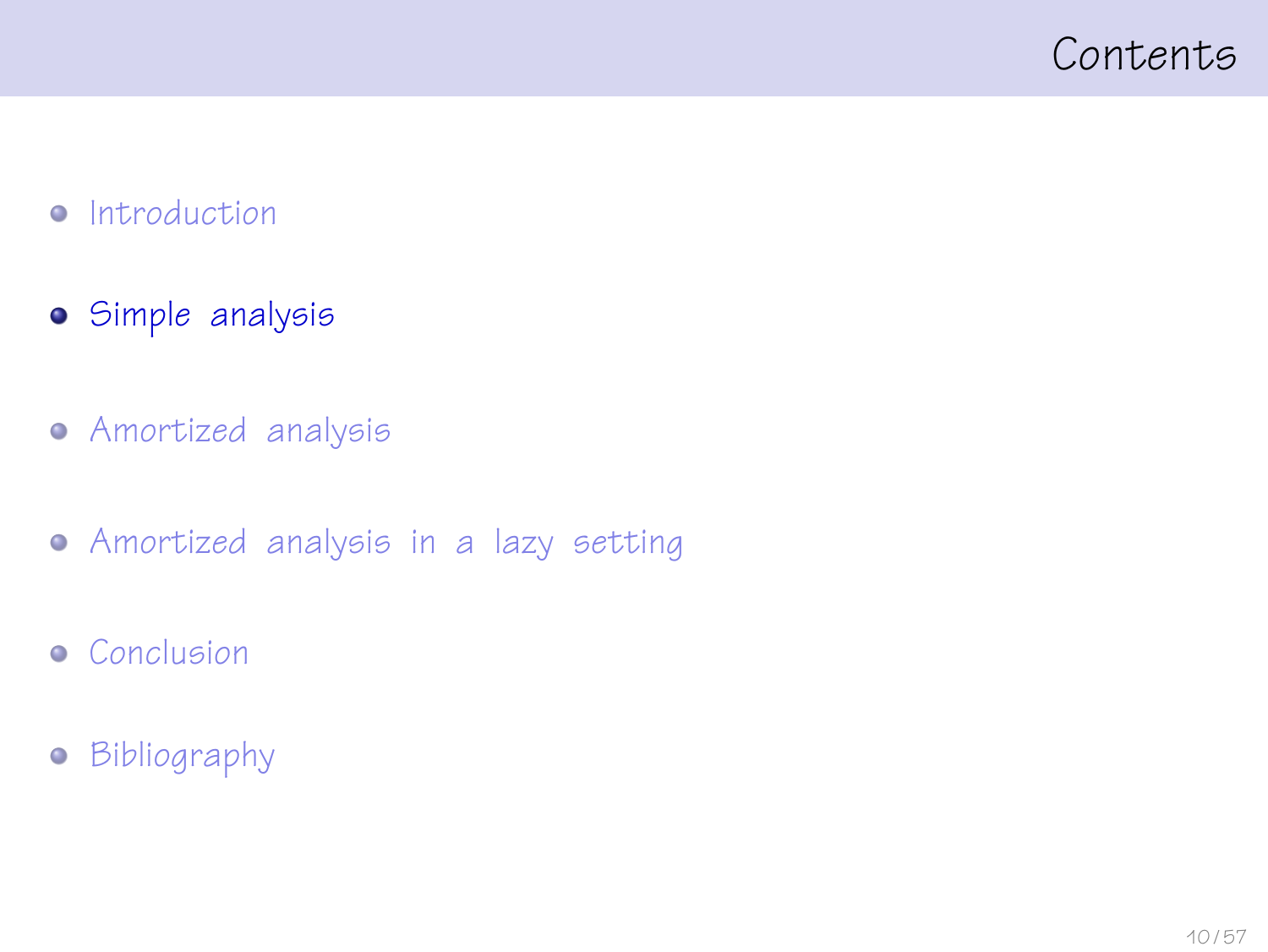Time credits do not exist at runtime, but appear in types, and are used to control the asymptotic run time of the code.

They can be viewed as capabilities  $-$  permissions to spend one unit of time.

I will write 1\$ for one credit.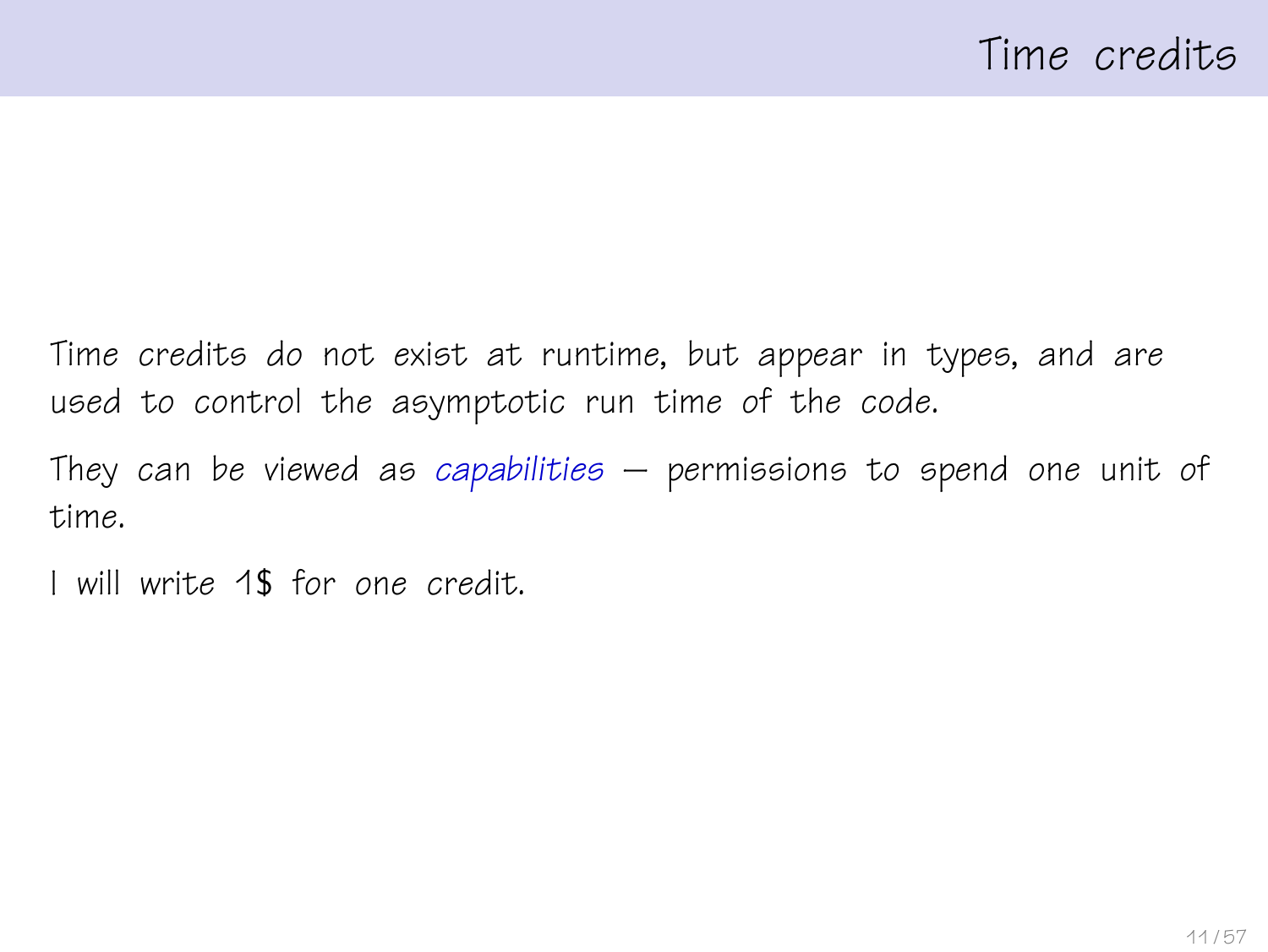The basic recipe is as follows:

- <span id="page-11-0"></span>**1** Enforce the rule that credits cannot be created or duplicated.
- **2** Enforce the rule that every elementary computation step consumes one credit. (In fact, in the absence of loop forms, it is enough for just function calls to consume one credit.)
- **3** Allow credits to be passed to and returned by functions.

See, for instance, Crary and Weirich [\[2000\]](#page-55-0).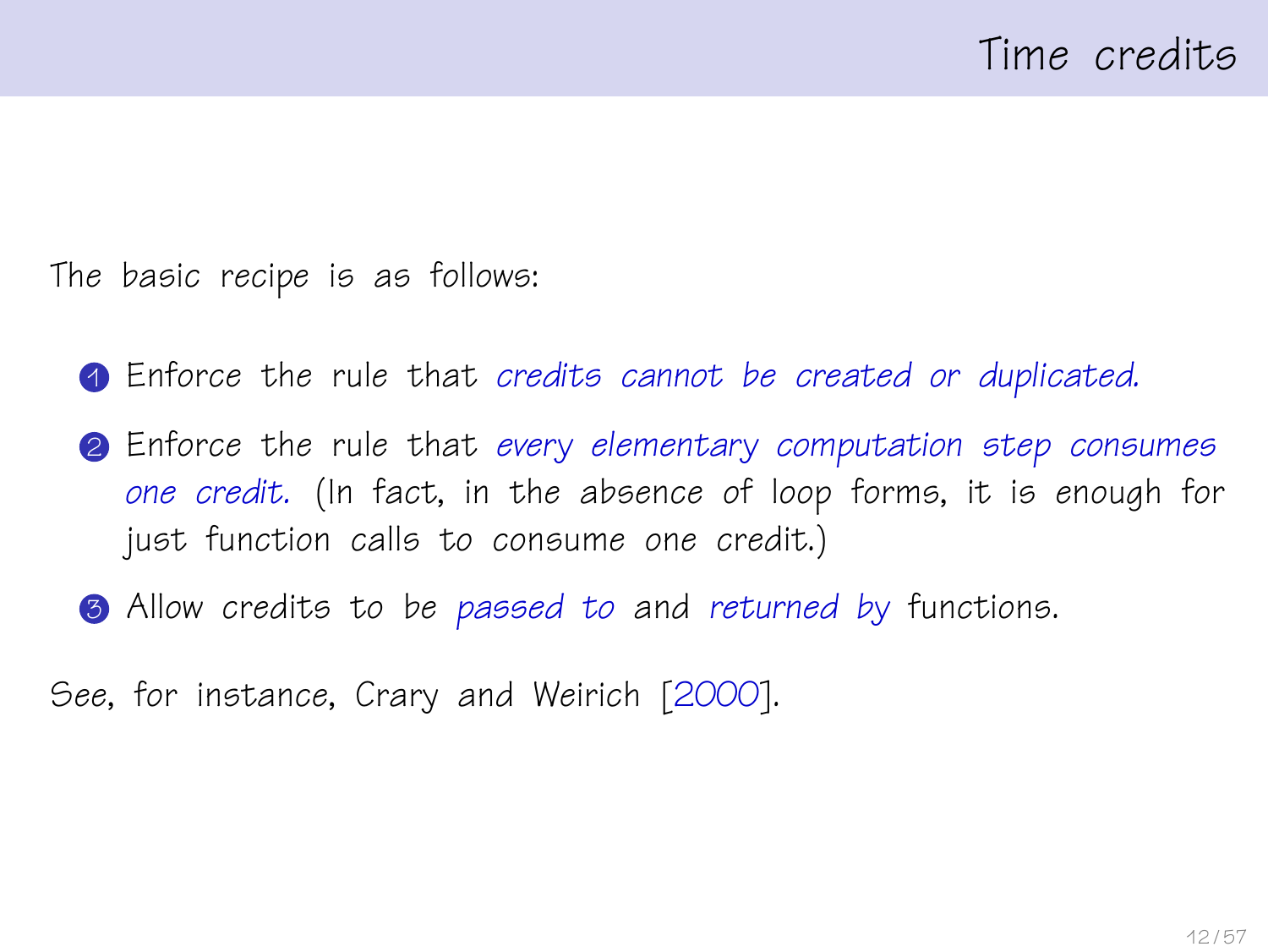Let us look in detail at "rev".

In order for a type to express the claim that "rev operates in linear time with respect to the length of its input", we need:

- a way for a type to refer to the length of a list;
- the ability for function types to indicate how many credits are expected and returned.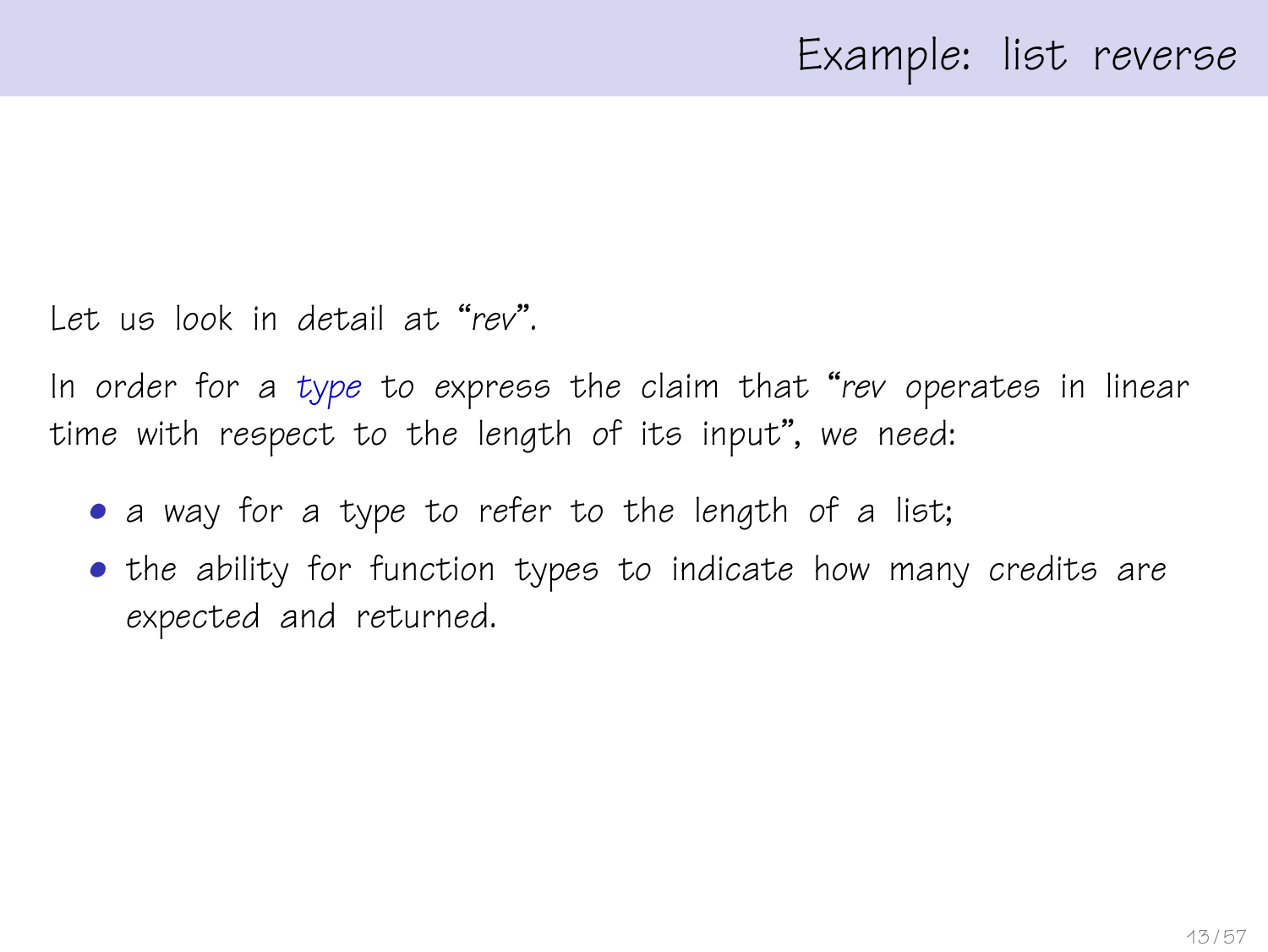I will use an algebraic data type of lists indexed by their length.

type list a n where  $[1: \forall a, \text{ list } a \text{ } 0]$ (::) :  $\forall a \, n, a \times \text{list } a \, n \rightarrow \text{list } a \, (n + 1)$ 

This could also be written using explicit logical assertions:

type list a n where  $[1: \forall a \; n, \; \langle \; n = 0 \; \rangle \rightarrow$  list a n (::) :  $\forall a \text{ m } n, a \times \text{list } a \text{ m } * \langle n = m + 1 \rangle \rightarrow \text{list } a \text{ n }$ 

A capability  $(n = m + 1)$  can be thought of as a proof of the assertion  $n = m + 1$ . It is erased at runtime.

See, for instance, Xi [\[2007\]](#page-56-1).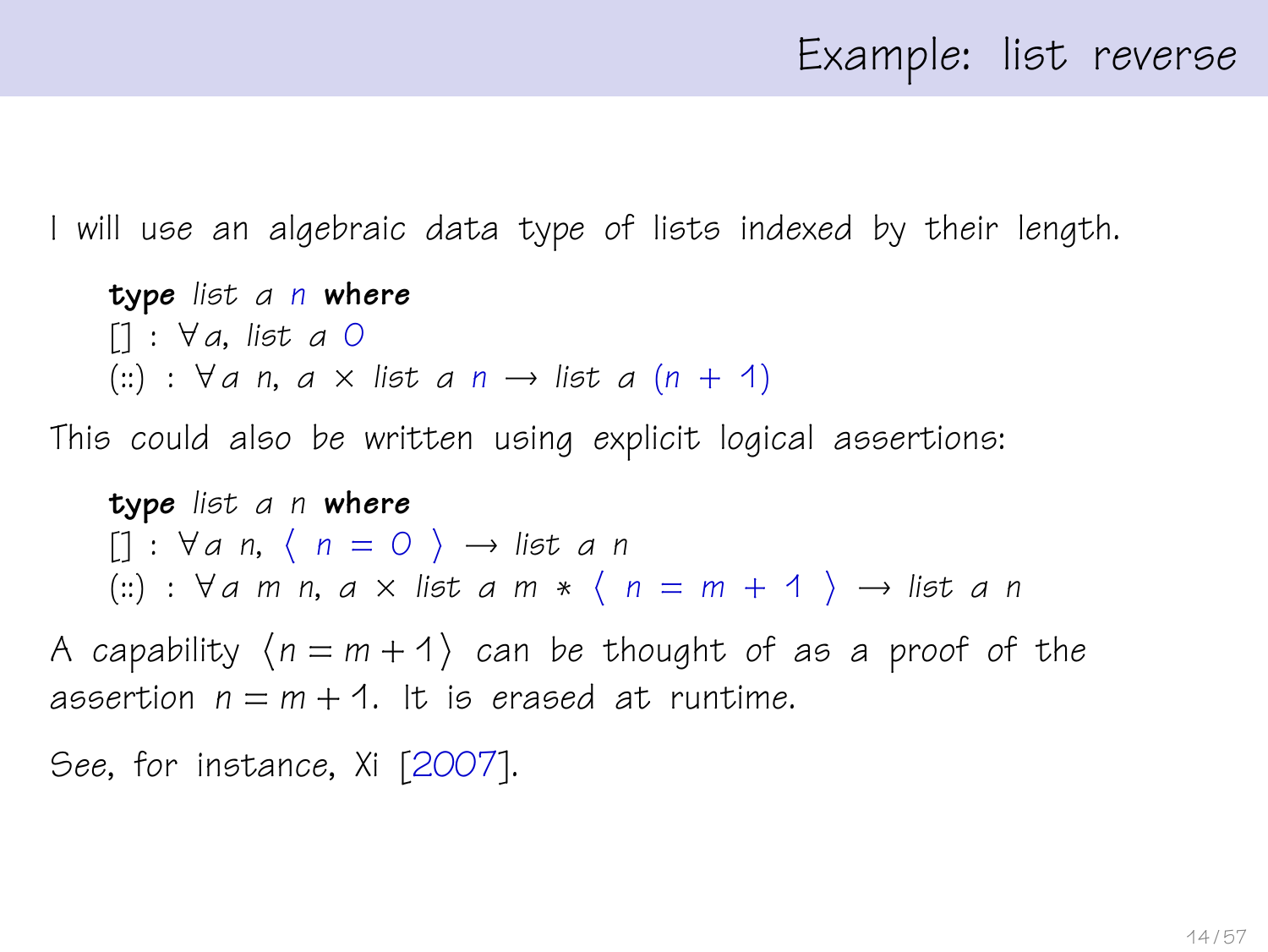Equipped with indexed lists, we are able to express length information within types:

```
val rev append: \forall a \text{ m } n. list a \text{ m } \rightarrow list a \text{ n } \rightarrow list a \text{ (m + n)}let rec rev_append x_{51} x_{52} =
        match x_{54} with
         | | \rangle \rightarrow | | \rangle \rightarrow | | \rightarrow | \rightarrow | \rightarrow | \rightarrow | \rightarrow | \rightarrow | \rightarrow | \rightarrow | \rightarrow | \rightarrow | \rightarrow | \rightarrow | \rightarrow | \rightarrow | \rightarrow | \rightarrow | \rightarrow | \rightarrow | \rightarrow | \rightarrow x_{52} – we must prove: n = m + n\vert x_1 : x_{5} \rightarrow – we may assume: m is m' + 1
              rev_append xs_1 (x_1 :: xs_2) – must prove: m' + (n + 1) = m + nval rev: \forall a m. list a m \rightarrow list a m
      let rev x_5 =rev\text{subpend } x \in [ – we must prove: m + 0 = mThe compiler keeps track of which logical assertions hold at each point
and emits proof obligations.
```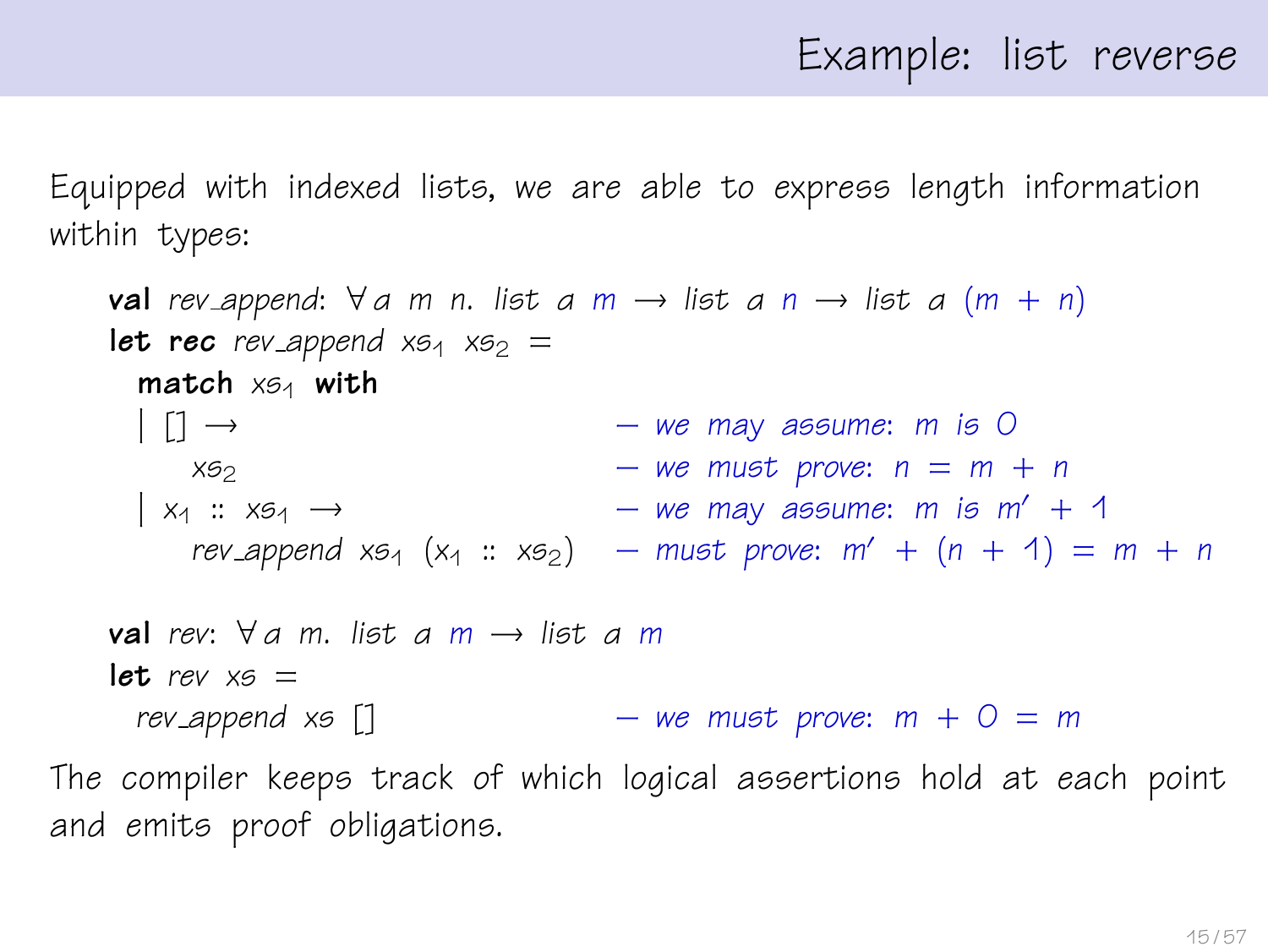Let us now move to a system where a function call costs one credit. This forces us to request credits as arguments:

val rev append:  $\forall a$  m n. list a m  $*$  m\$  $\rightarrow$  list a n  $\rightarrow$  list a (m + n) let rec rev append  $x_{51}$   $x_{52}$  =  $match \times 54$  with  $|$  [1  $\rightarrow$  $X52$  $\vert x_1 : x_{5_1} \rightarrow \vert x_2 \vert - \vert w e \vert$  have  $m' + 1$  credits; one pays rev append  $x_{51}$  ( $x_1 :: x_{52}$ ) – for the call, the rest is passed on **val** rev:  $\forall a$  m. list a m  $*$  (m + 1)\$  $\rightarrow$  list a m let rev  $x5 =$ rev append xs []

These types can be read as worst-case time complexity assertions.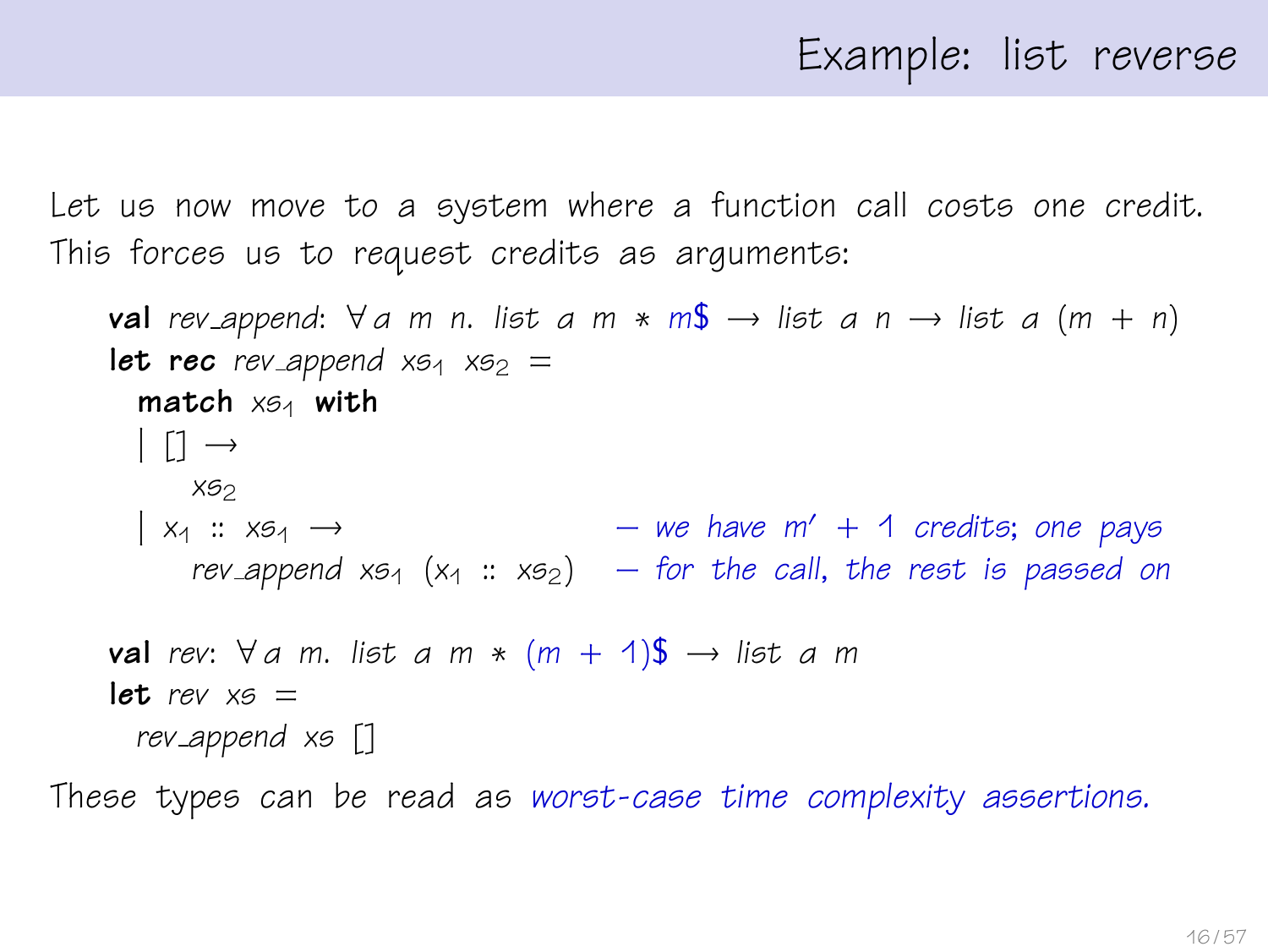How do we know that the system is sound?

- **1** credits can be moved around, but not created or duplicated; furthermore, each β-reduction step costs one credit; so, the number of β-reduction steps that a program can take is bounded by the number of credits that are initially supplied to it. – credits count function calls
- **2** up to a constant factor, the number of steps that a program takes is bounded by the number of β-reduction steps that it takes.
	- at the source level, it is enough to count function calls
- **3** a reasonable compiler produces machine code that simulates a reduction step in constant time.
	- at the machine level, it is still enough to count function calls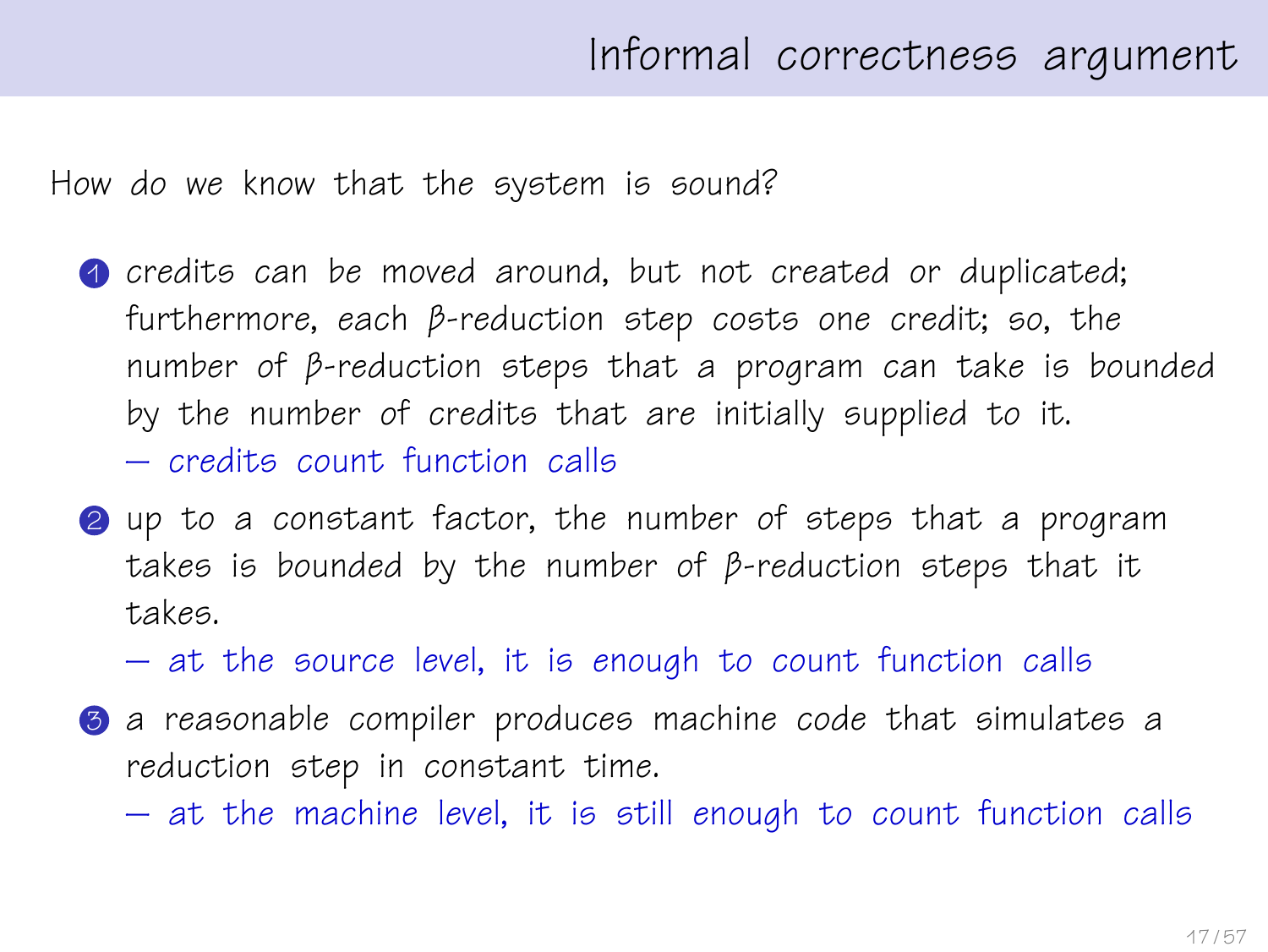It can be difficult to express complexity assertions about complex code. For instance, this specification of "map" is valid but not satisfactory:

**val** map:  $\forall a \ b \ n$ .  $(a \rightarrow b) \times$  list a  $n \times 2n\$  → list b n

It states (roughly) that "map f" has linear time complexity if "f" has constant time complexity. This is a restrictive assumption.

There exist better specifications, but they are much more complex.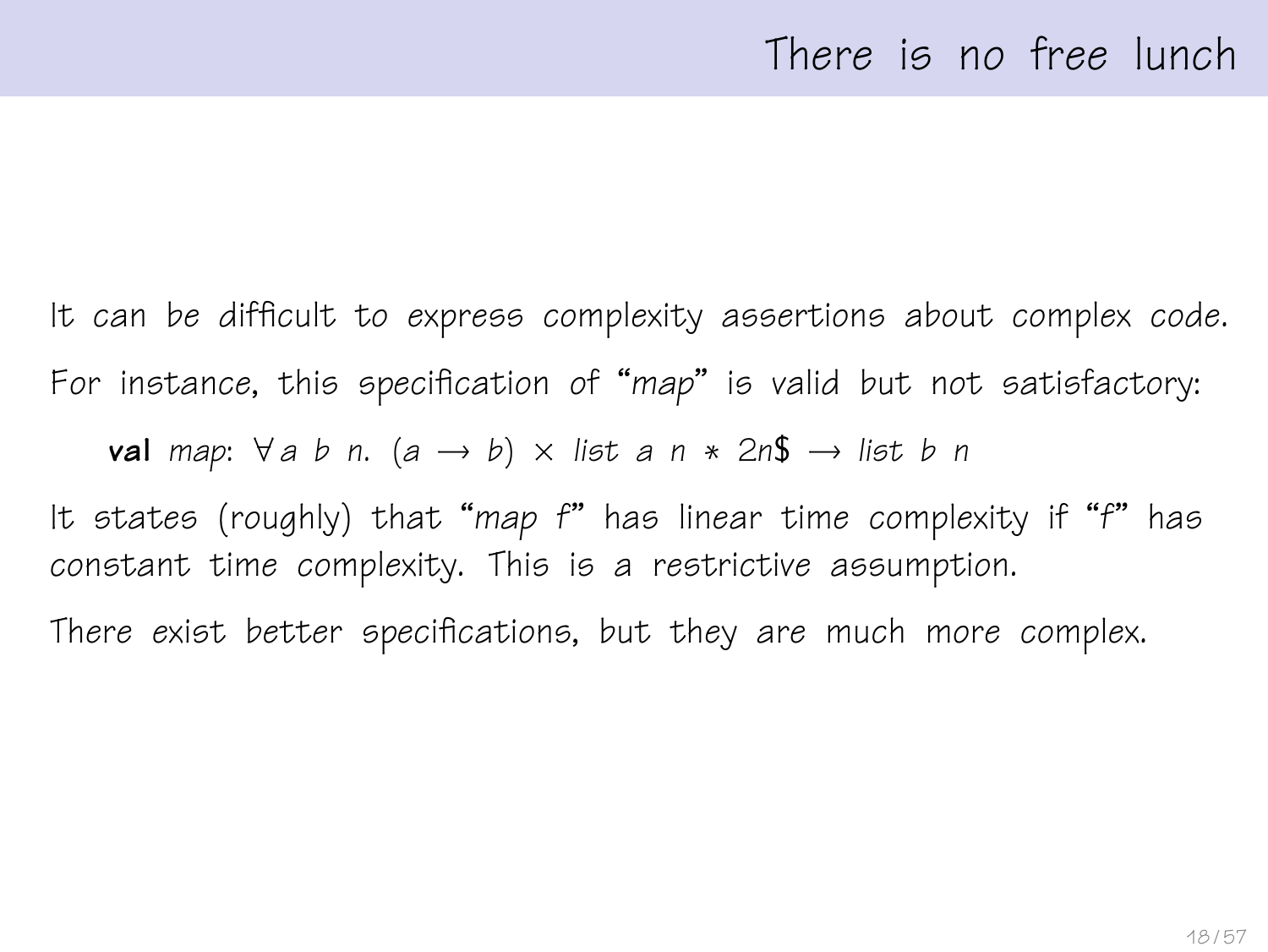This simplistic system does not support the big-O notation. Note how "rev xs" costs  $m + 1$  credits, while "rev\_append xs  $\lceil \rceil$ " only costs m credits.

In principle, existential types offer a solution. After "rev" is defined, it can be wrapped up as follows:

**val** rev:  $\exists k_1 \; k_2$ .  $\forall a \; m$ . list a m \*  $(k_1 \; m + k_2)$ \$  $\rightarrow$  list a m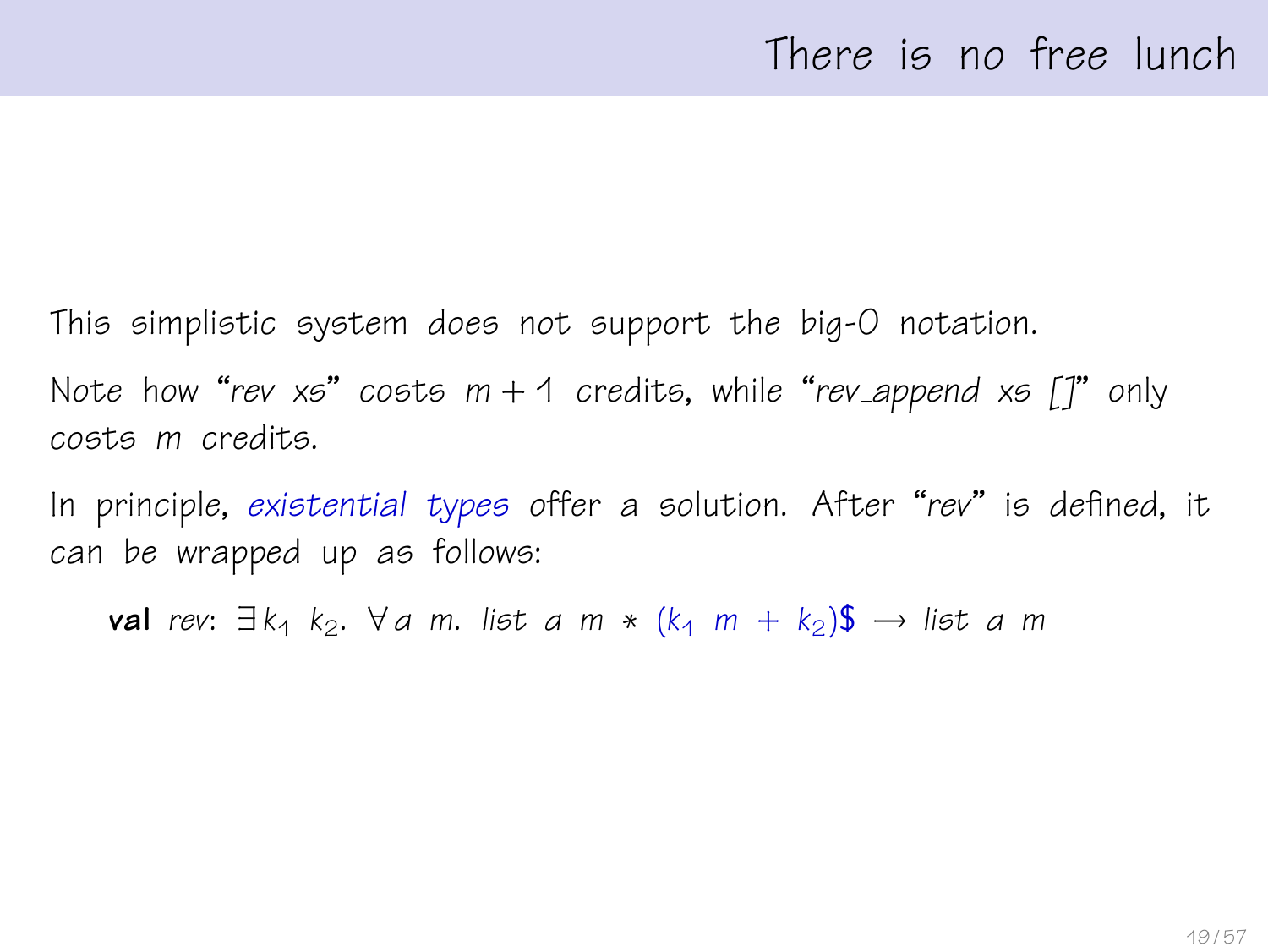## <span id="page-19-0"></span>Contents

#### • [Introduction](#page-1-0)

- [Simple analysis](#page-9-0)
- [Amortized analysis](#page-19-0)
- [Amortized analysis in a lazy setting](#page-31-0)
- **•** [Conclusion](#page-51-0)
- **•** [Bibliography](#page-54-0)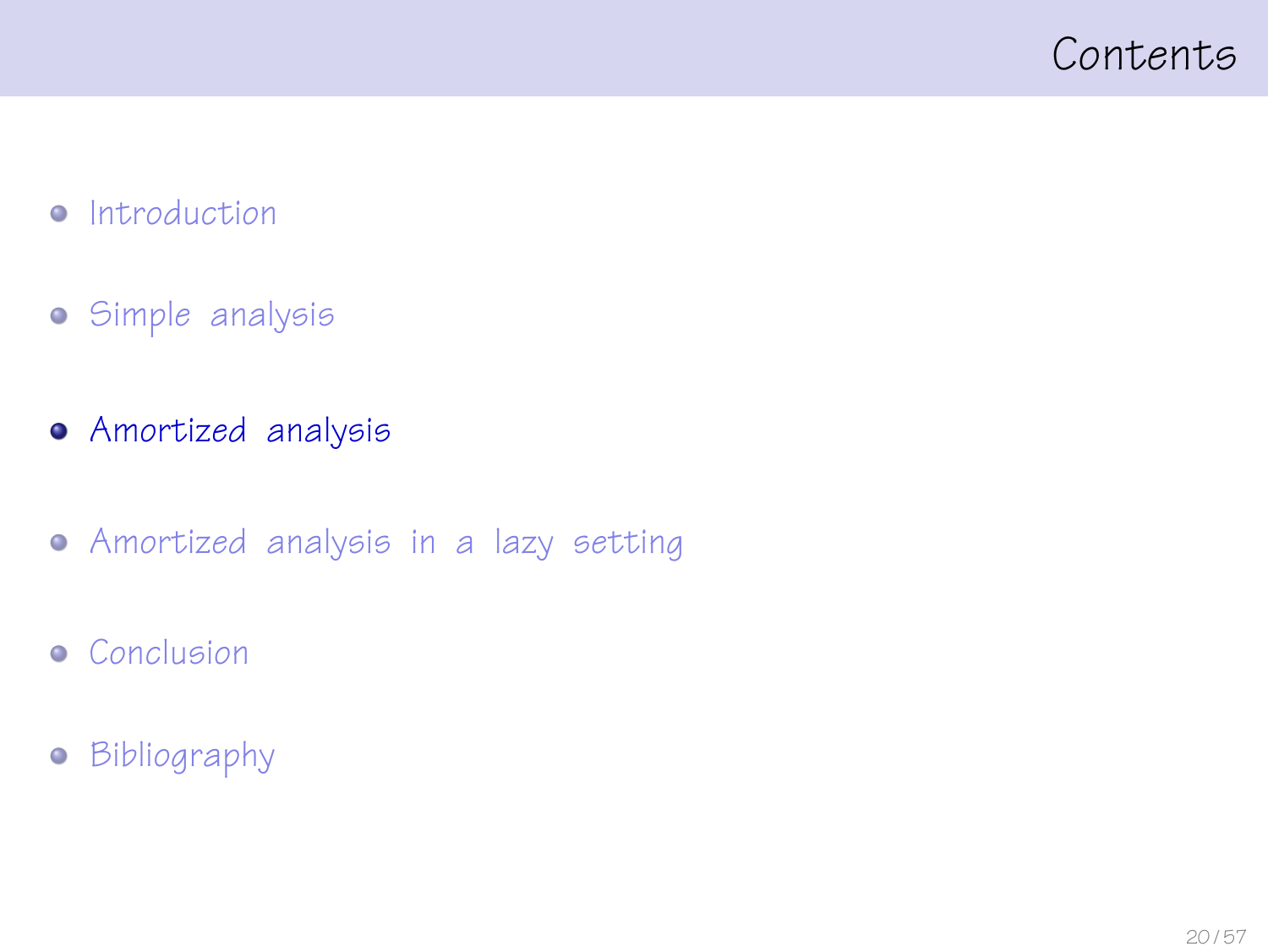# A simply-typed FIFO queue

Here is a classic implementation of a FIFO queue in terms of two singly-linked lists:

```
let put (Q (front, rear)) x =Q (front, x :: rear) – insert into rear list
let get (Q (front, rear)) =
  match front with
  \vert x :: front \rightarrow \qquad \qquad - extract out of front list
     Some (x, Q (front, rear))
  \begin{array}{ccc} \vert & \vert \vert & \to & \end{array} \qquad \qquad - if front list is empty,
      match rev append rear \begin{bmatrix} 1 \\ 1 \end{bmatrix} with – reverse rear list,
      | x :: rear \rightarrowSome (x, Q \text{ (rear, } [1])) - and make it the front list
       [1 \rightarrowNone - if both lists are empty, fail
```
How might we type-check this?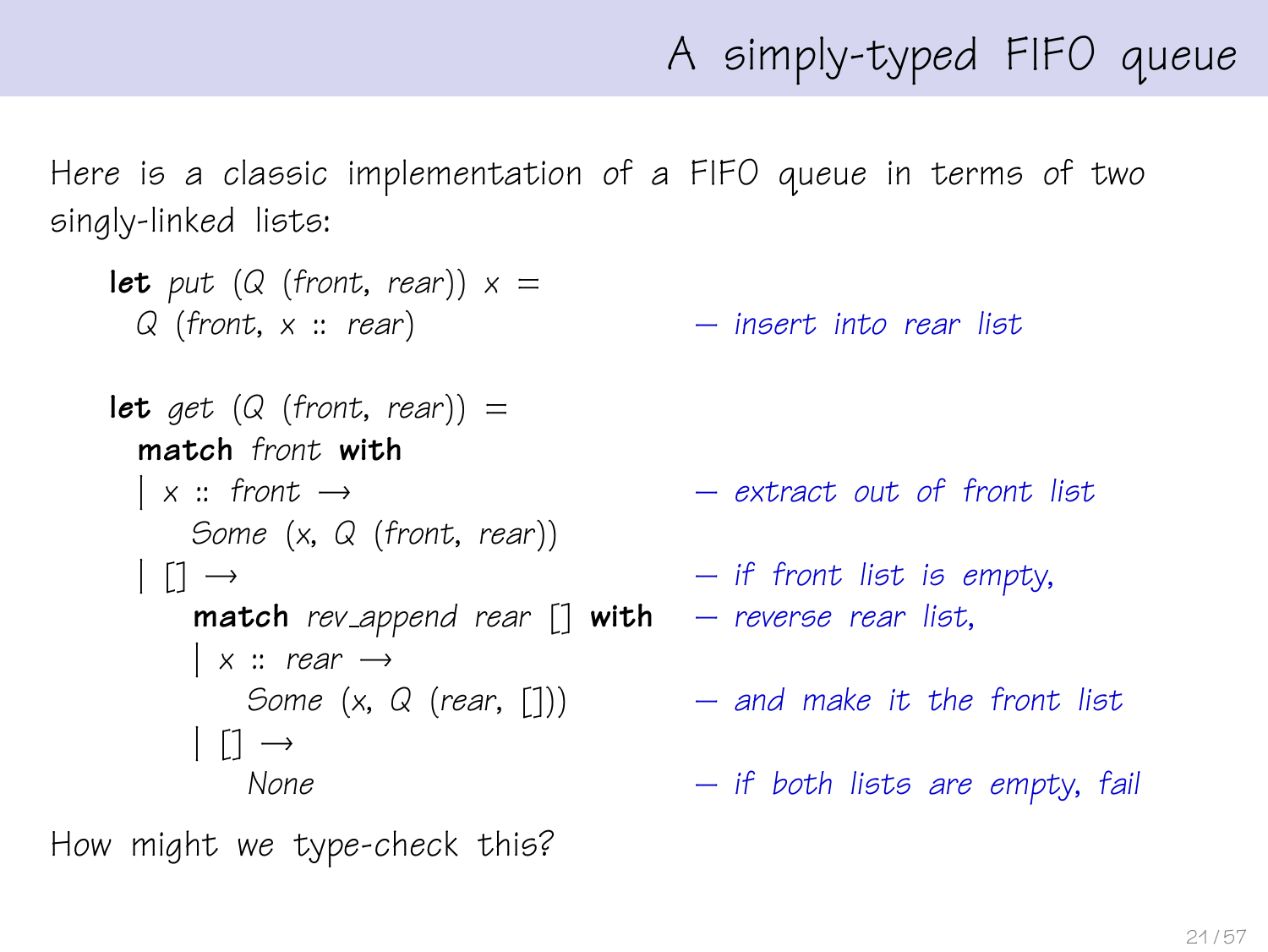We define a type of length-indexed queues:

type queue a n where  $Q : \forall a$  nf nr n, list a nf x list a nr \*  $\langle n = nf + nr \rangle \rightarrow$  queue a n

We could but do not wish to disclose nf and nr in the queue API, because they are implementation details. Only their sum is meaningful with respect to the queue abstraction.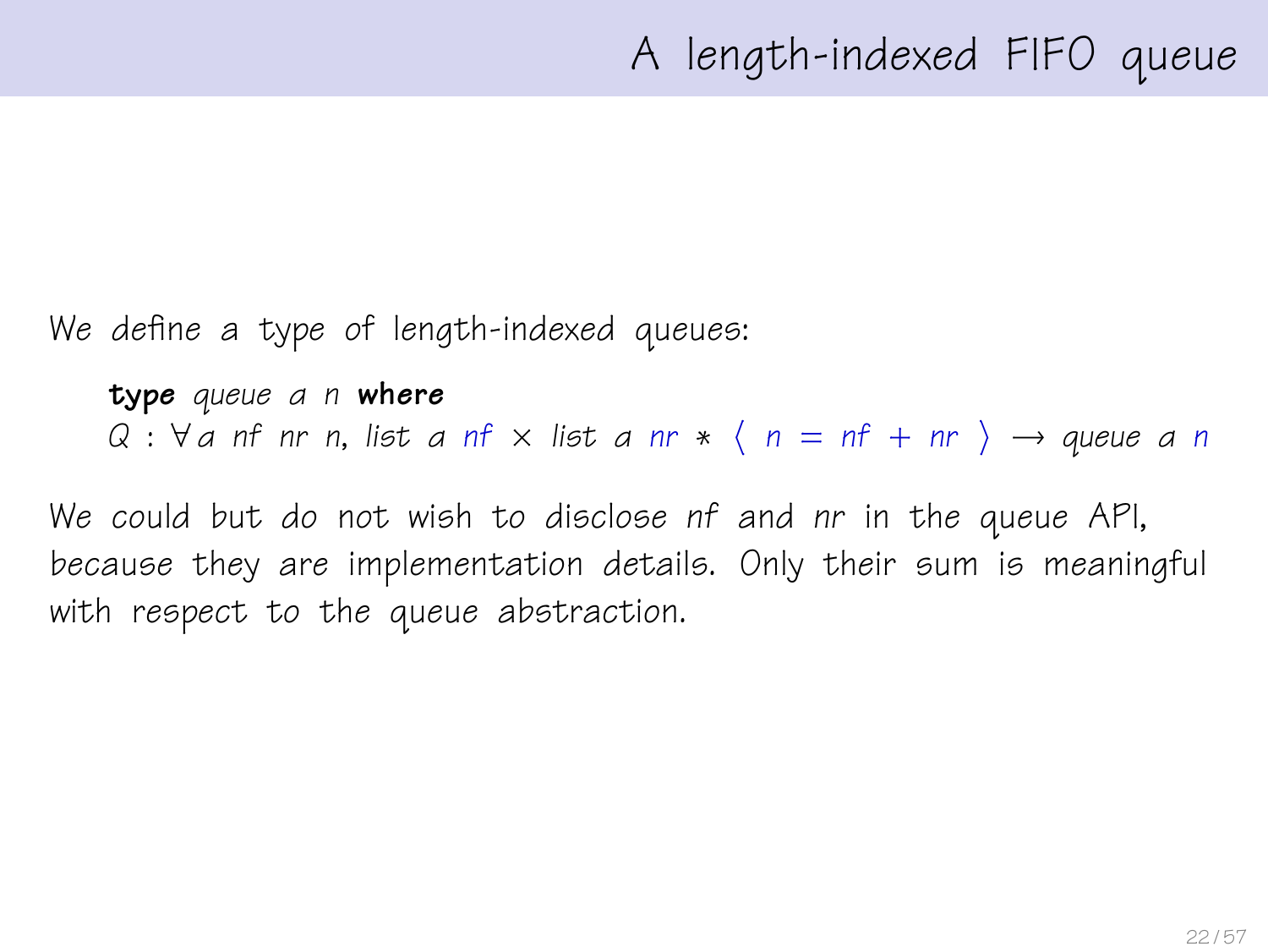## Worst-case analysis of the FIFO queue

We are now able to carry out this analysis:

```
val put: \forall a n. queue a n \times a \rightarrow queue a (n + 1)
let put (Q (front, rear)) x =Q (front, x :: rear) – no function call: zero cost
val get: \forall a n. queue a n * (n + 1)$ \rightarrow option (a \times queue a (n - 1))
let get (Q \text{ (front, rear)}) = - assume: n = nf + nrmatch front with - where nf and nr are unknown
  \vert x : front \rightarrow Some (x, Q (front, rear))
  | \rceil \rightarrowmatch rev append rear [] with - cost: nr + 1 credits
      \vert x :: \text{rear} \rightarrow \text{Some} \ (x, \ Q \ (\text{rear}, \ [1]))| \Box \rightarrow None
```
The best upper bound for nr in terms of n is n itself. Thus, we conclude that "get" has worst-case linear time complexity.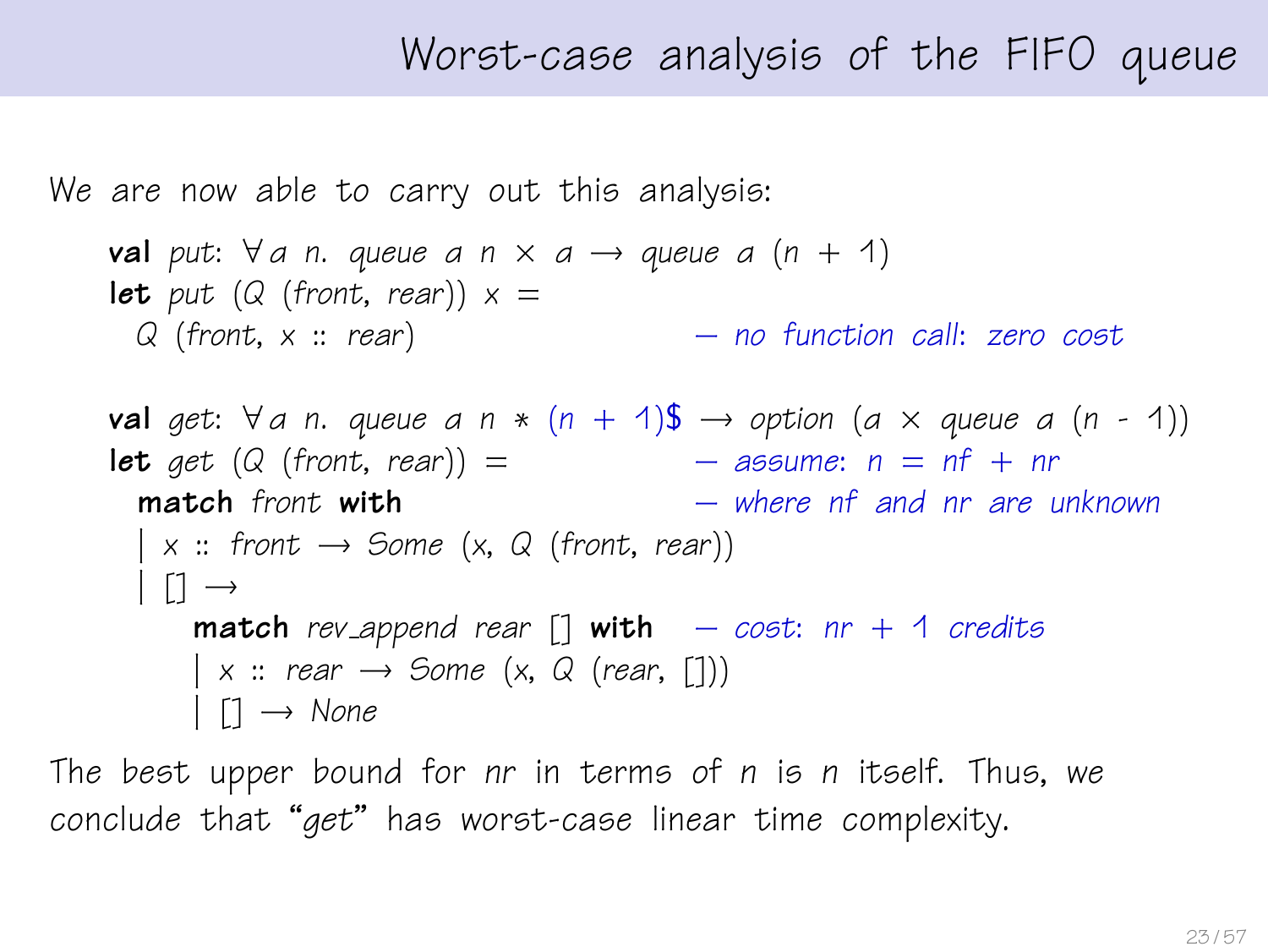This analysis is sound, but pessimistic.

One would like to argue that reversal is costly but infrequent, so that its cost, "averaged over a sequence of operations", is cheap.

Put another way, each element is moved only once from the front list into the back list, so the cost of reversal per element inserted is constant.

Is there a sound way of formalizing these arguments?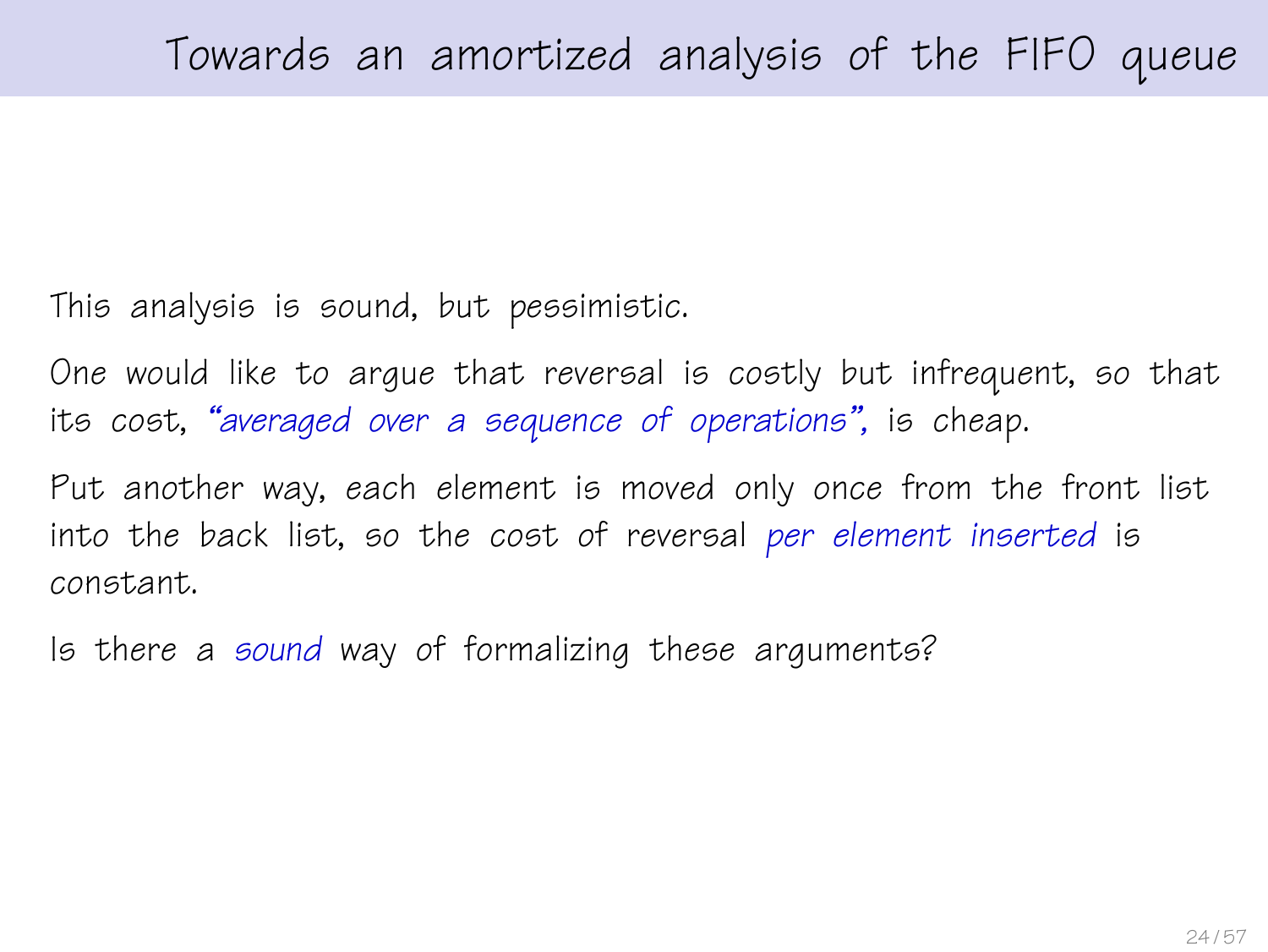The answer lies in Tarjan's theory of amortized complexity [\[1985\]](#page-56-0). We augment our basic recipe as follows:

- 1 Enforce the rule that credits cannot be created or duplicated.
- 2 Enforce the rule that every elementary computation step consumes one credit.
- **3** Allow credits to be passed to and returned by functions.
- <span id="page-24-0"></span>**4** Allow credits to be stored within data.

Rule [4](#page-24-0) is new. Rule [1](#page-11-0) is unchanged, but takes on new meaning and becomes more difficult to enforce (see ff. slides).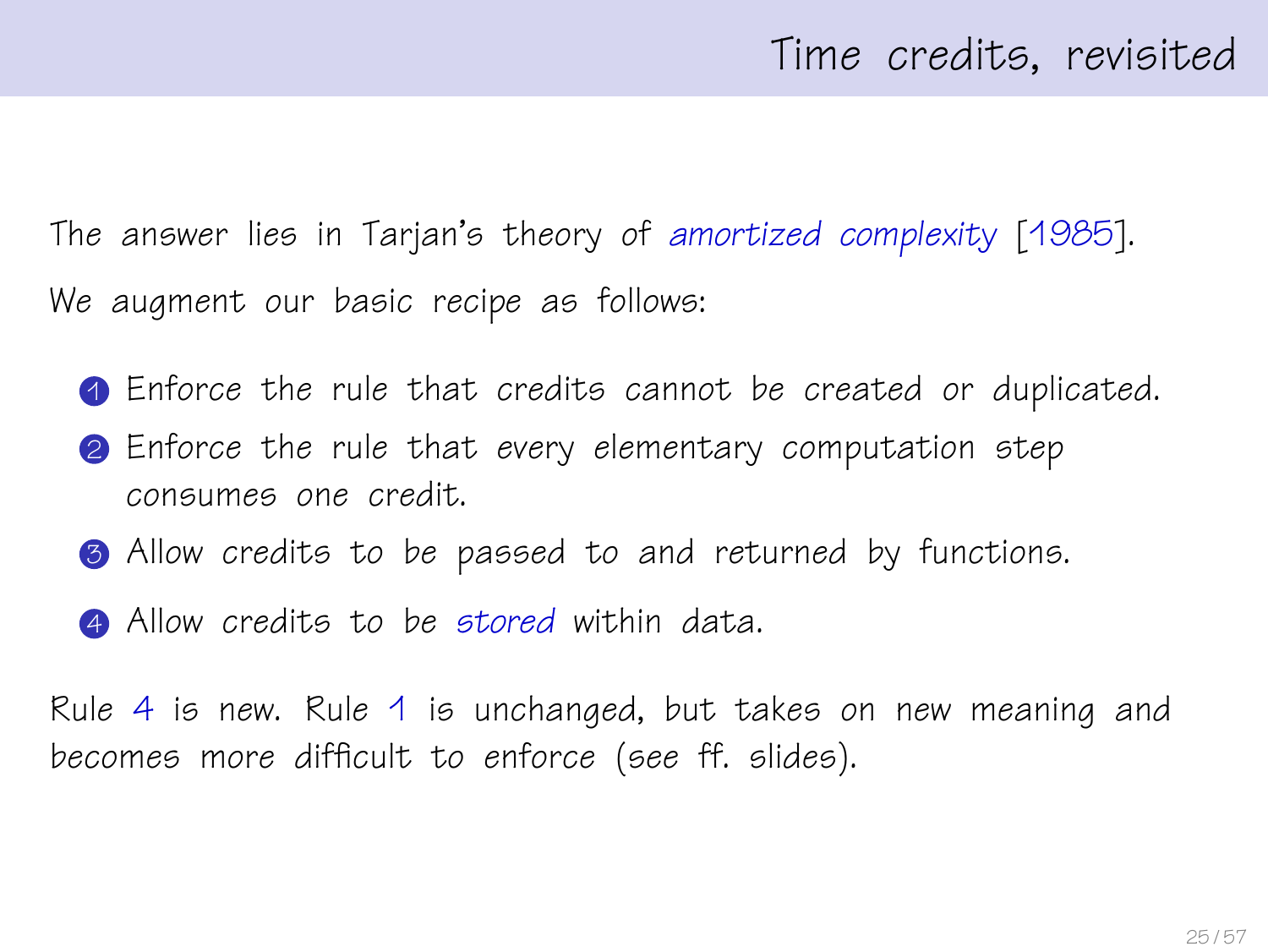# A rich FIFO queue

We would like the cost of reversal to be paid for in advance.

Thus, we need to accumulate as many credits as there are elements in the rear list.

We define a type of "rich" queues:

```
type rqueue a n where
Q : \forall a nf nr n,
     list a nf x list a nr * \langle n = nf + nr \rangle * nr\ → rqueue a n
```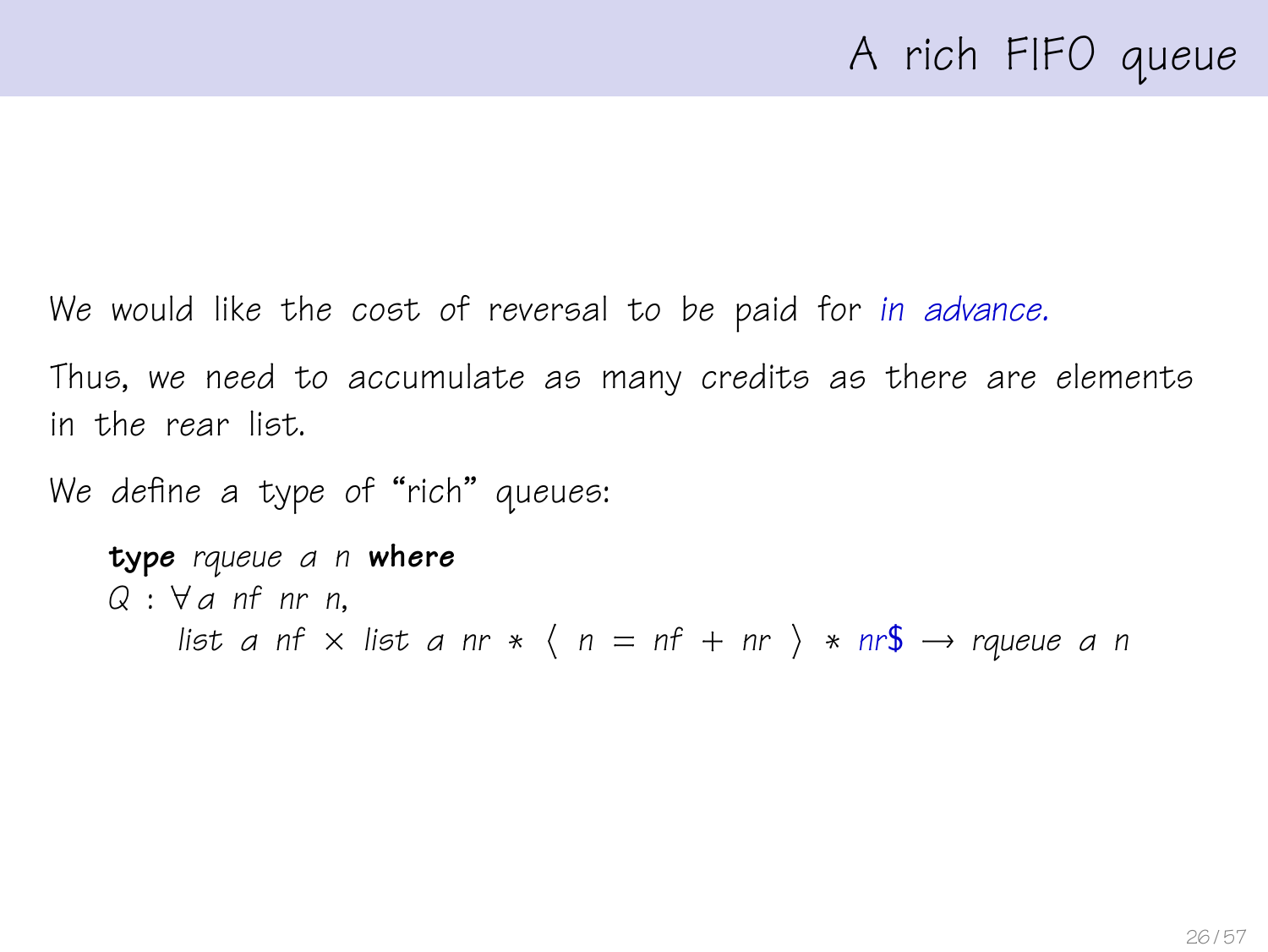## Amortized analysis of the FIFO queue

We are then able to carry out this analysis:

val put:  $\forall a$  n. rqueue a n  $\times$  a  $*$  1\$  $\rightarrow$  rqueue a (n + 1) **let** put (Q (front, rear))  $x = -$  deconstructing Q yields nr credits  $Q$  (front,  $x :: rear$ ) – constructing  $Q$  costs nr  $+$  1 credits val get:  $\forall a$  n. rqueue a n  $*$  1\$  $\rightarrow$  option (a  $\times$  rqueue a (n - 1)) **let** get  $(Q \text{ (front, rear)}) =$  – yields nr credits match front with  $\mid$  x :: front  $\rightarrow$  Some (x, Q (front, rear))  $\quad$  - costs nr credits again  $| \n\begin{bmatrix} 1 \end{bmatrix}$   $\rightarrow$ **match** rev\_append rear  $\begin{bmatrix} 1 & \text{with} \\ 1 & \text{if} \\ 0 & \text{if} \end{bmatrix}$  + 1 credits  $\vert$  x :: rear  $\rightarrow$  Some (x, Q (rear, [1])  $\quad$  - costs zero credits  $|$   $\Box \rightarrow$  None

Both "put" and "get" appear to have constant time complexity.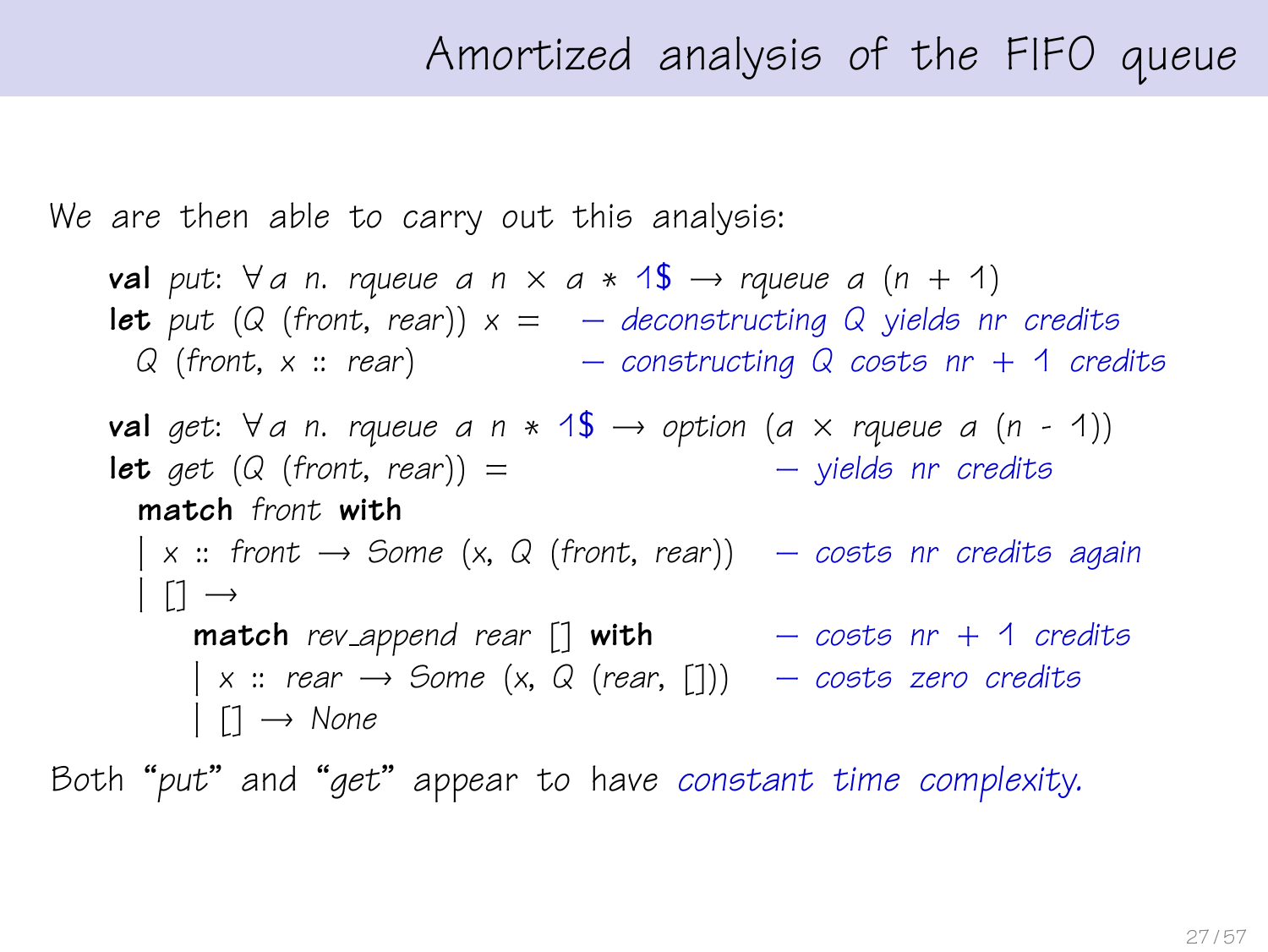Of course, a single call to "get" can take linear time in reality, so these types cannot be naïvely interpreted as worst-case time complexity bounds in the usual sense.

Nevertheless, the informal correctness argument that was sketched earlier remains valid. The complexity bounds that the type system derives for a complete program are correct in the worst case.

These types are amortized worst-case time complexity bounds.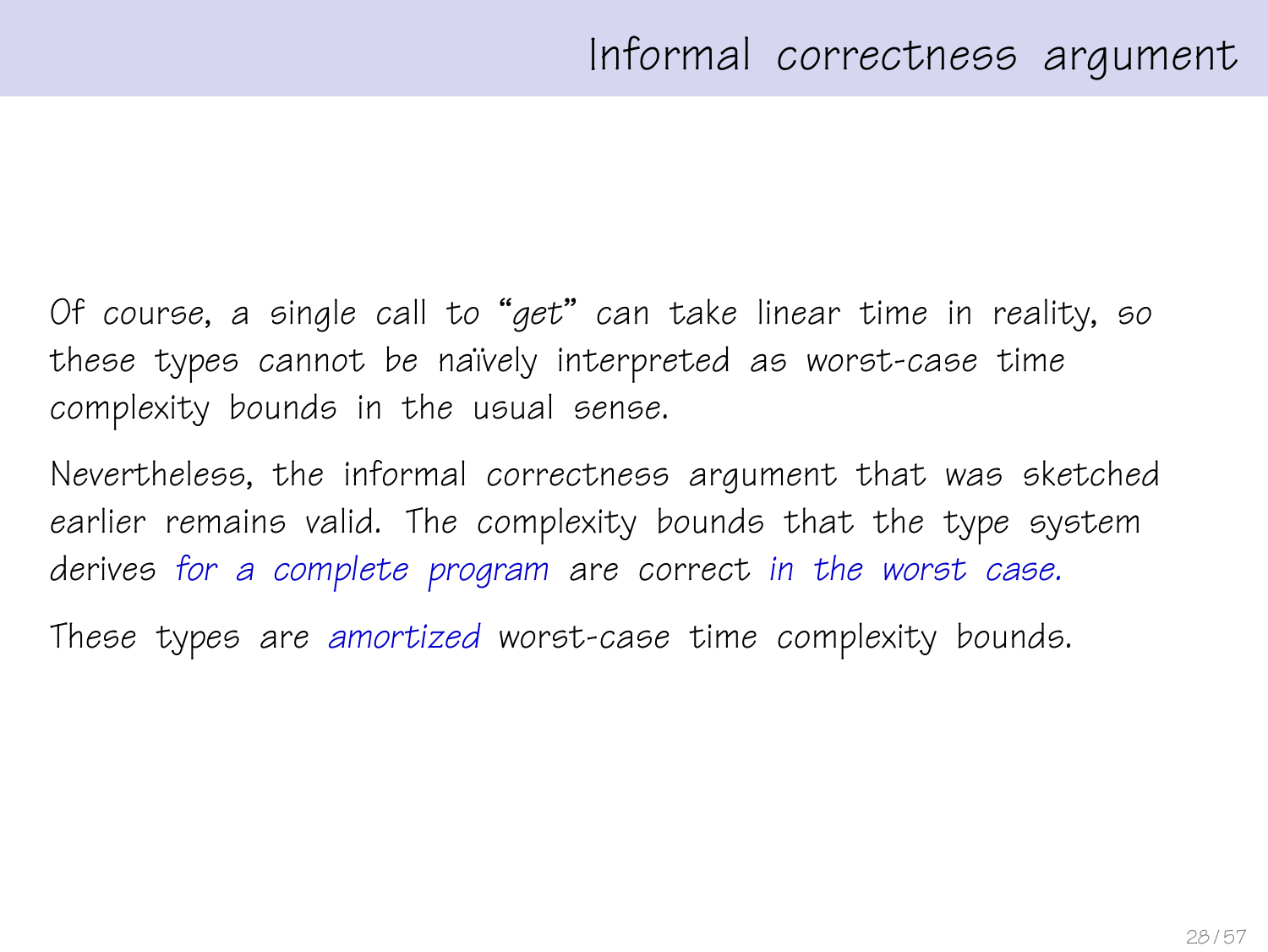#### Not every sequence of n queue operations has  $O(n)$  cost.

Sequencing n "put" operations, yielding a queue of length n, and n "get" operations, yielding in the end an empty queue, takes time  $O(n)$ , as predicted by the type system.

However, sequencing n "put" operations, yielding a queue q of length n, then performing n times the operation "get q", takes time  $O(n^2)$ .

What does the type system predict in this case?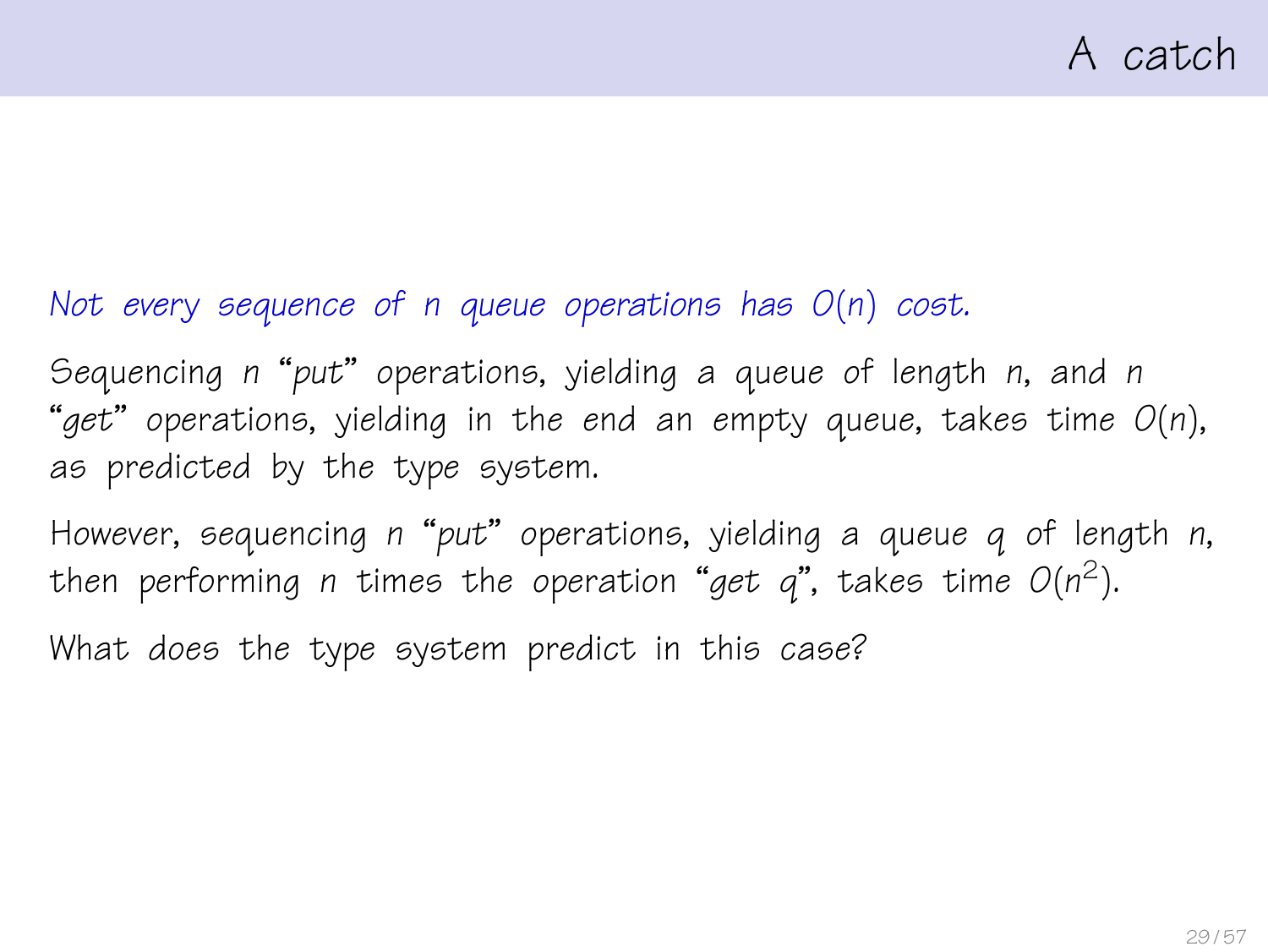The system views the second sequence as ill-typed and rejects it. Recall that *credits are affine*  $-$  they must not be duplicated. Furthermore, a queue contains credits, as per our definition:

type rqueue a n where  $Q : \forall a$  nf nr n, list a nf  $\times$  list a nr  $\ast$   $\langle n = n f + n r \rangle \ast nr$   $\rightarrow$  rqueue a n There follows that queues are affine. If a queue could be used twice, the credits in it would be used twice as well.

The hard general rule is, a data structure that contains an affine component must itself be affine.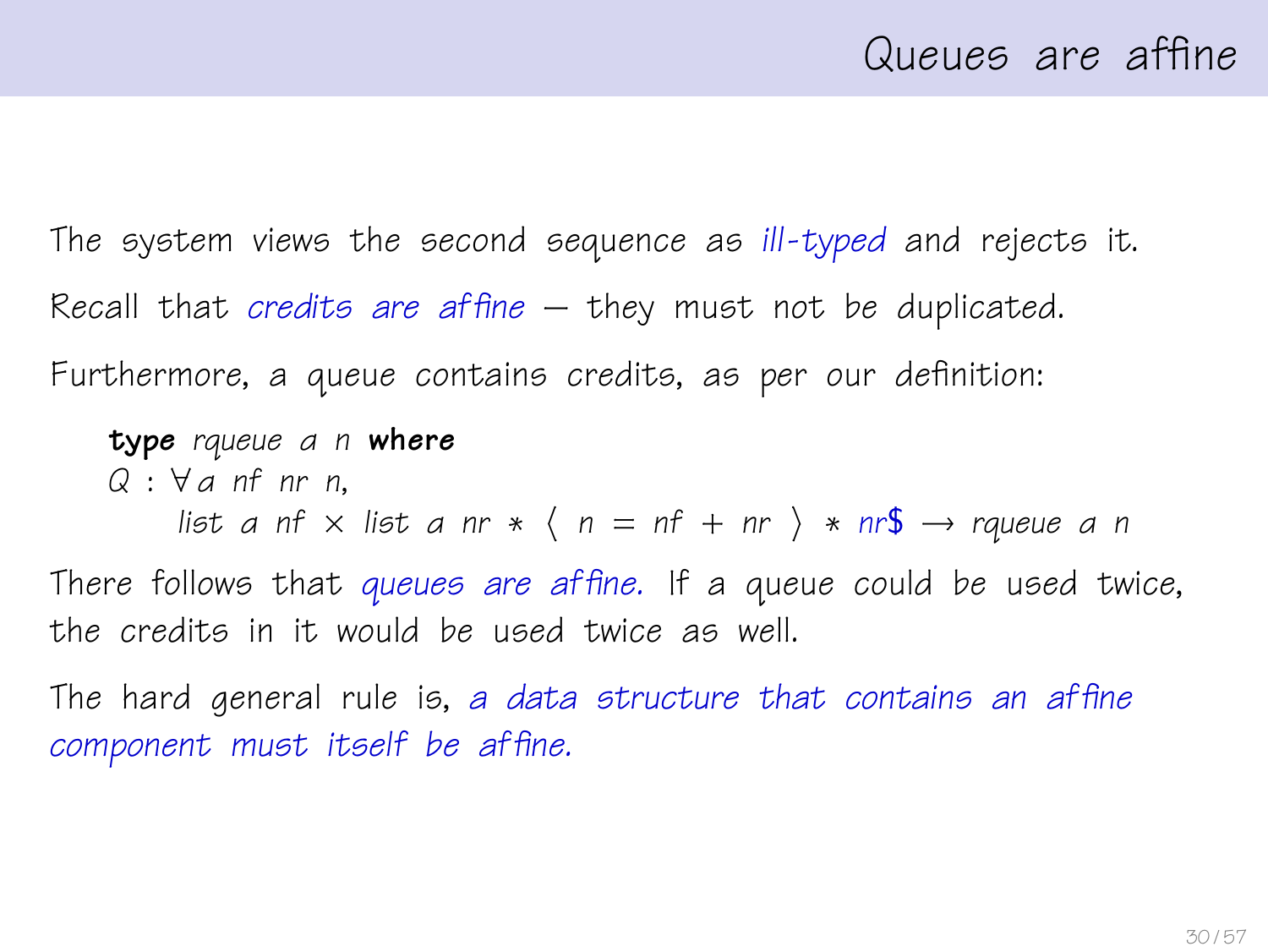A queue can be used at most once. In particular, a call to "put" or "get" consumes its argument queue, which becomes invalid, and produces a new queue, which itself can be used at most once.

Thus, a sequence of n "get" operations is well-typed, but an attempt to repeatedly perform the operation "get  $q$ " is ill-typed.

Thus, amortization is no magic bullet: it comes with an affinity restriction.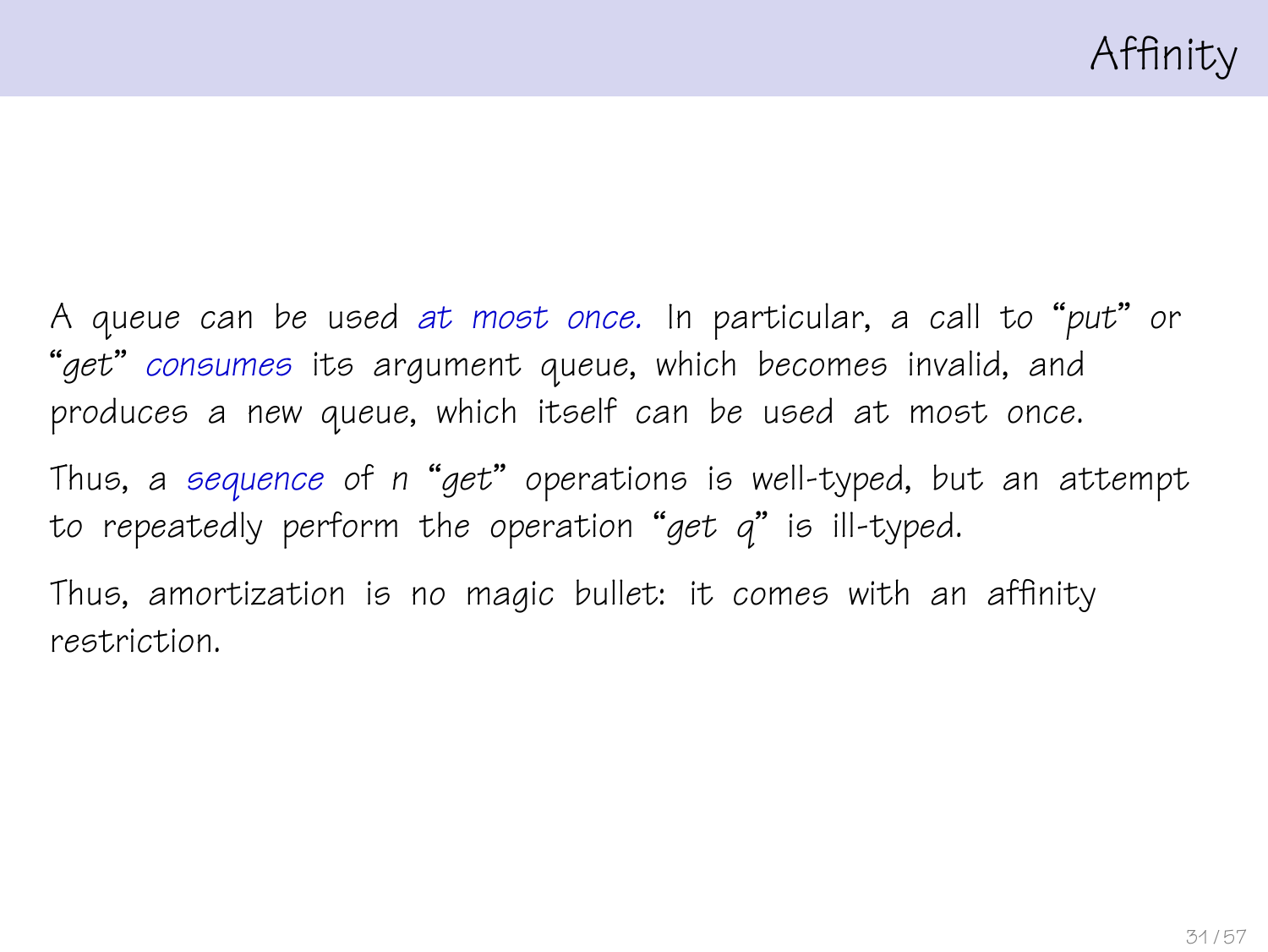## <span id="page-31-0"></span>Contents

#### • [Introduction](#page-1-0)

- [Simple analysis](#page-9-0)
- [Amortized analysis](#page-19-0)
- [Amortized analysis in a lazy setting](#page-31-0)
- **•** [Conclusion](#page-51-0)
- **•** [Bibliography](#page-54-0)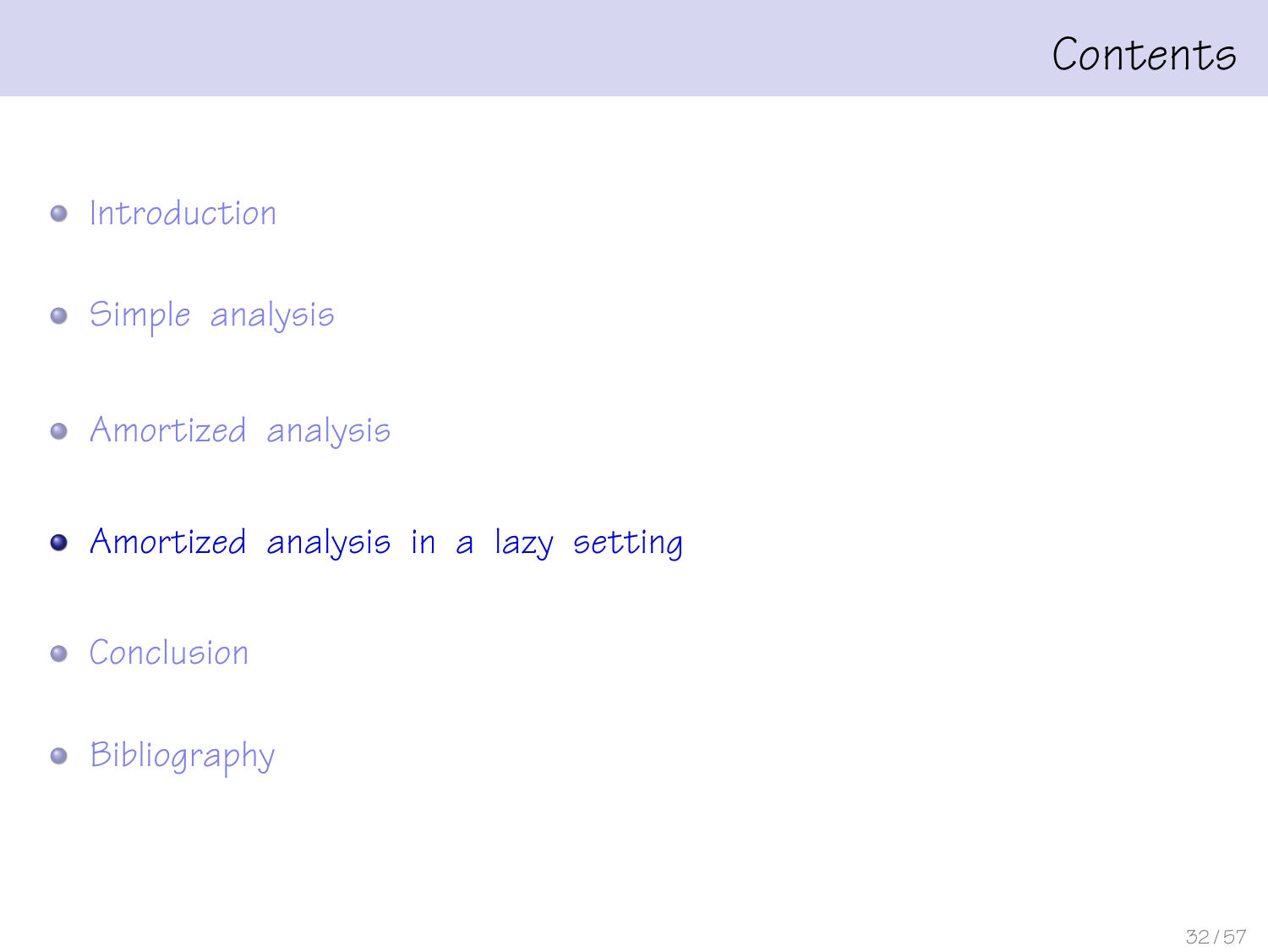This seems a pity: these FIFO queues are immutable data structures, hence they are persistent. Yet, they cannot be shared, or their nice complexity properties are lost.

Is there a way of preserving persistence, while getting rid of the affinity restriction?

The root of the problem seems to be that invoking "get  $q$ " twice may cause a reversal operation to be performed twice... Can this be helped?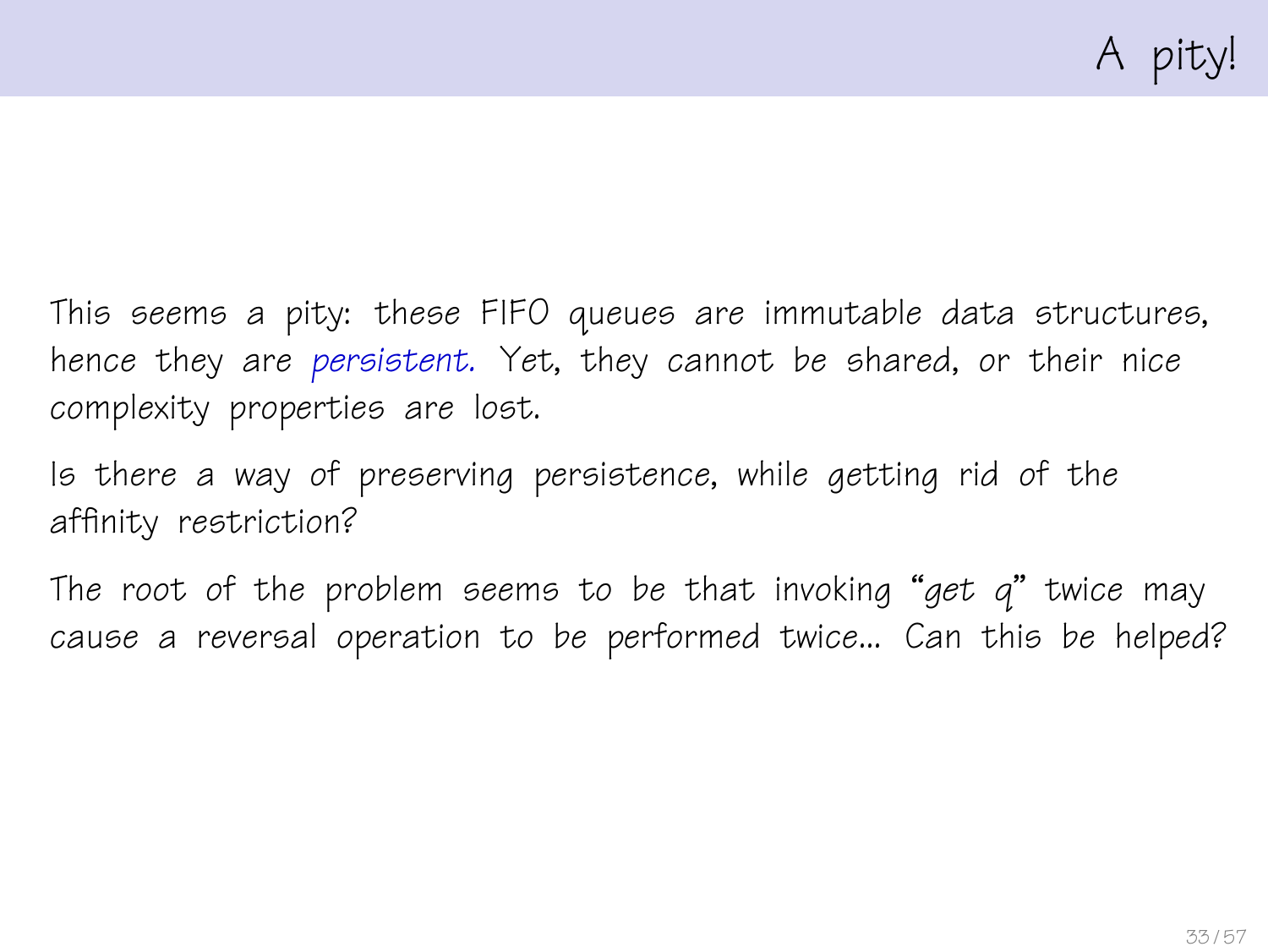Okasaki [\[1996\]](#page-55-1) has shown that memoization, also known as lazy evaluation, offers a solution.

The idea is to contruct a thunk (a delayed computation) for the reversal operation and to take advantage of the fact that a thunk is only evaluated once, even if its value is demanded multiple times.

The time credits contained in a thunk are only spent once, even if the thunk is forced multiple times. A thunk is a non-affine data structure that contains affine time credits, something not normally permitted.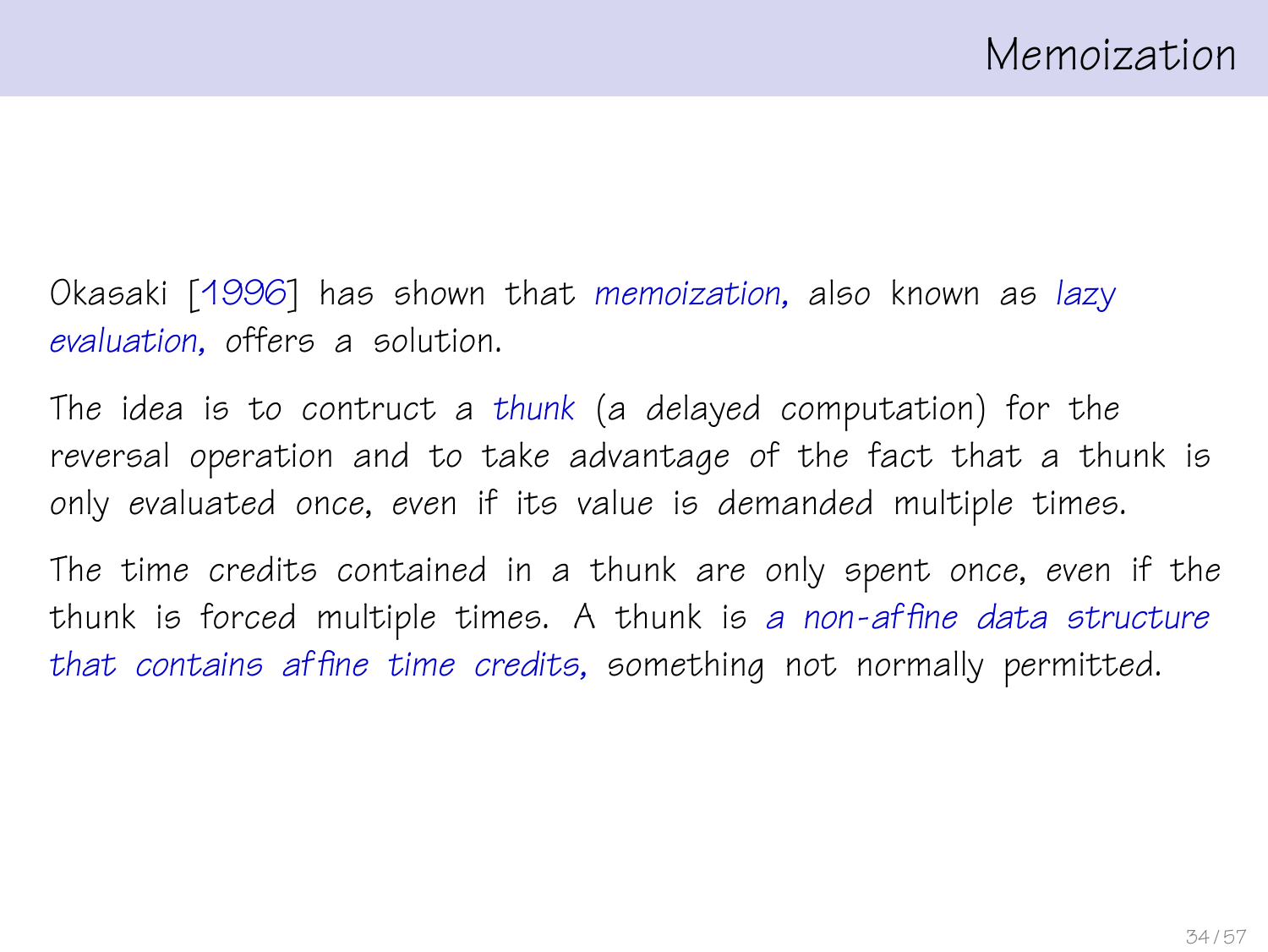The idea is deceptively simple: making effective use of memoization is in reality quite difficult.

The challenge is to create costly thunks sufficiently long before they are demanded.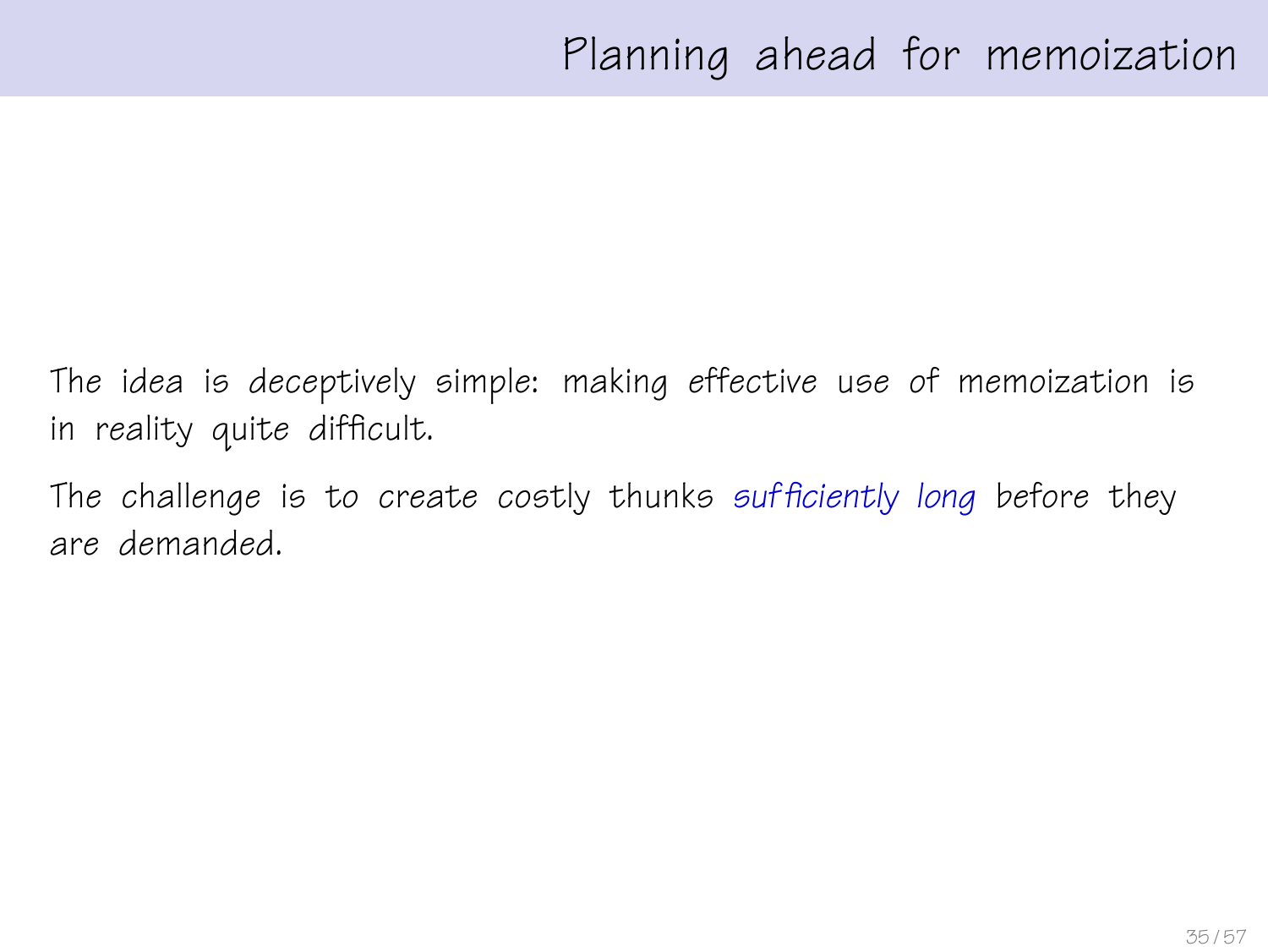In the queue example, waiting until the front list is empty to reverse the rear list is too late. We must produce the first element of the reversed list now. Suspending the computation of the reversal would not help: we would have to force this suspension right away.

We must plan ahead and set up delayed reversal operations long before their result is required.

The idea is to schedule  $-$  but not perform  $-$  a reversal as soon as the rear list grows too large  $-$  say, larger than the front list.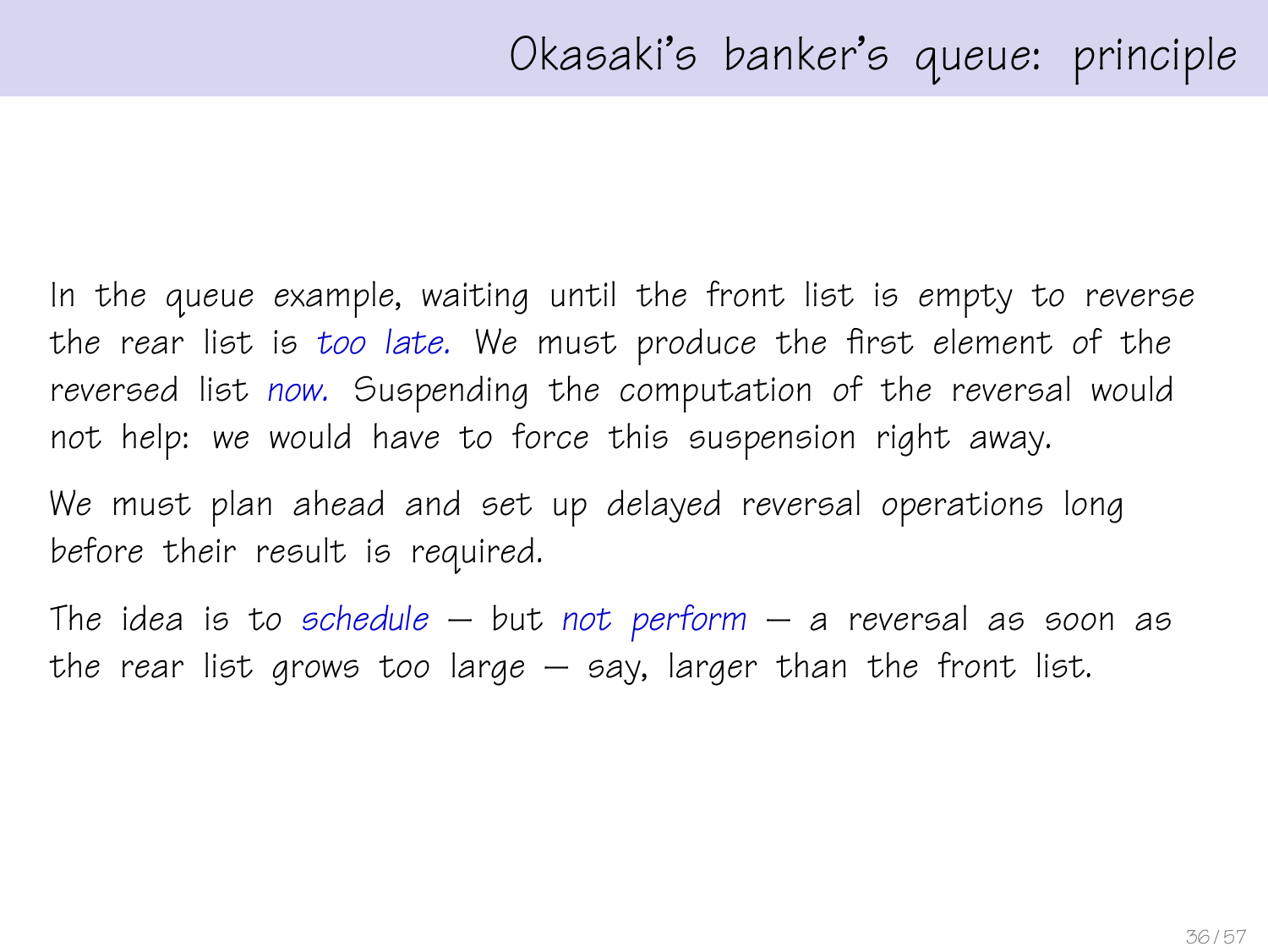## Okasaki's banker's queue: data structures

```
Here is Okasaki's code, in ocaml (no fancy types).
```

```
type 'a stream ='a cell Lazy.t – computation is suspended
and a cell =| Nil
 | Cons of 'a \times 'a stream
type 'a queue = {
 lenf: int; - length of front list
 f: 'a stream; - lazy front list
 lenr: int; - length of rear listr: 'a list; – rear list
} – invariant: lenf \geq lenr
```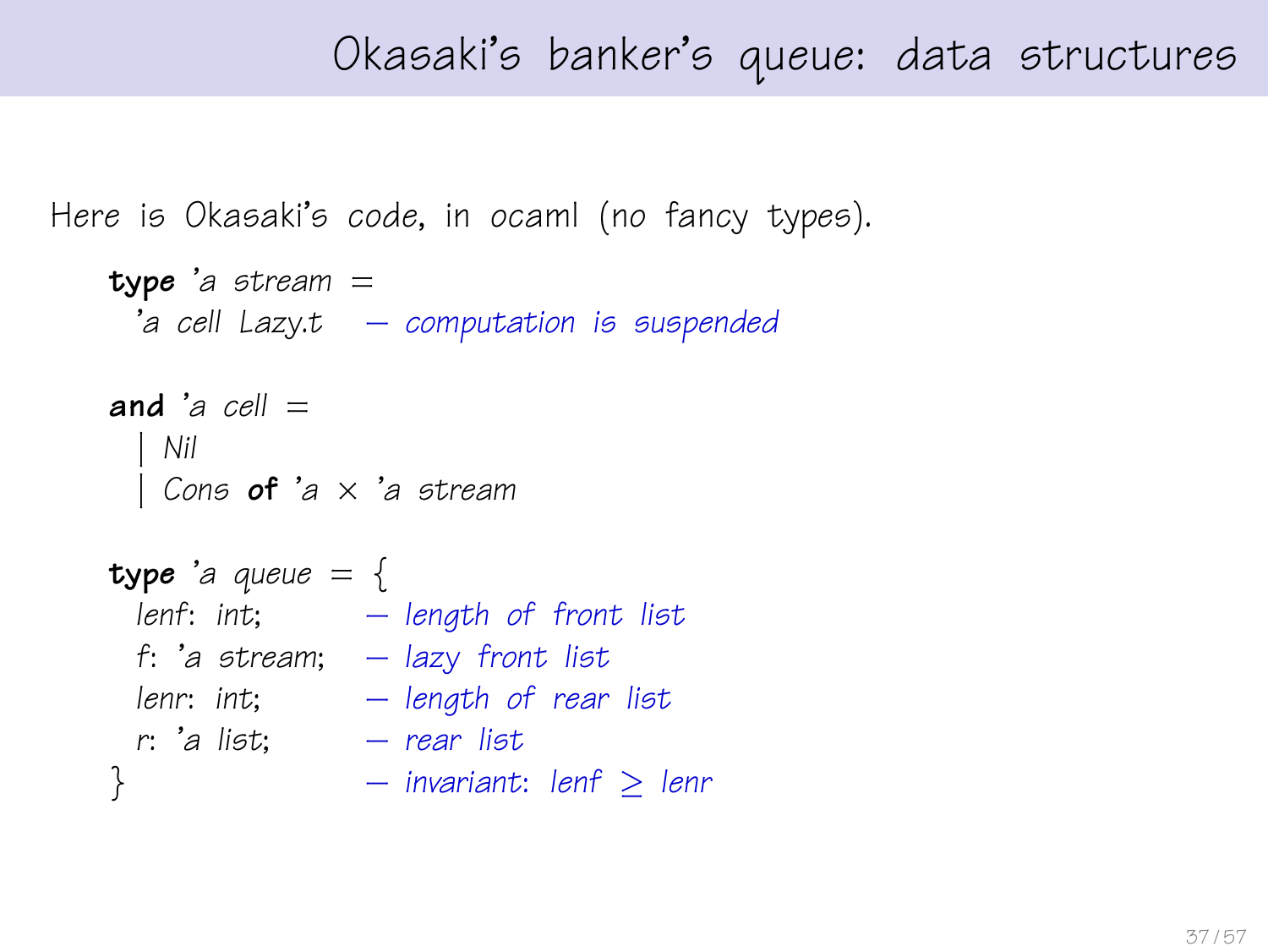# Okasaki's banker's queue: basic functions

```
let put q \times zcheck \{ q \text{ with } - \text{ rebalance} \}lenn = q.length + 1;r = x :: q.r; – insert into rear list
 }
let extract q =match extract q.f with - extract out of front list (forcing a thunk)
  \vert None \rightarrow \vert if front list is empty...
     None – ...then rear list is empty too
 | Some (x, f) \rightarrowSome (x,
       check \{ q \text{ with } - rebalance
        f = f:
        lenf = q.length - 1;}
     )
```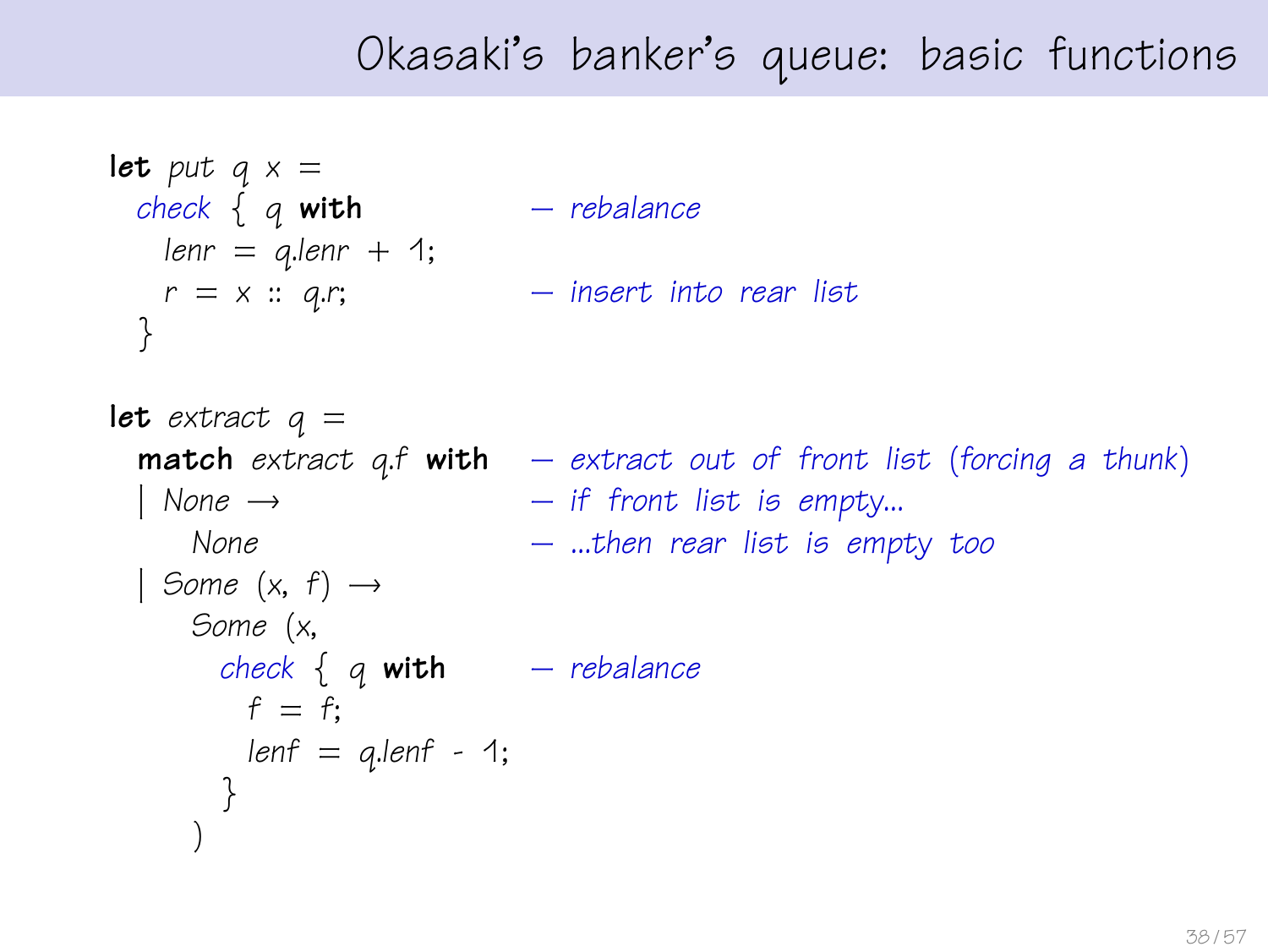```
The function "check" reverses the rear list if it has become too long.
    let check \left(\frac{1}{2} \text{ lenf} = \text{lenf} \right; f = f; lenr = lenr; r = r \} as q) =
      if lenf > lenr then
       q – invariant holds; nothing to do
      else \{ – we have lenf + 1 = lenr
       lenf = lenf + lenr:
       f = f ++ rev r; – re-establish invariant
       lenn = 0:
      r = \lceil \cdot \rceil;
      }
```
We are creating a costly thunk, "rev r", but it will be forced only after all elements of "f" have been extracted, so its cost is constant per extracted element. (Do you trust this argument? You shouldn't.)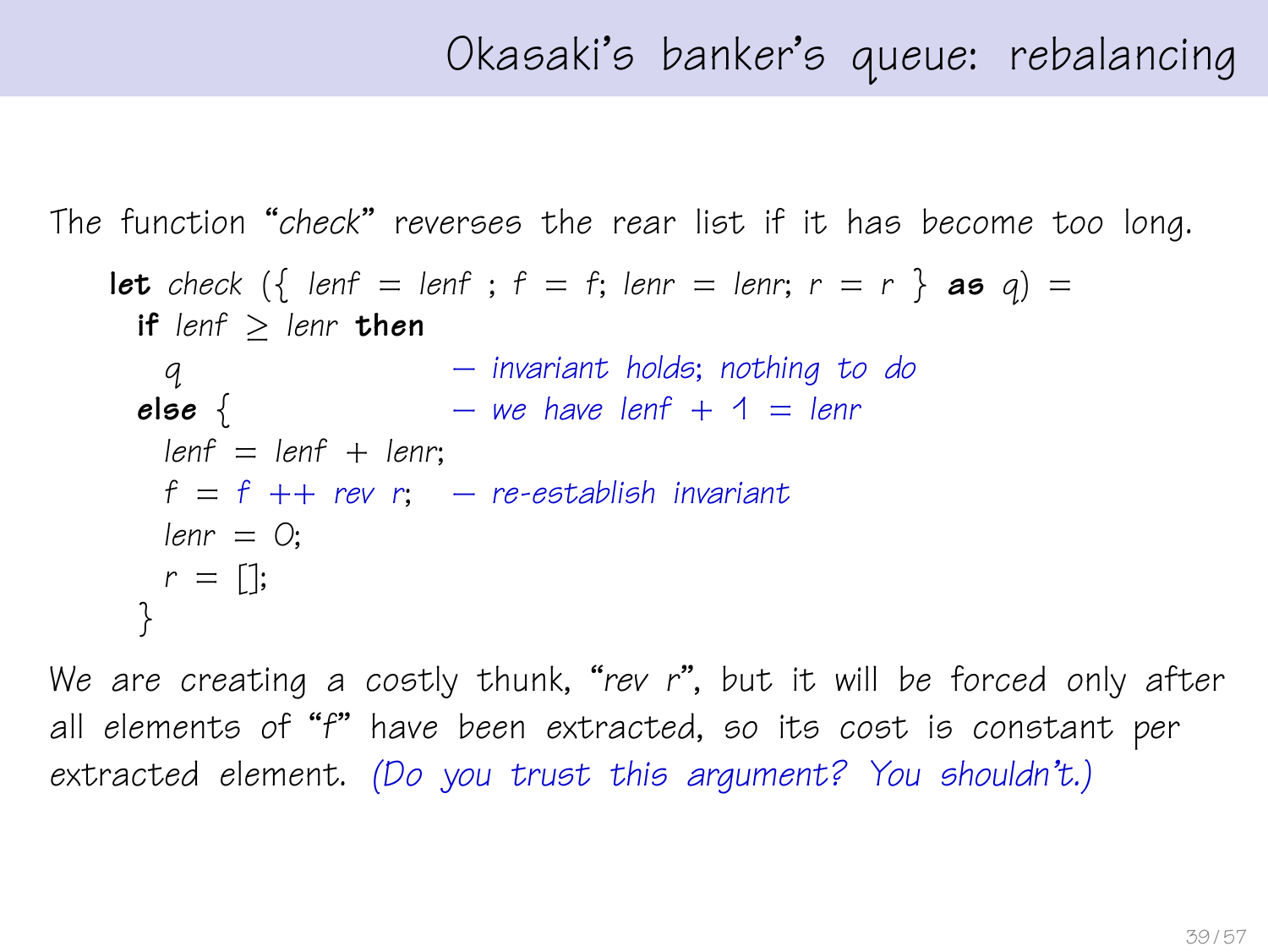This argument was quite subtle and very informal!

It does not rely on affinity! Queues can be freely aliased.

Okasaki presents it in a much better and more precise way than I did. Yet, his argument is still informal.

Can we machine-check this argument?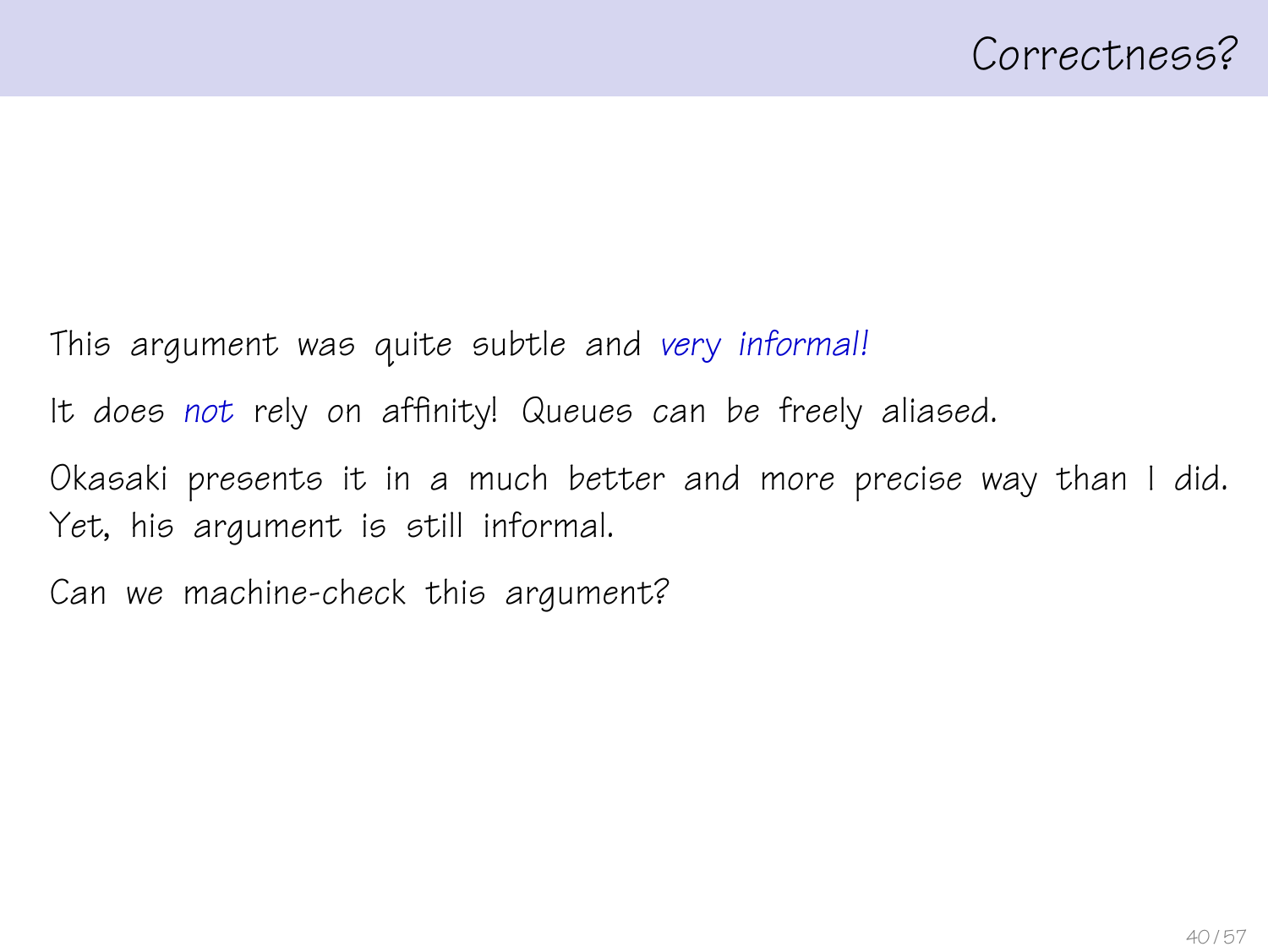Two questions arise:

- What are formal rules for reasoning about thunks? – [\[Danielsson, 2008\]](#page-55-2)
- Can they be deduced from the basic rules that govern credits? – [\[Pilkiewicz and Pottier, 2011\]](#page-56-2)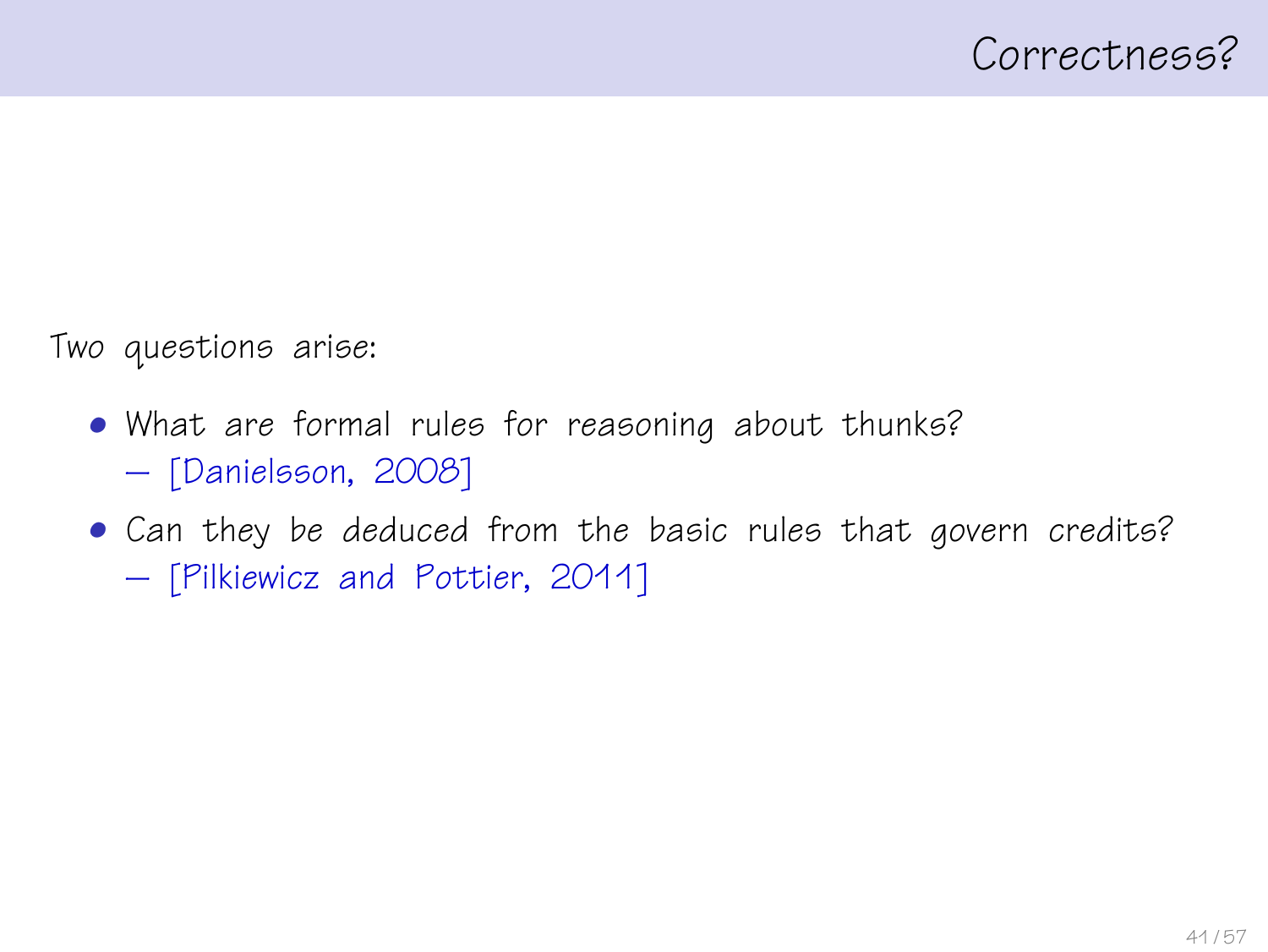What should be the type of the operation that creates a thunk?

We need to be able to set up thunks, or schedule computations, before we have enough credits to pay for these computations.

This suggests that creating a thunk should cost just one credit, regardless of the cost of the suspended computation.

Necessarily, the type of the thunk should reflect how many credits remain to be paid. Okasaki calls these debits.

val mk:  $\forall n$  a. (unit \*  $n\mathbb{S} \rightarrow a$ )  $\rightarrow$  thunk n a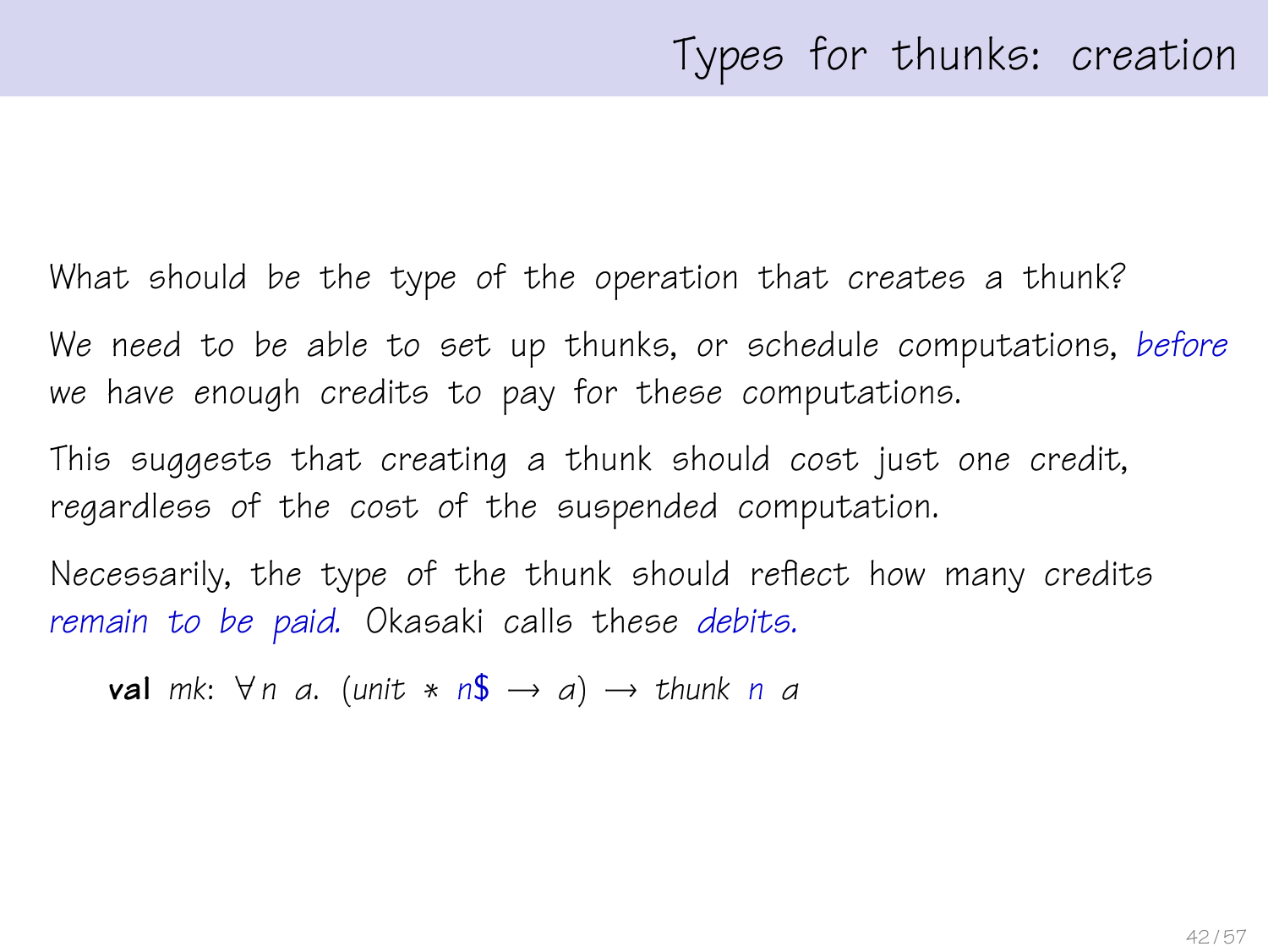What should be the type of the operation that forces a thunk? It would be unsound to force a thunk before the debt has been paid off, that is, before the required time credits have been supplied. Thus, only thunks with zero debits may be forced. Thanks to memoization, the credits that have been supplied are only

spent once, even if the thunk is forced multiple times.

val force:  $\forall a$ , thunk  $0$   $a \rightarrow a$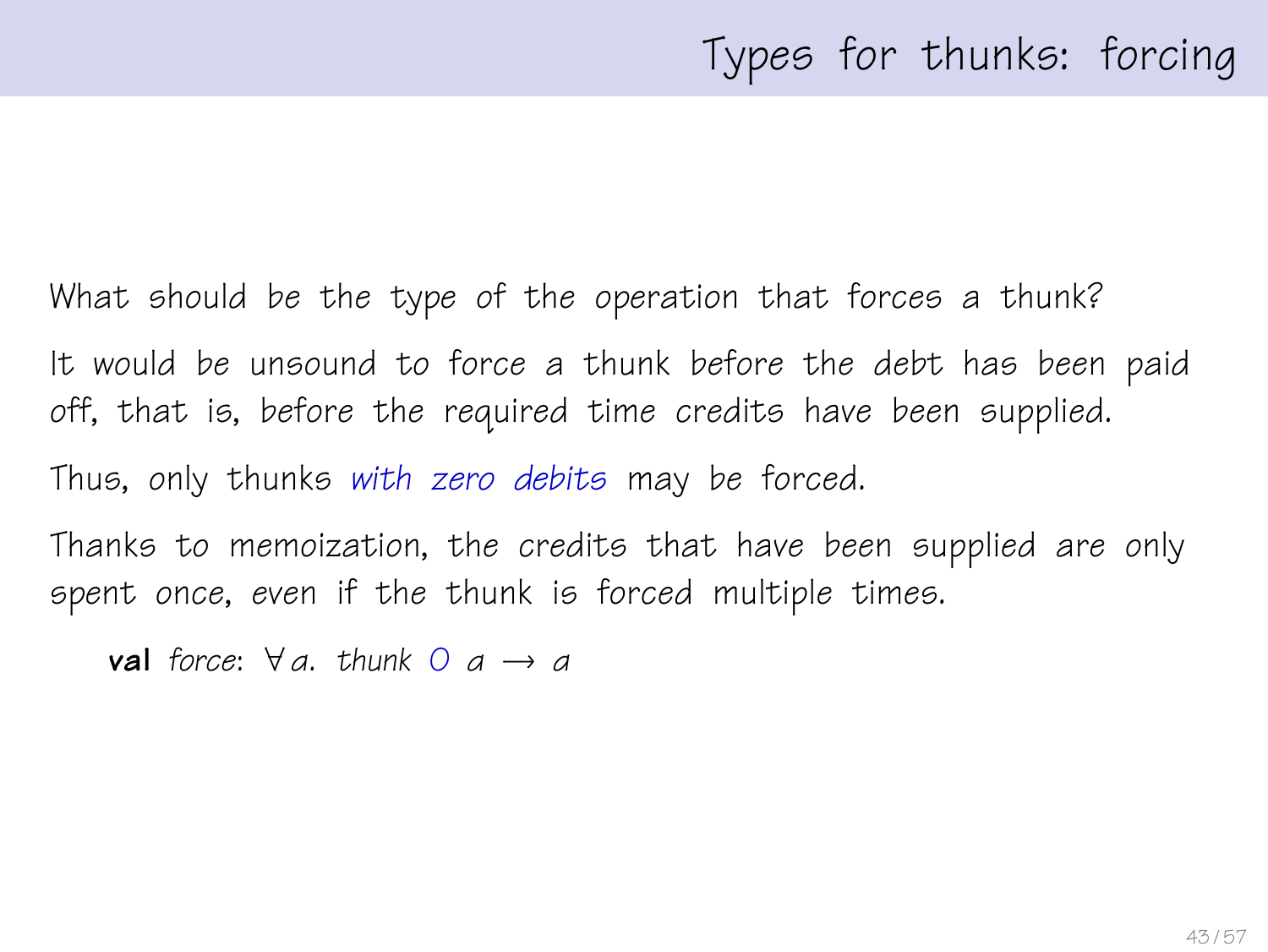Thunks are created with non-zero cost, but only zero-cost thunks can be forced. How can we ever force a thunk?

The answer is, we must pay ahead of time. By spending credits, we decrease the apparent cost of a thunk.

This is a coercion  $-$  it does nothing at runtime and costs zero credits. It is really just a hint for the type-checker.

**coercion** pay:  $\forall a \in p$ . thunk  $n \in \mathbb{R}$   $\rightarrow$  thunk  $(n - p)$  a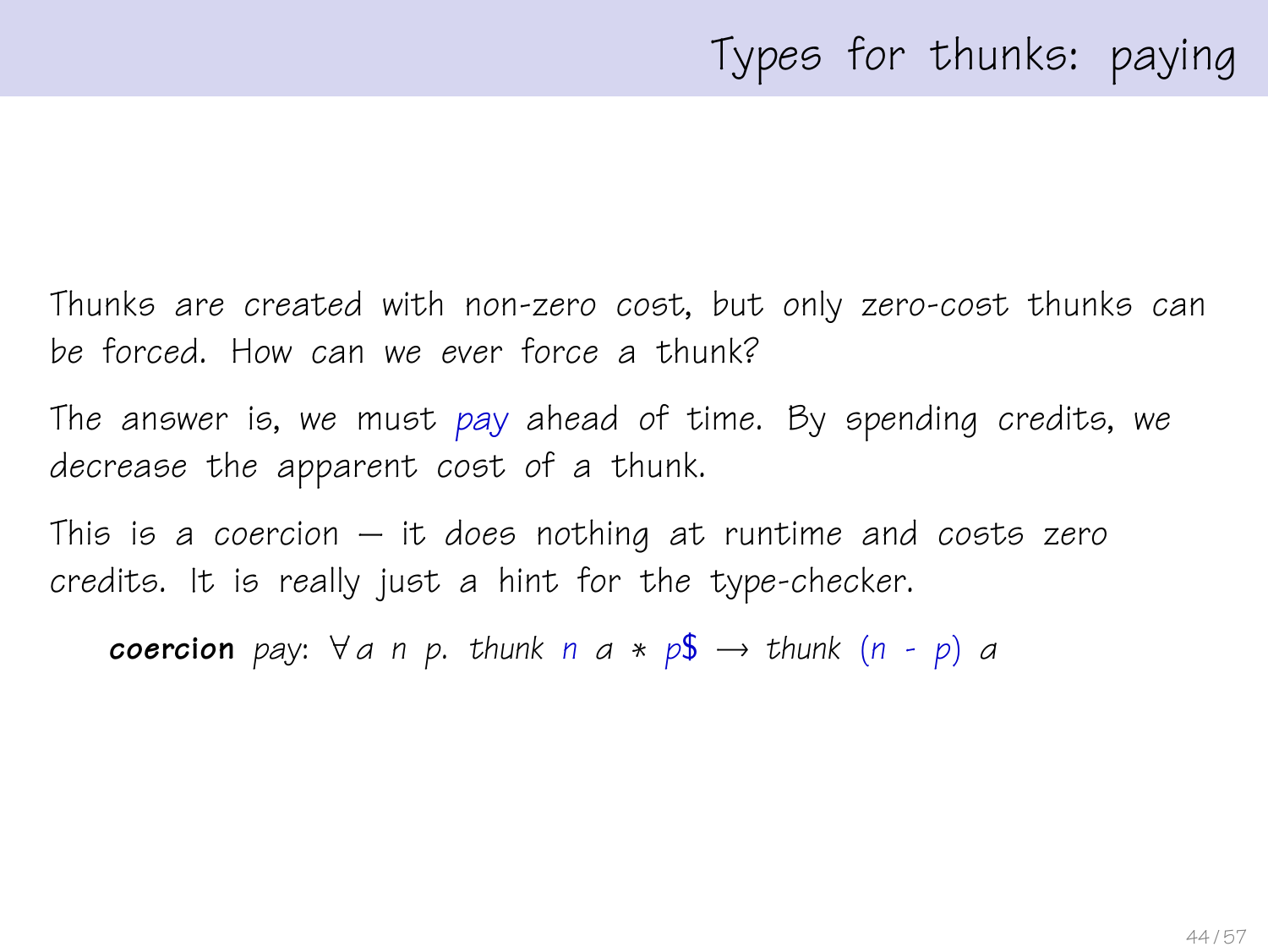# Types for thunks: paying

The principle of anticipated payment can take other forms, such as:

```
coercion anticipate:
```

```
∀ α m n p.
thunk m (thunk (n + p) a) \rightarrow thunk (m + p) (thunk n a)
```
In a chain of thunks, debits can be moved towards the front  $-$  so they will be paid earlier.

This idea can be used to explain how, in "f  $++$  rev r", the linear cost of "rev r" can be anticipated and considered an extra unit cost for each element of "f".

Thus, roughly speaking, we are able to maintain the invariant that each thunk in the front stream has cost one.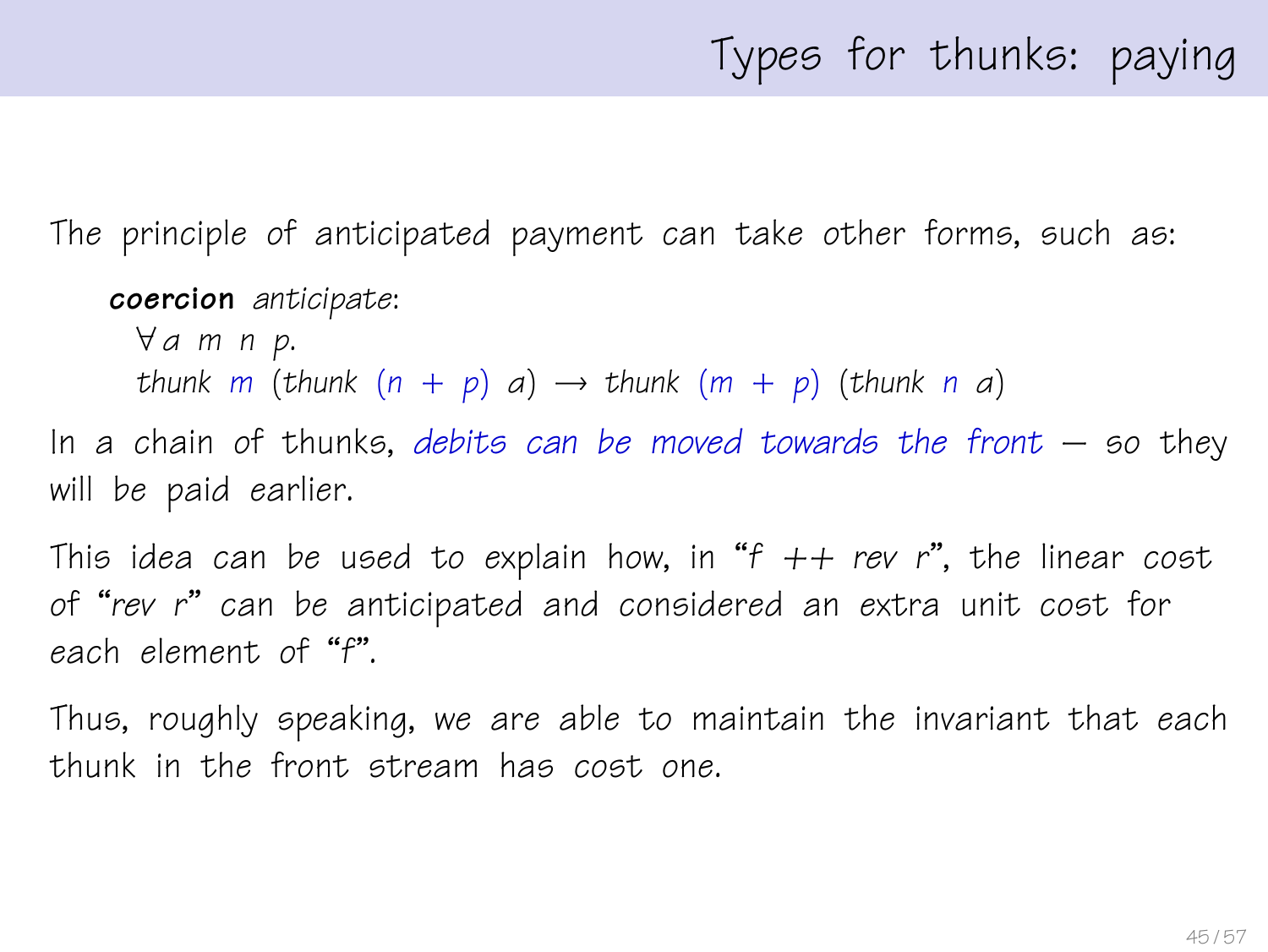Are these rules expressive enough?

Yes, it seems. They are reformulations of Danielsson's rules [\[2008\]](#page-55-2), who was able to type-check Okasaki's queue.

With some effort.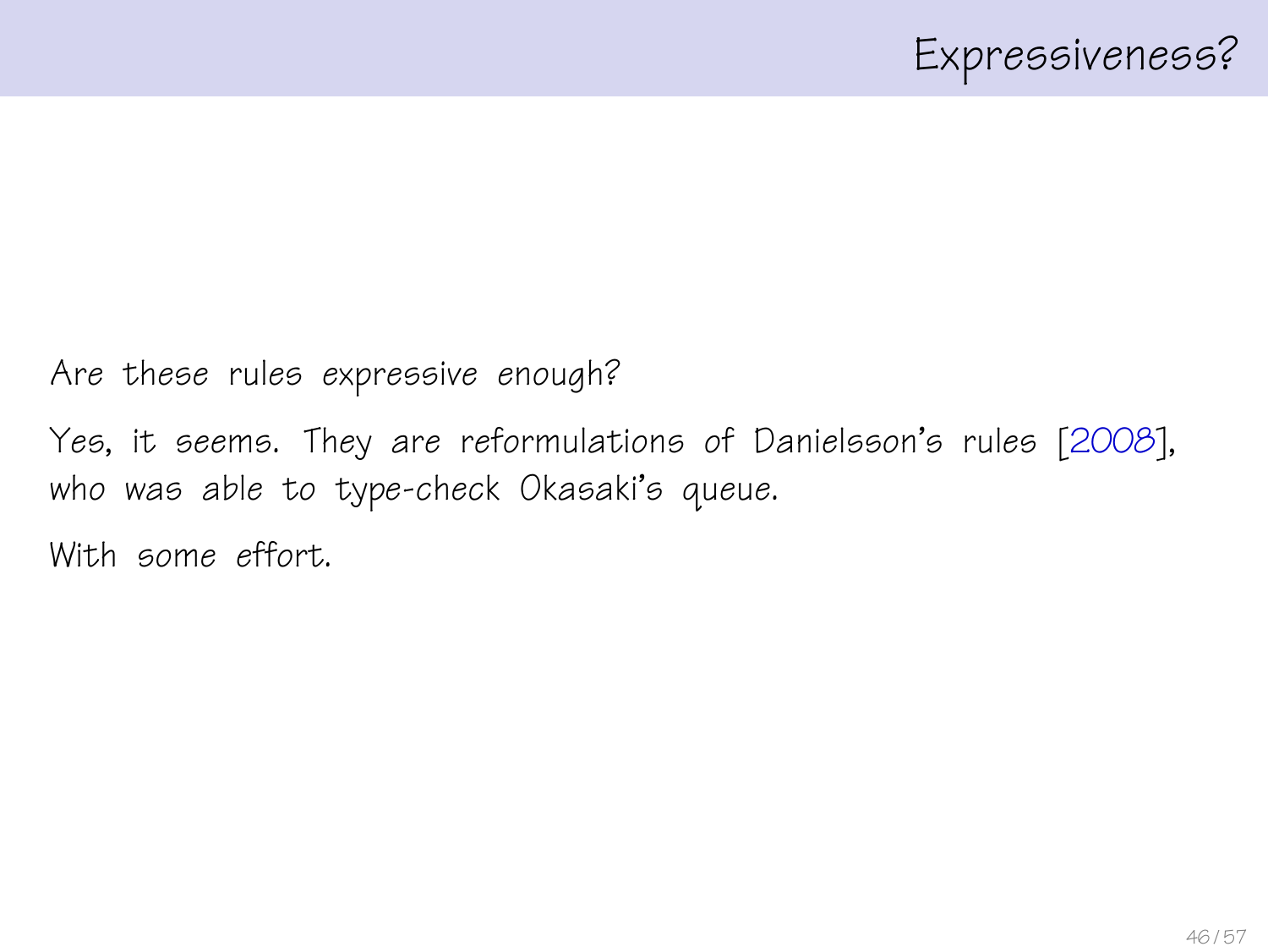Are these rules sound?

Yes. Danielsson gives a direct soundness proof for a type system where these rules are *axioms*.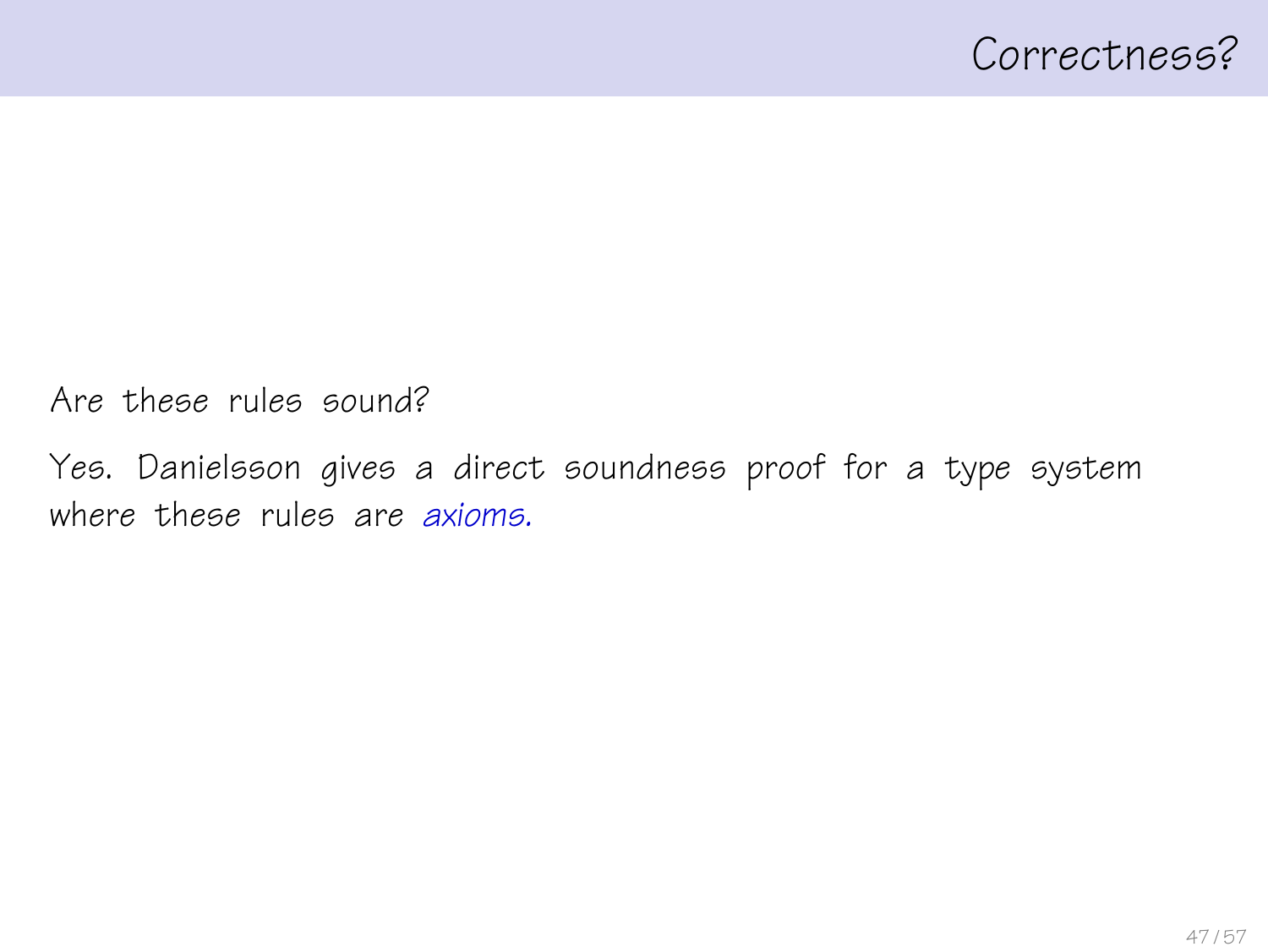Instead of viewing these rules as axioms, can we deduce them from the basic rules that govern credits?

That is, can we define the type "thunk  $n$   $a$ ", and can we implement "mk", "force", and "pay"?

After all, in plain ocaml, thunks can be implemented in terms of references. Can we justify that this implementation is well-typed in our complexity-type-system?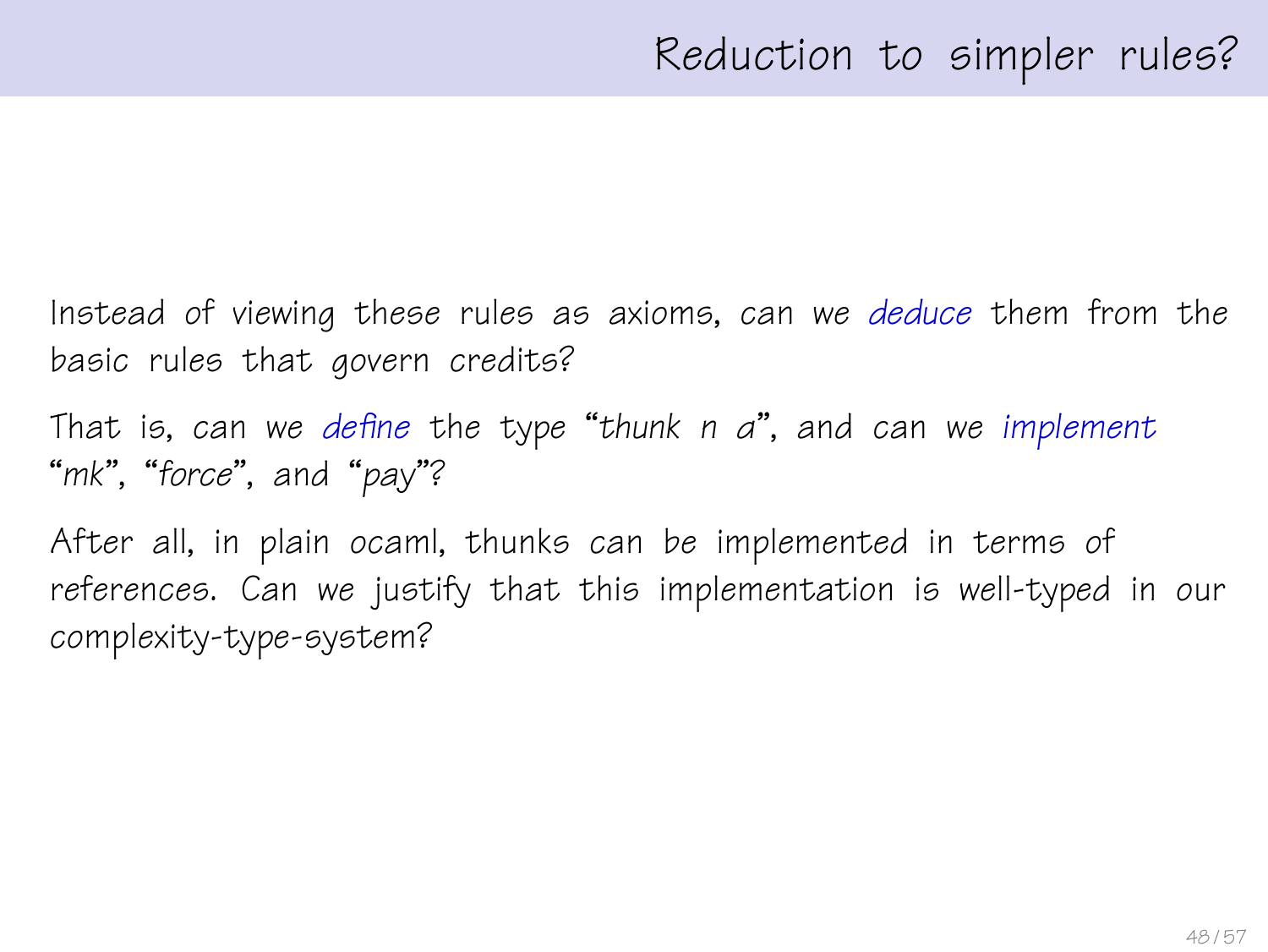Yes, we can [\[Pilkiewicz and Pottier, 2011\]](#page-56-2), but we need a more flexible treatment of affinity than I suggested so far.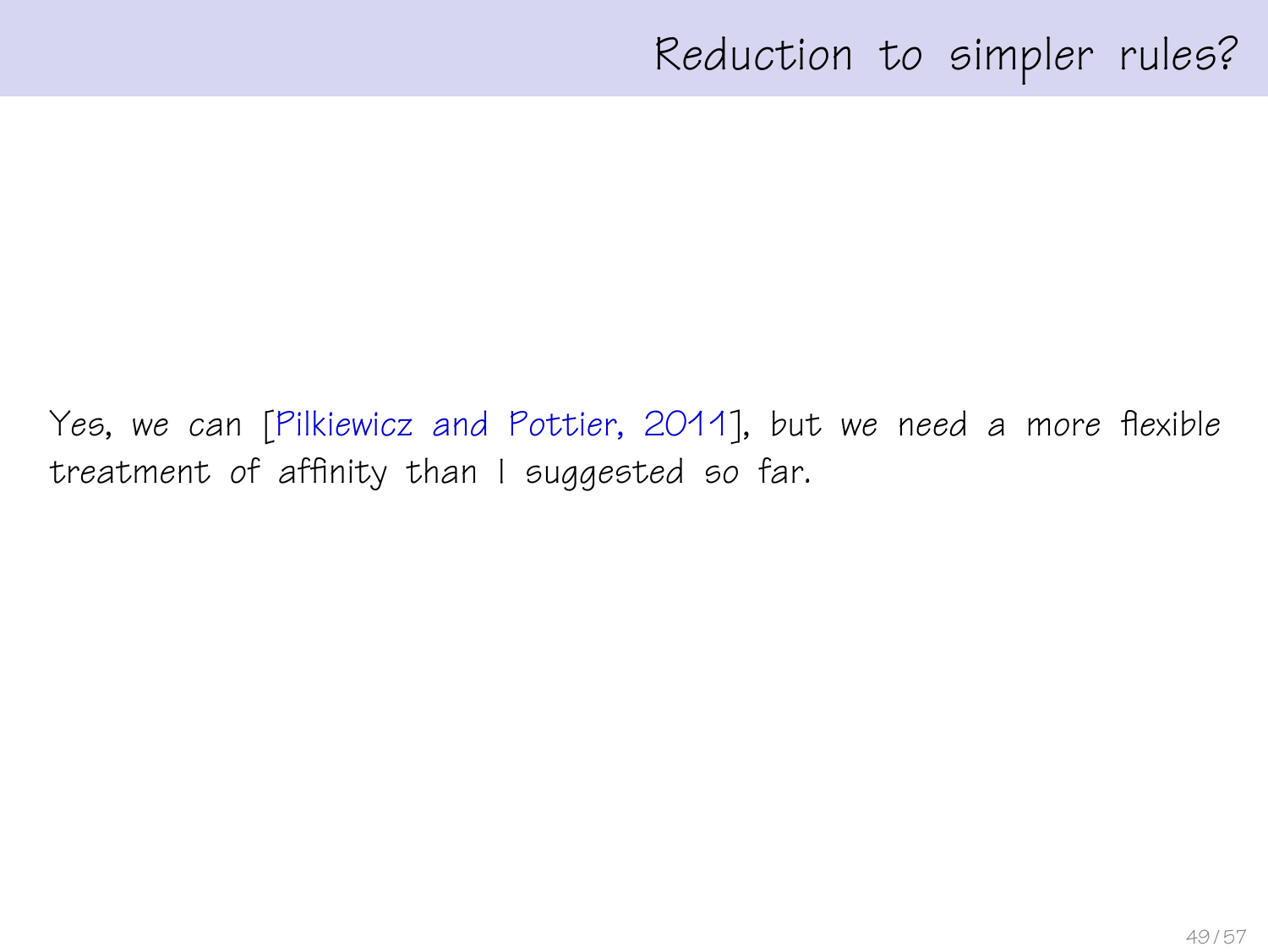Two issues arise:

- thunks act as containers for credits, yet they must not be affine; – we need hidden state
- in order to ensure that "n" in "thunk n α" is a correct upper bound for the actual debt, we must express and exploit the fact that the debt can only decrease with time.
	- we need monotonic state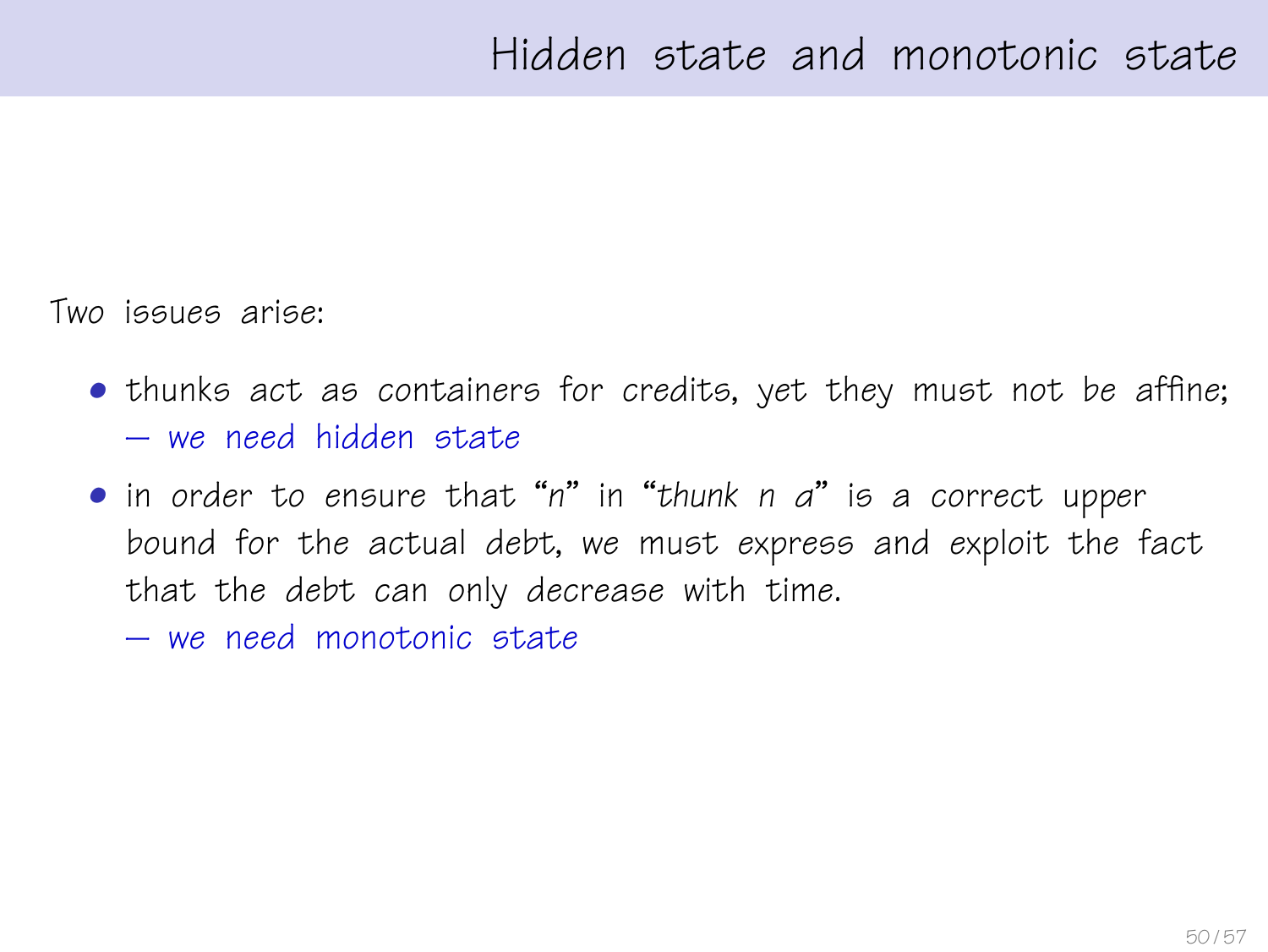The tools that Pilkiewicz and I offer [\[2011\]](#page-56-2) are somewhat complex, but are independent of complexity-checking. They are of general interest for reasoning about programs with state.

In fact, analogous tools  $-$  as well as even more powerful ones  $-$  are being developed in concurrent separation logic  $-$  see e.g. Dodds et al.'s POPL 2011 paper.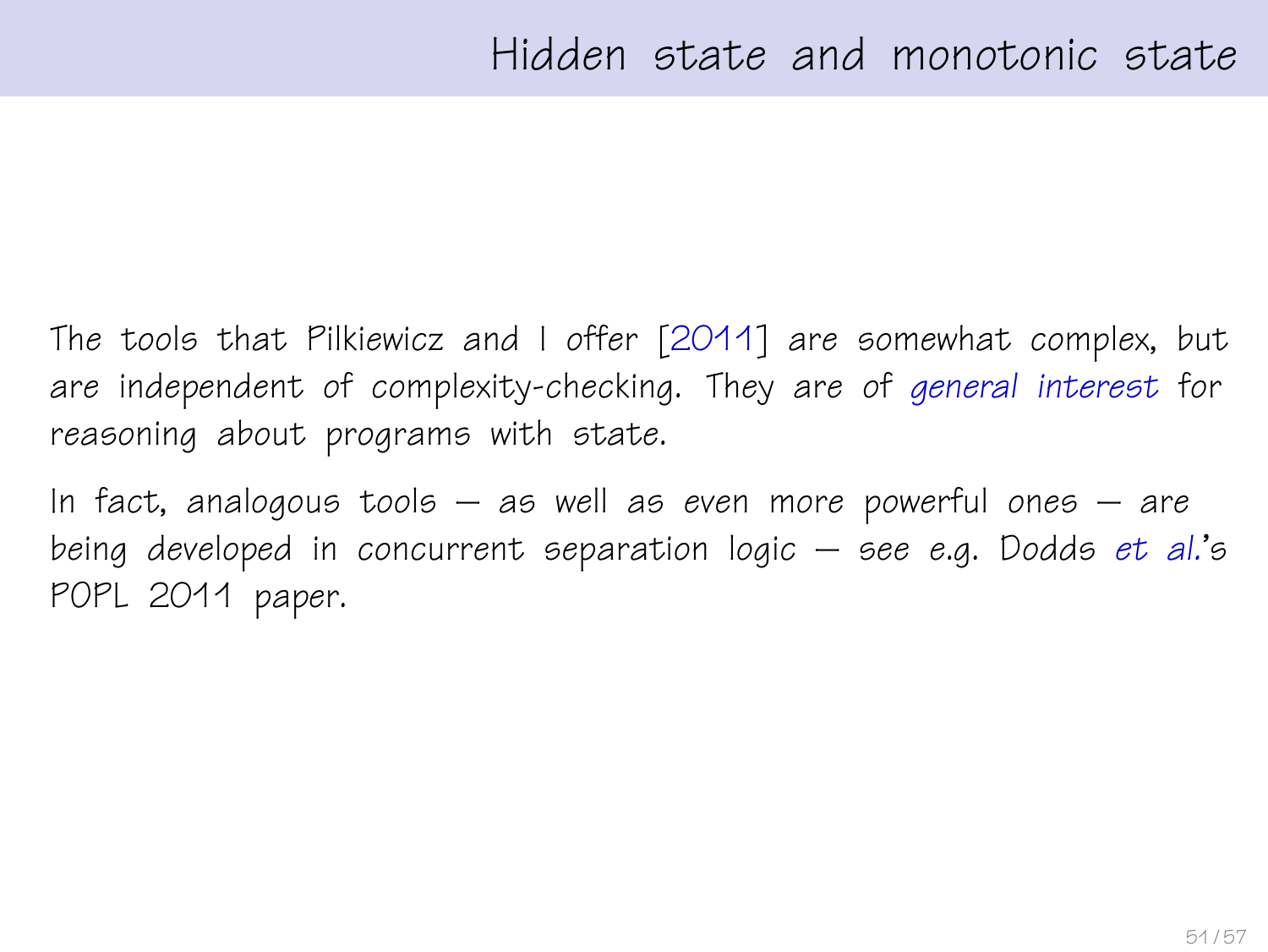## <span id="page-51-0"></span>Contents

#### • [Introduction](#page-1-0)

- [Simple analysis](#page-9-0)
- [Amortized analysis](#page-19-0)
- [Amortized analysis in a lazy setting](#page-31-0)
- **•** [Conclusion](#page-51-0)
- **•** [Bibliography](#page-54-0)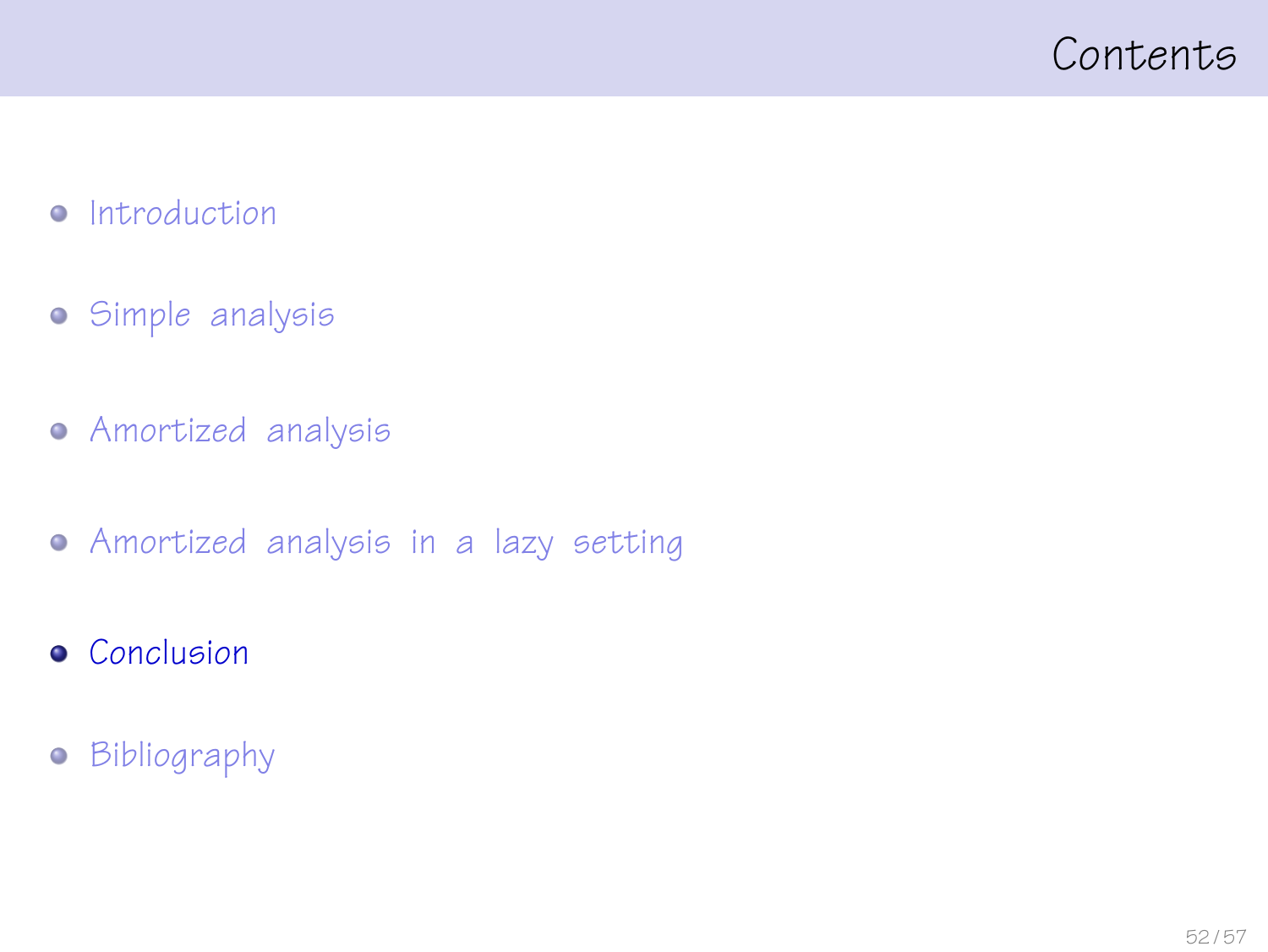In short, there are bad news and good news:

- reasoning about programs is in general hard, especially in the presence of state, and requires advanced tools (capabilities, affinity, logical assertions, hidden and monotonic state, ...);
- reasoning about time complexity is not much harder!

Perhaps your favorite system for proving programs could be easily modified to support time credits? Think about it!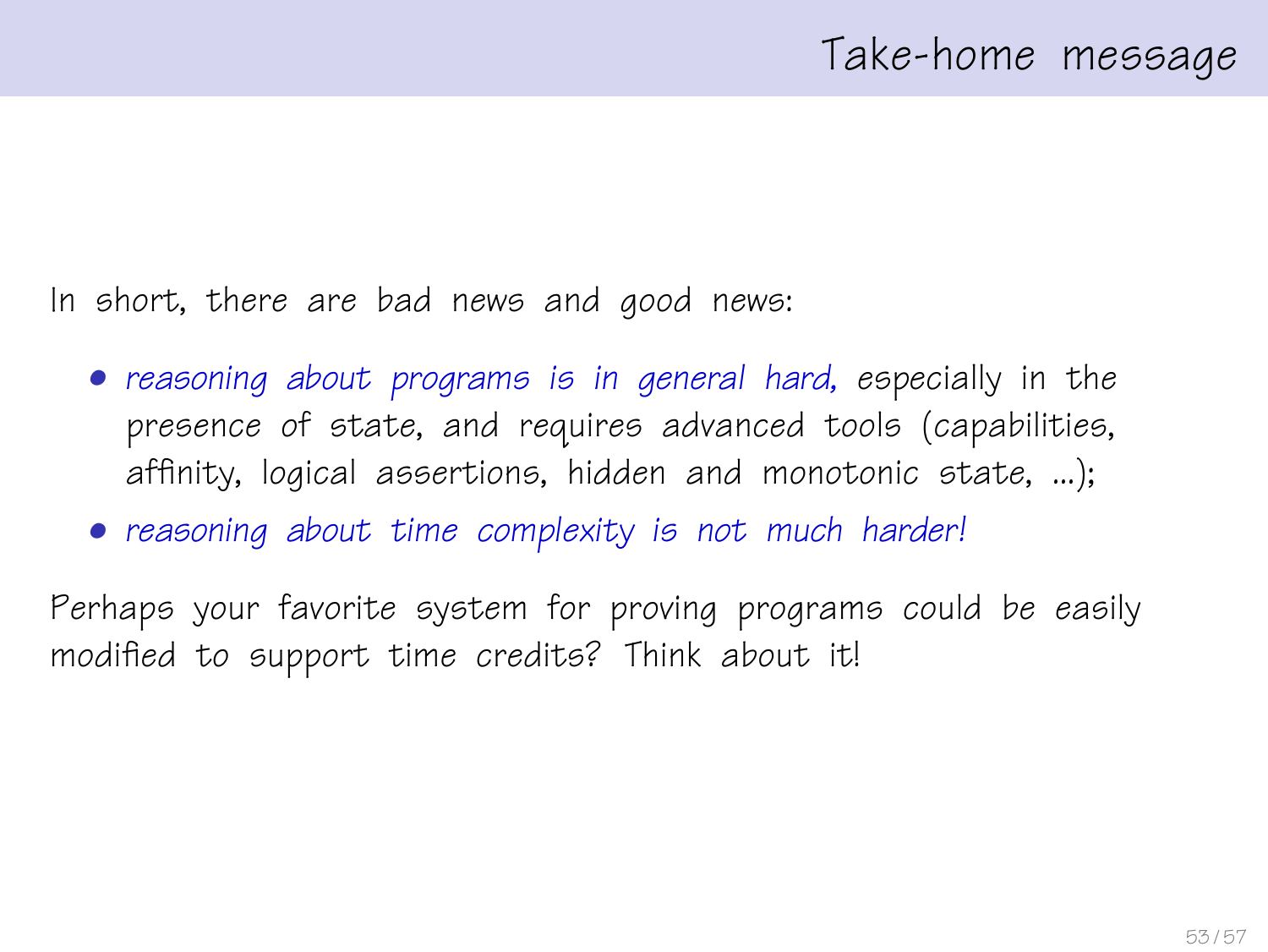Further challenges include:

- performing realistic case studies;
- understanding big-O notation;
- reasoning about space complexity in the presence of GC.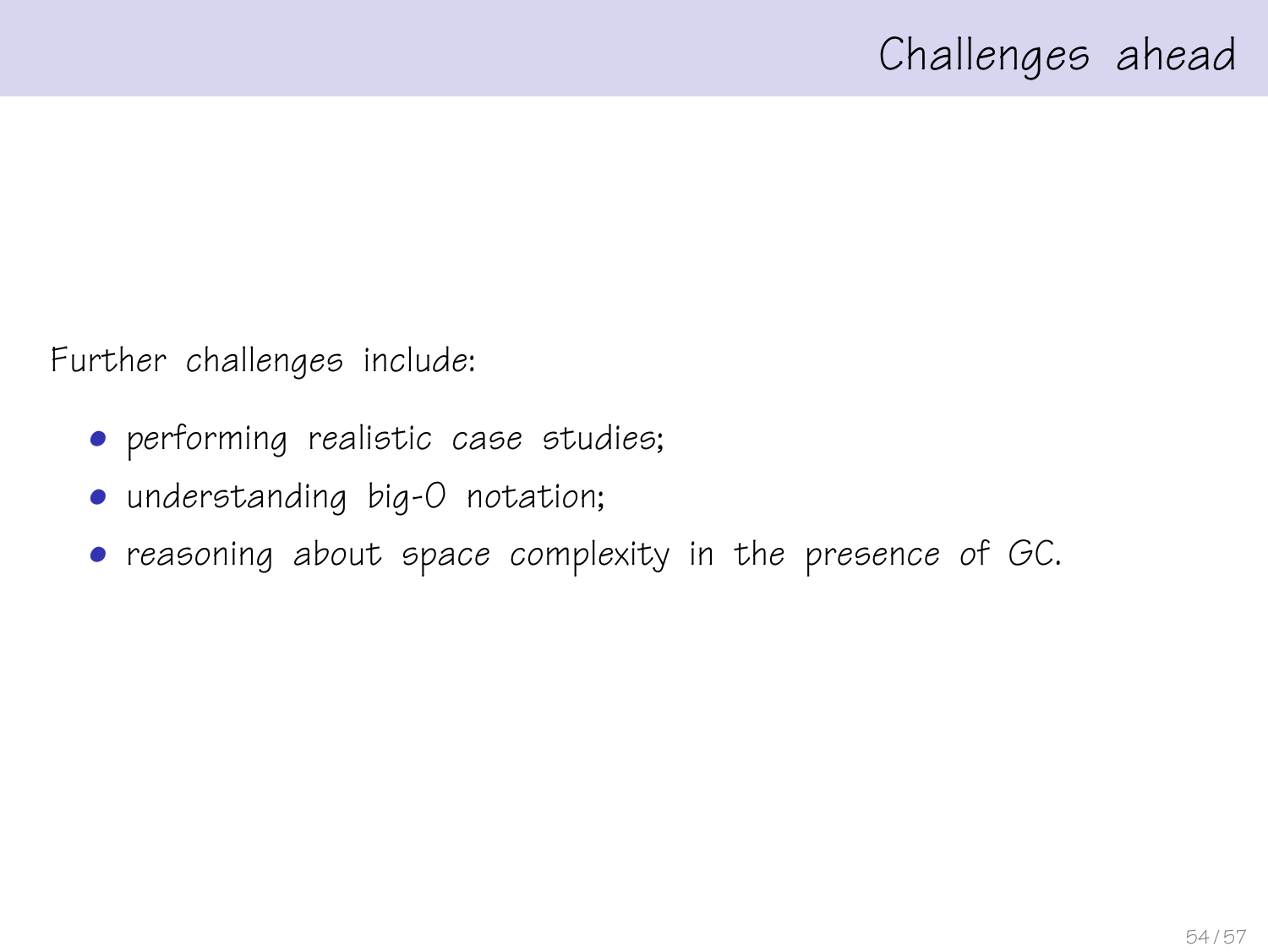## <span id="page-54-0"></span>Contents

#### • [Introduction](#page-1-0)

- [Simple analysis](#page-9-0)
- [Amortized analysis](#page-19-0)
- [Amortized analysis in a lazy setting](#page-31-0)
- **•** [Conclusion](#page-51-0)
- **•** [Bibliography](#page-54-0)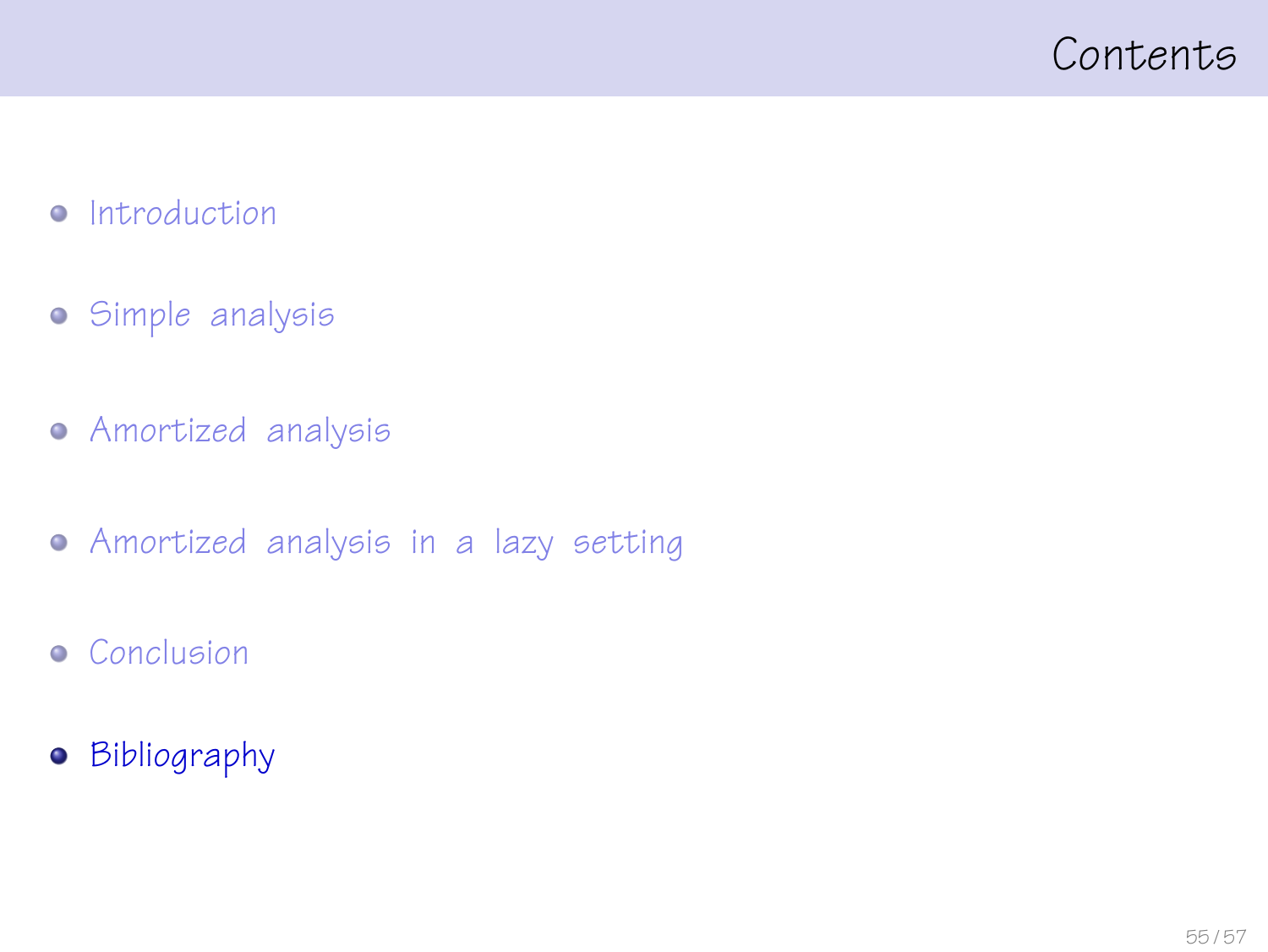

(Most titles are clickable links to online versions.)

<span id="page-55-0"></span>

```
Danielsson, N. A. 2008.
   Lightweight semiformal time complexity analysis for purely
   functional data structures.
   In ACM Symposium on Principles of Programming Languages (POPL).
```
<span id="page-55-1"></span>

**N** Okasaki, C. 1996.

[Purely functional data structures.](http://www.cs.cmu.edu/~rwh/theses/okasaki.pdf)

Tech. Rep. CMU-CS-96-177, School of Computer Science, Carnegie Mellon University. Sept.